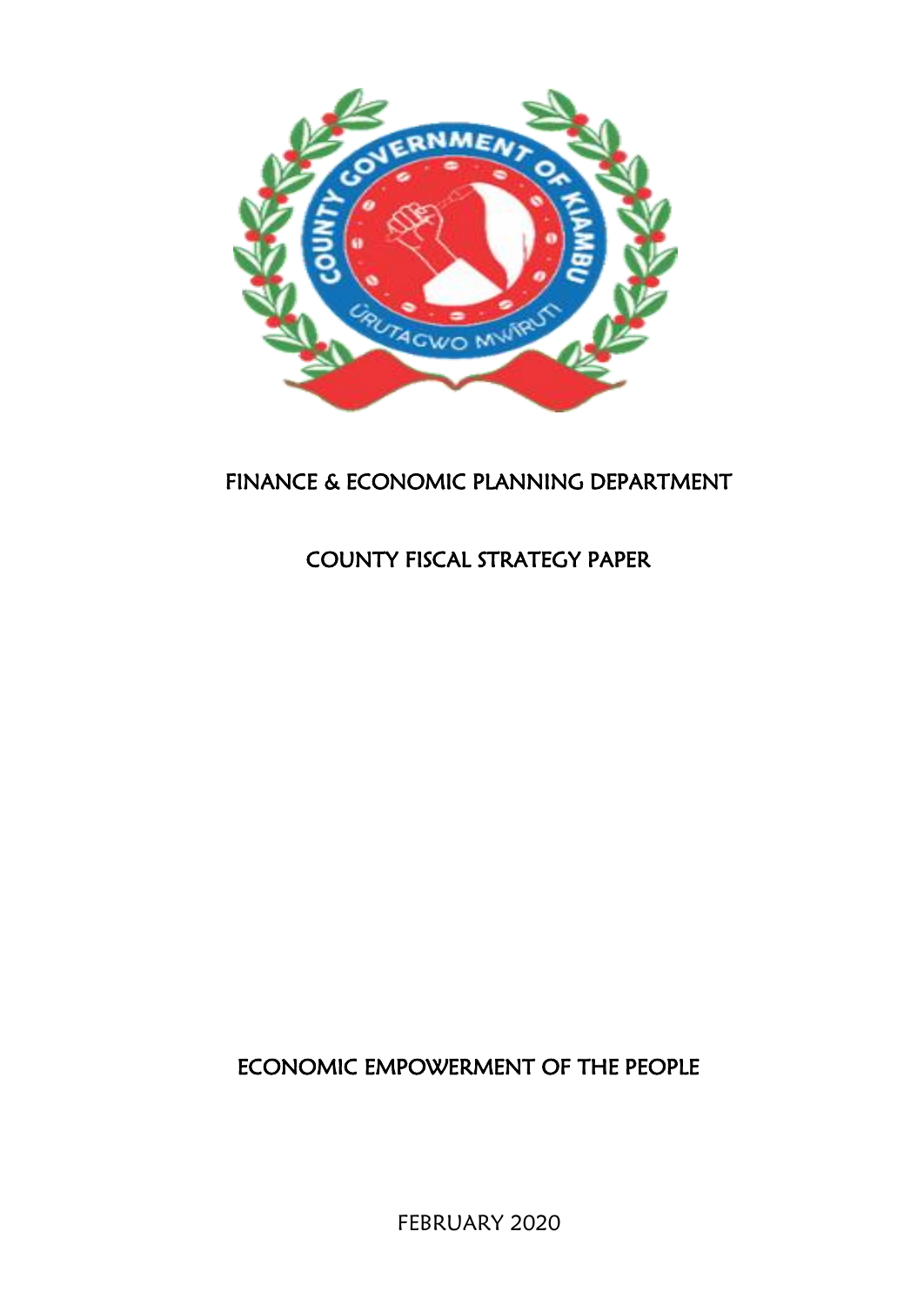© County Fiscal Strategy Paper (CFSP) 2020 To obtain copies of the document, please contact: Public Relations & Communications Office Kiambu County Treasury P. O. Box 2344-00900 KIAMBU, KENYA Tel: +254-067 5858167/71

The document is also available on the County website: [www.kiambu.go.ke](http://www.kiambu.go.ke/)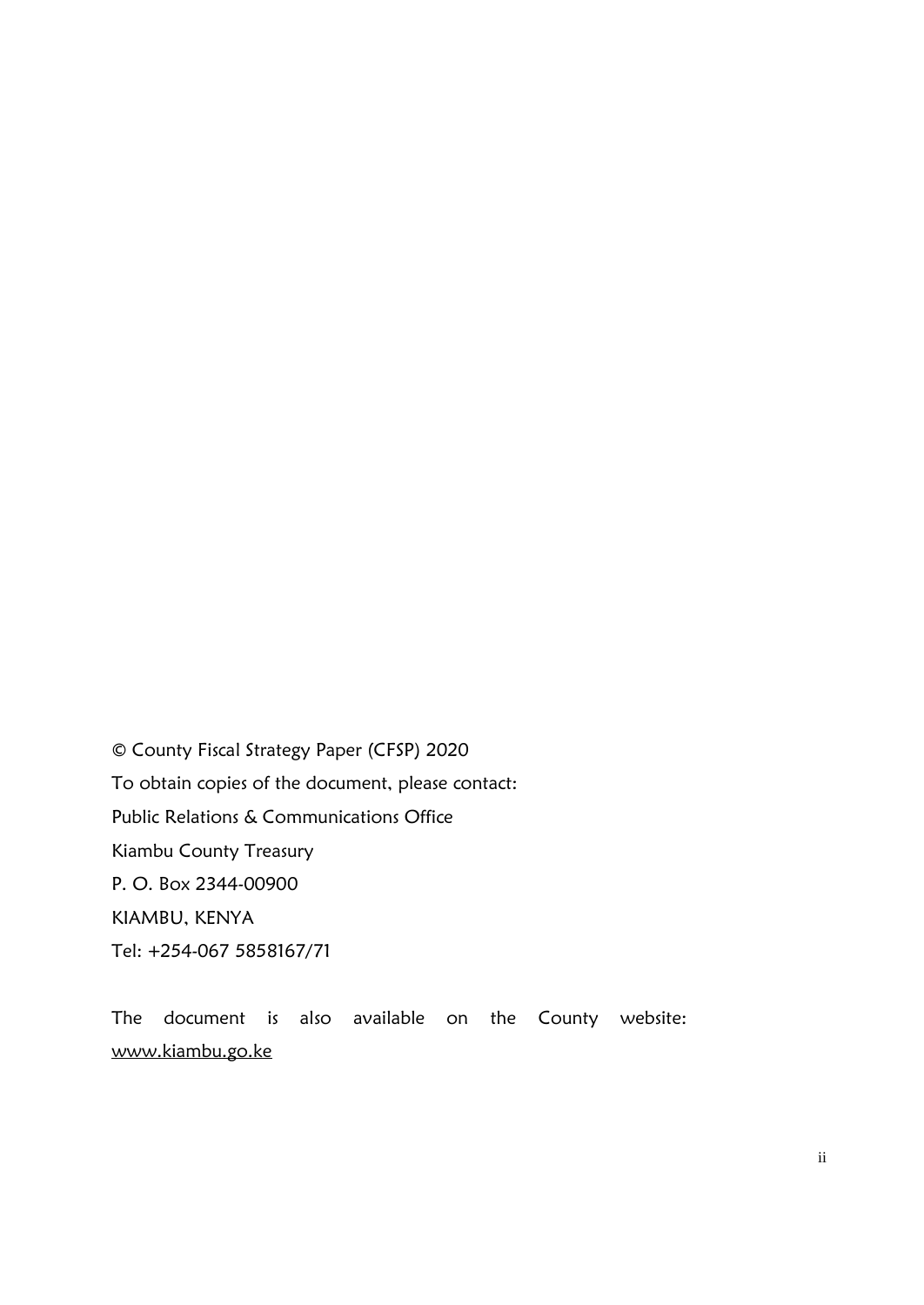## <span id="page-2-0"></span>FOREWORD

The 2020 County fiscal strategy paper (CFSP) sets out the priority programs and reforms to be implemented by Kiambu County over the next MTEF period (2020/21 – 2022/23). The programs and policies herein reflect the concerns of Kiambu people and are anchored under the second County Integrated Development Plan (CIDP), Governor's manifesto, the 'BIG FOUR' National agenda and the Kenya Vision 2030. The paper is also aligned with the national objectives contained in the Budget Policy Statement (Draft BPS 2020), the National Policy document that sets out the broad strategic priorities and policy goals that guide the National and County Governments in preparing their budgets.

The County Government balanced fiscal policy measures outlined in this Fiscal strategy paper prioritize programs and activities that promote strategic priorities of the County whose outcomes shall have an impact on society ('putting money in people's pocket') while further ensuring the delivery of high quality services at reasonable cost.

The 2020 CFSP comes at the mid stage of the County Integrated Development Plan covering the period 2018-2022. In this regard, the policy goals, priority programs and fiscal framework are aligned to support achievement of the objectives of the Second CIDP and ultimately the Vision 2030. Through this paper, County Government proposes to allocate more resources to agriculture; roads, health and trade with an aim to stimulating general economic performance while addressing the issues that promote welfare of County residents. To achieve this over the medium term period, the policy shifts resources from recurrent to capital investment as a means to promote sustainable and inclusive growth.

The expenditure priorities in this CFSP have been critically reviewed to ensure that they are in accordance to the County Government strategic priorities. Consequently, budget allocations have been premised on the sustainability, affordability and the degree to which the programmes contribute towards job creation and reduction in poverty and inequality.

To finance expenditures set out in this paper, the County will implement revenue enhancement initiatives in order to expand the Revenue base and strengthen Revenue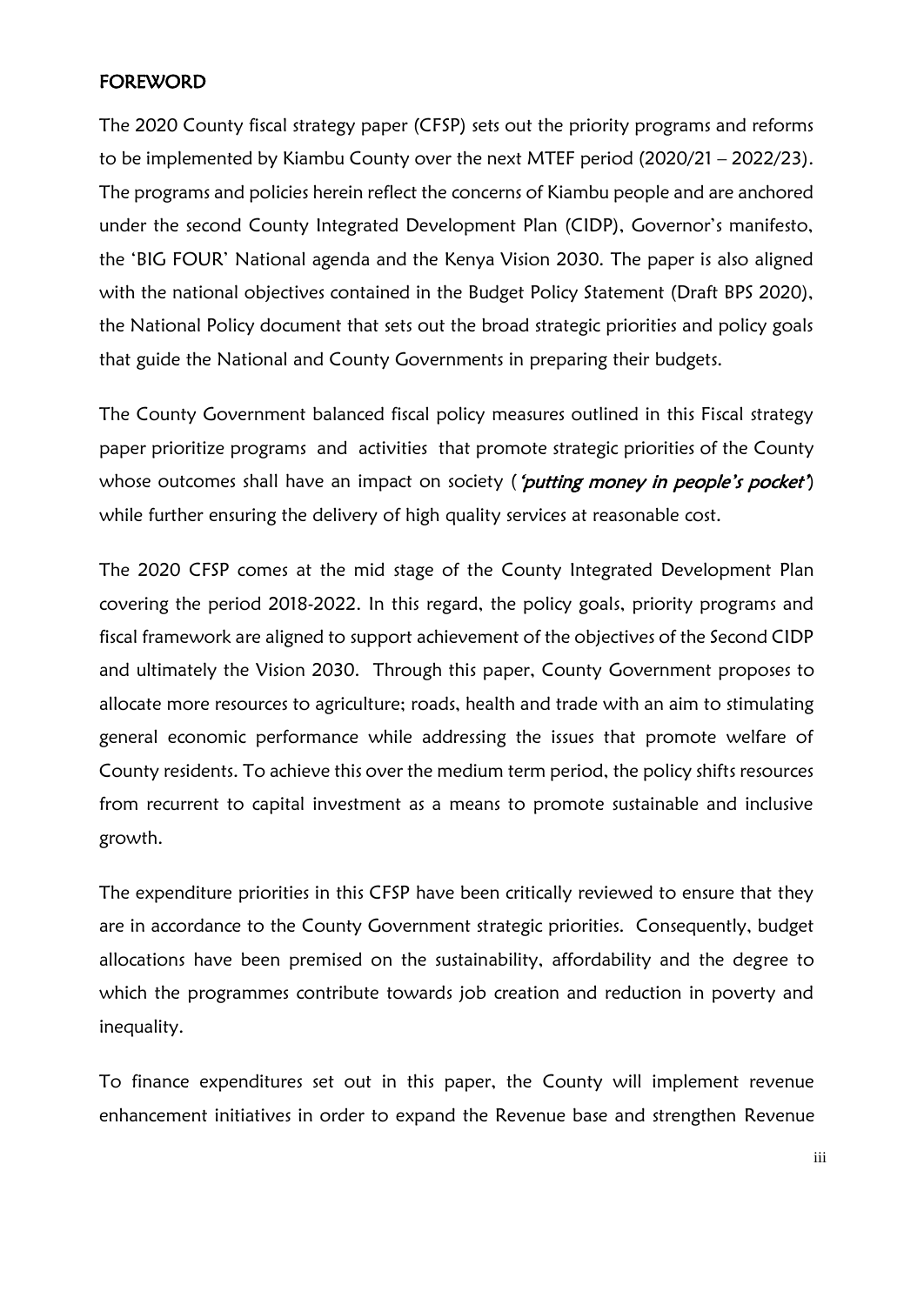administration. In addition, the County has already initiated a number of revenue reforms and will continue to invest in technology geared towards automating additional revenue streams. These reforms are expected to make revenue payment more convenient and increase Own Source of Revenue which will help in financing future County Budgets. As we finalize preparation of the budget for the FY 2020/21, we are clearly conscious of our limited fiscal space occasioned by revenue shortfalls and rising expenditure pressures.

I would like to thank H.E. the Governor for the guidance and counsel in the development of this document. My sincere gratitude goes to my fellow CECM, the County Treasury staff as well as other County Government officials, for their valuable contributions. Equally we received useful inputs from stakeholders and Kiambu Residents during the public Participations which were held from 17th to 24th February 2020 in line with the requirements of the Public Finance Management (PFM) Act, 2012 and the Constitution. We value these inputs and extend our appreciation to all.

# HON.CPA. Francis Kigo Njenga County Executive Committee Member, Finance & Economic Planning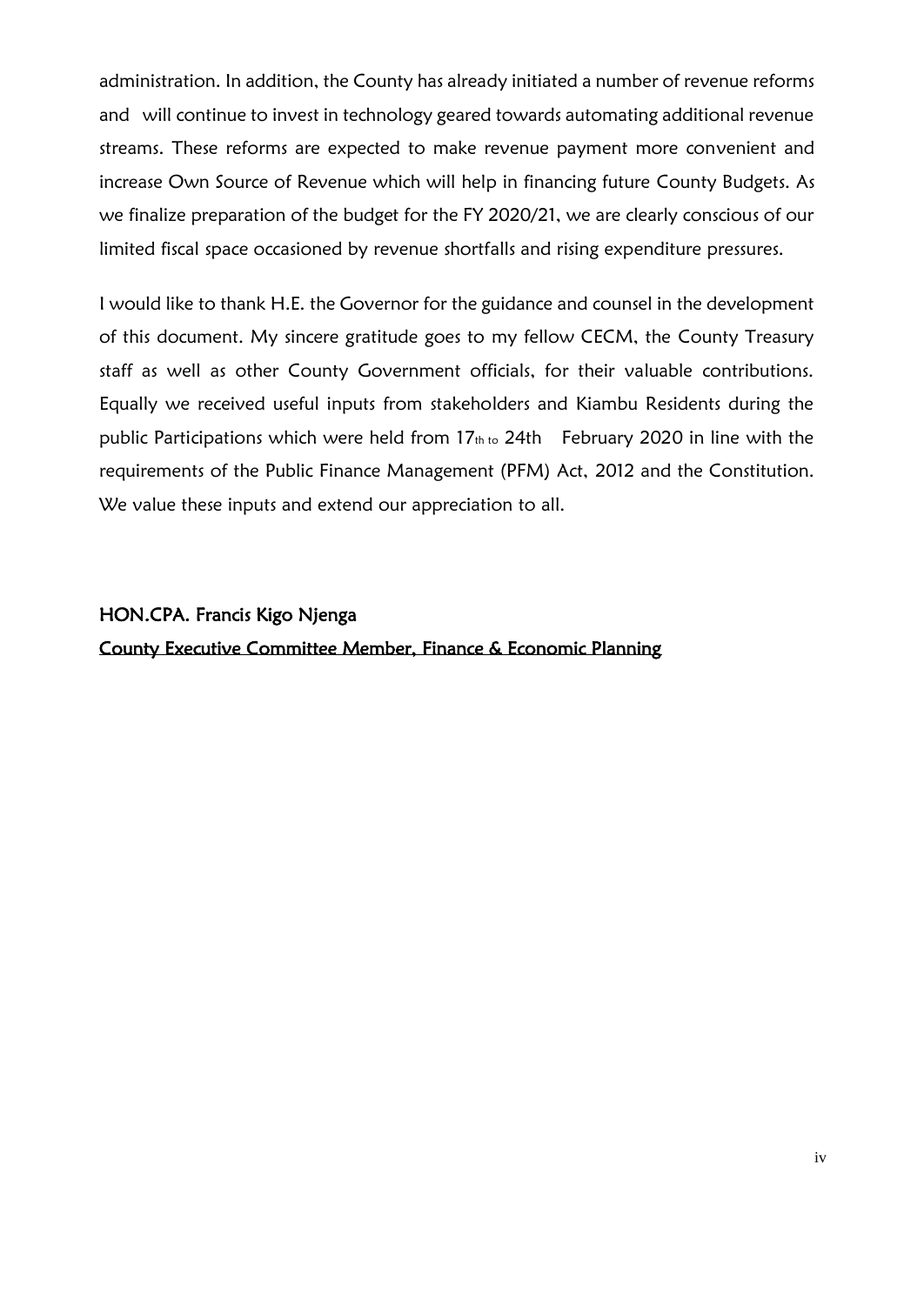### <span id="page-4-0"></span>ACKNOWLEDGEMENT

The 2020 County Fiscal Strategy Paper is prepared in accordance with the provisions of the Public Finance Management Act; 2012. It outlines the current state of the County and outlook over the medium term, it also gives broad macroeconomic issues and medium term fiscal framework of the National Economy as contained in the 2020 Budget Policy Statement (BPS). The 2020 CFSP specifies the set strategic priorities and policy goals and a summary of Government spending plans, as a basis of the FY 2020/21 budget. The document is expected to improve the public's understanding of public finances and guide public debate on economic and development matters. Much of the information in this document was obtained from the various County Government Departments. We also received valuable inputs from Sector Working Groups and the public during budget consultation process which was held from 17th to 24th February 2020. I am grateful to all County Treasury staff for their teamwork and support that has contributed immensely to the timely delivery of the policy paper. Special thanks go to Nduta Kahiu, Stephen Mungai, Sophiah Kamau, Eliaph Karanja, and Alice Wanjiku for their commitment and hard work.

I am also grateful to the County Secretary and all Chief Officers for the valuable information they provided in their respective fields and for the cooperation shown during the period of the assignment. It is with great humility that I take the opportunity to express my profound gratitude and deepest regards to members of the County Executive Committee and especially His Excellency the Governor for the visionary leadership that has enabled us chart a clear development path. It is through his exemplary guidance, support and mentorship that the County Treasury has continued to produce and implement prudent policies, excellent plans and budget documents that have helped steer the County to greater success on financial and budgetary matters.

Finally, Special thanks also go to all the members of the public who attended and actively participated in the public forums held from 17th to 24th February 2020. We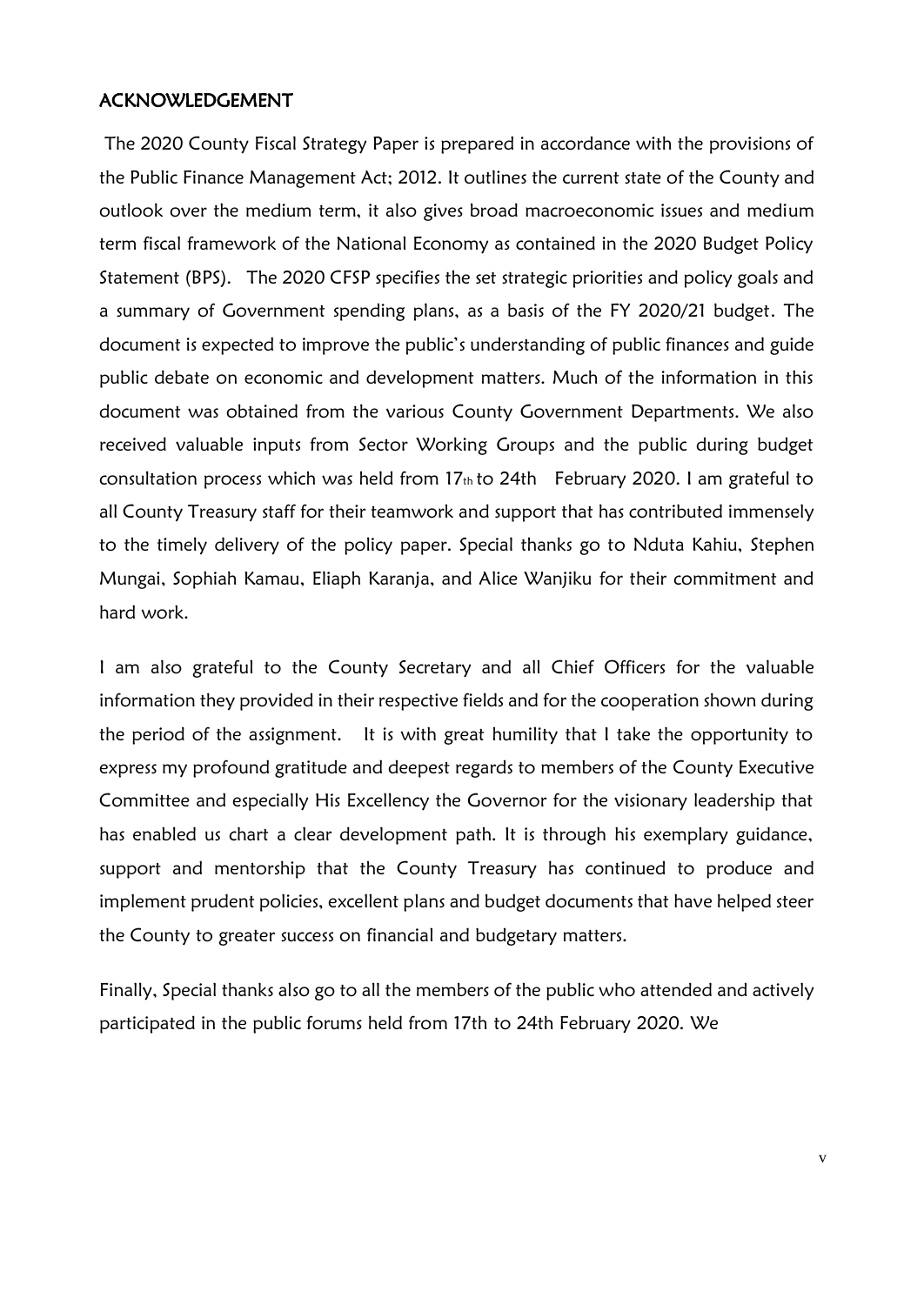Reiterate our commitment to serving you and improve on prudent public finance management, transparency and accountability on all public finance matters.

William Kimani Chief Officer, Finance & Economic Planning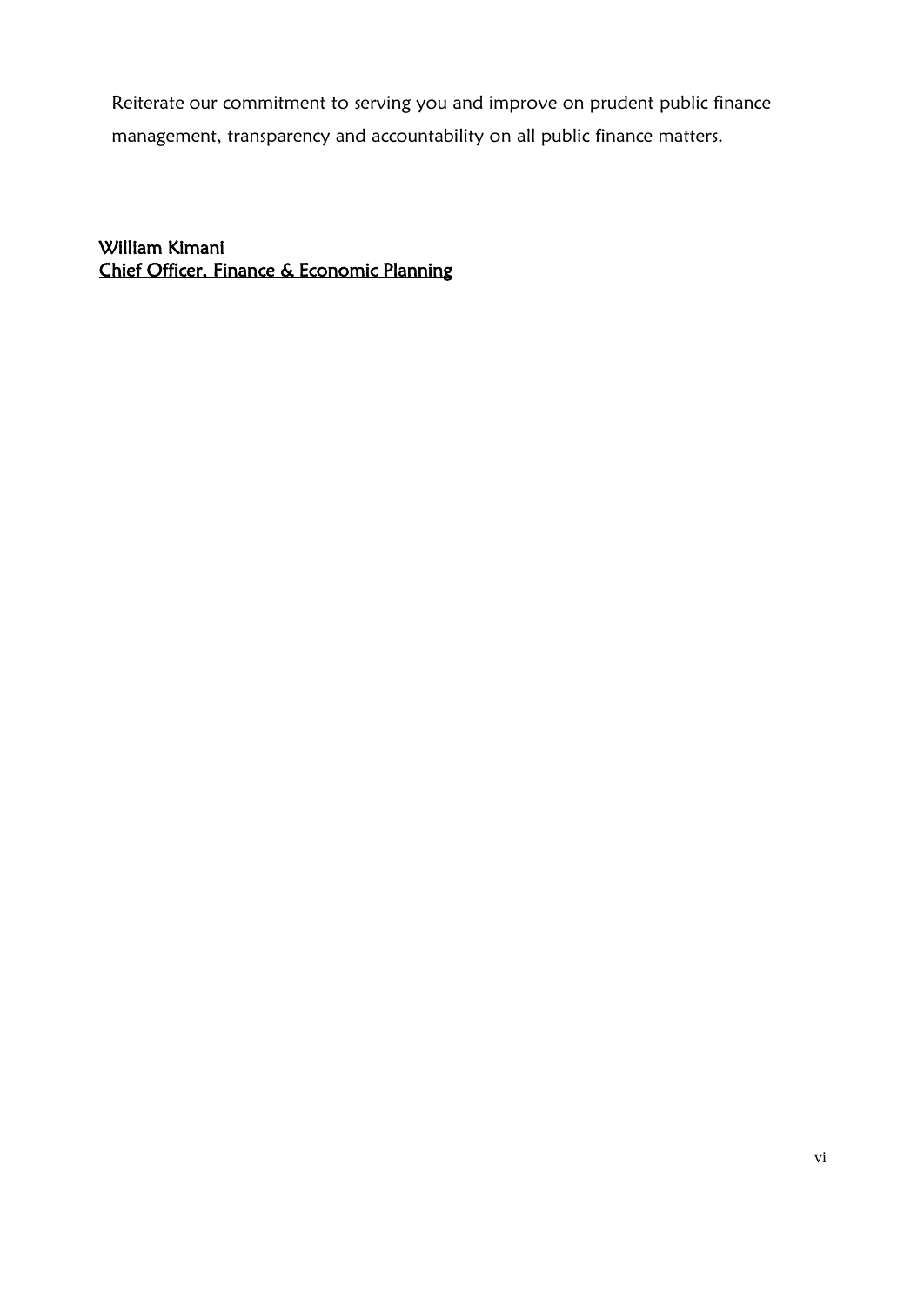# TABLE OF CONTENTS

| 1.0. |                                                                               |  |
|------|-------------------------------------------------------------------------------|--|
| 1.1. |                                                                               |  |
| 2.0. |                                                                               |  |
| 2.1. |                                                                               |  |
| 2.2. |                                                                               |  |
| 2.3. |                                                                               |  |
| 2.4. |                                                                               |  |
| 2.5. |                                                                               |  |
| 2.6. |                                                                               |  |
| 2.7. |                                                                               |  |
| 2.8. |                                                                               |  |
| 3.0. |                                                                               |  |
| 3.1. |                                                                               |  |
| 3.2. |                                                                               |  |
| 3.3. |                                                                               |  |
| 3.4. |                                                                               |  |
| 3.5. | Provision of preventive and curative health services (Universal Healthcare)26 |  |
| 3.6. |                                                                               |  |
| 3.7. |                                                                               |  |
| 3.8. |                                                                               |  |
| 3.9. |                                                                               |  |
| 4.0  |                                                                               |  |
| 4.1  |                                                                               |  |
| 4.2  |                                                                               |  |
| 4.3  |                                                                               |  |
| 4.4  |                                                                               |  |
| 4.5  |                                                                               |  |
| 4.6  |                                                                               |  |
| 4.7  |                                                                               |  |
| 4.8  |                                                                               |  |
| 4.9  |                                                                               |  |
| 4.10 |                                                                               |  |
| 4.12 |                                                                               |  |
| 5.0  |                                                                               |  |
| 5.1  |                                                                               |  |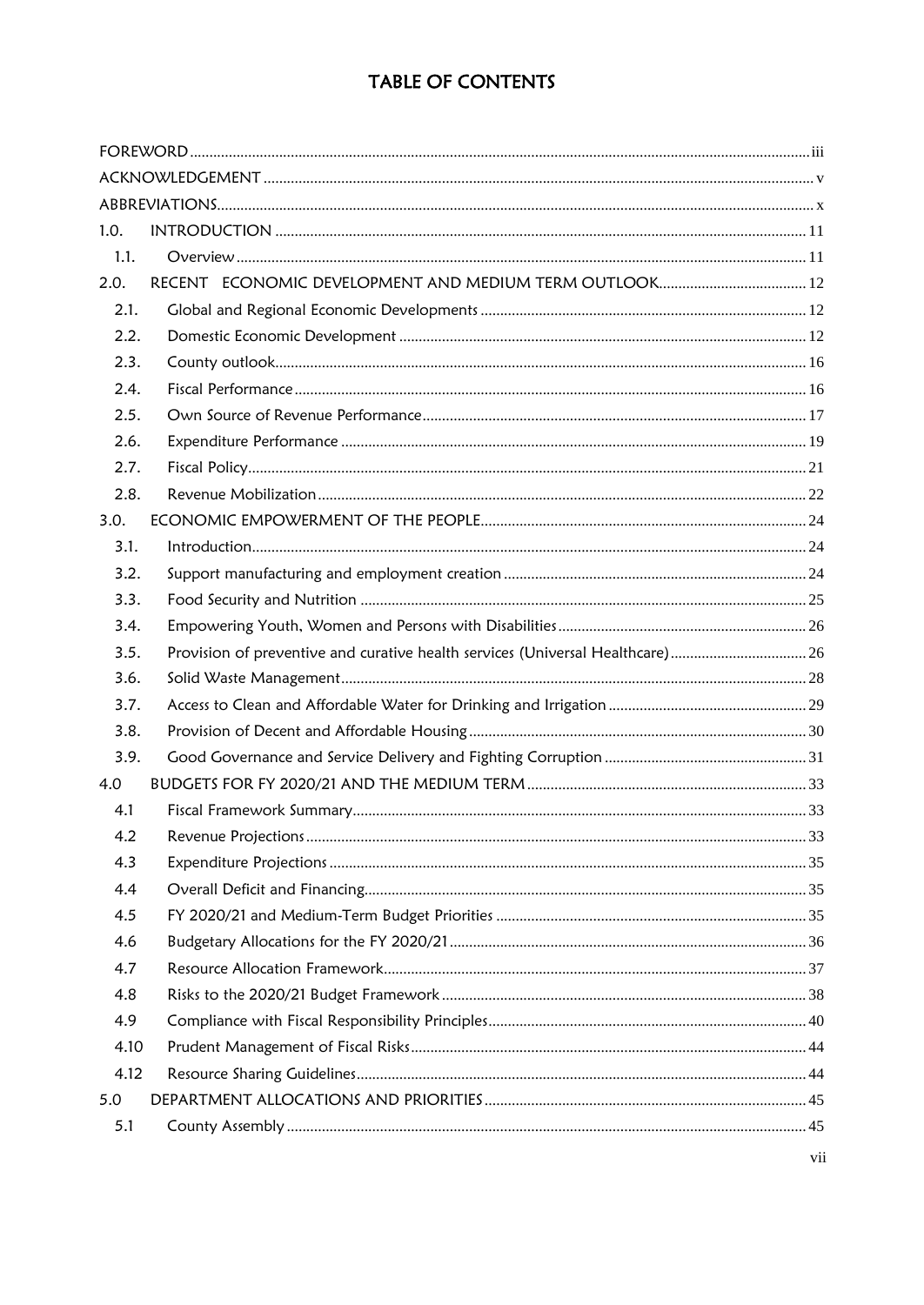| 5.2  |  |
|------|--|
| 5.3  |  |
| 5.4  |  |
| 5.5  |  |
| 5.6  |  |
| 5.7  |  |
| 5.8  |  |
| 5.9  |  |
| 5.10 |  |
| 5.11 |  |
| 5.12 |  |
| 5.13 |  |
|      |  |
|      |  |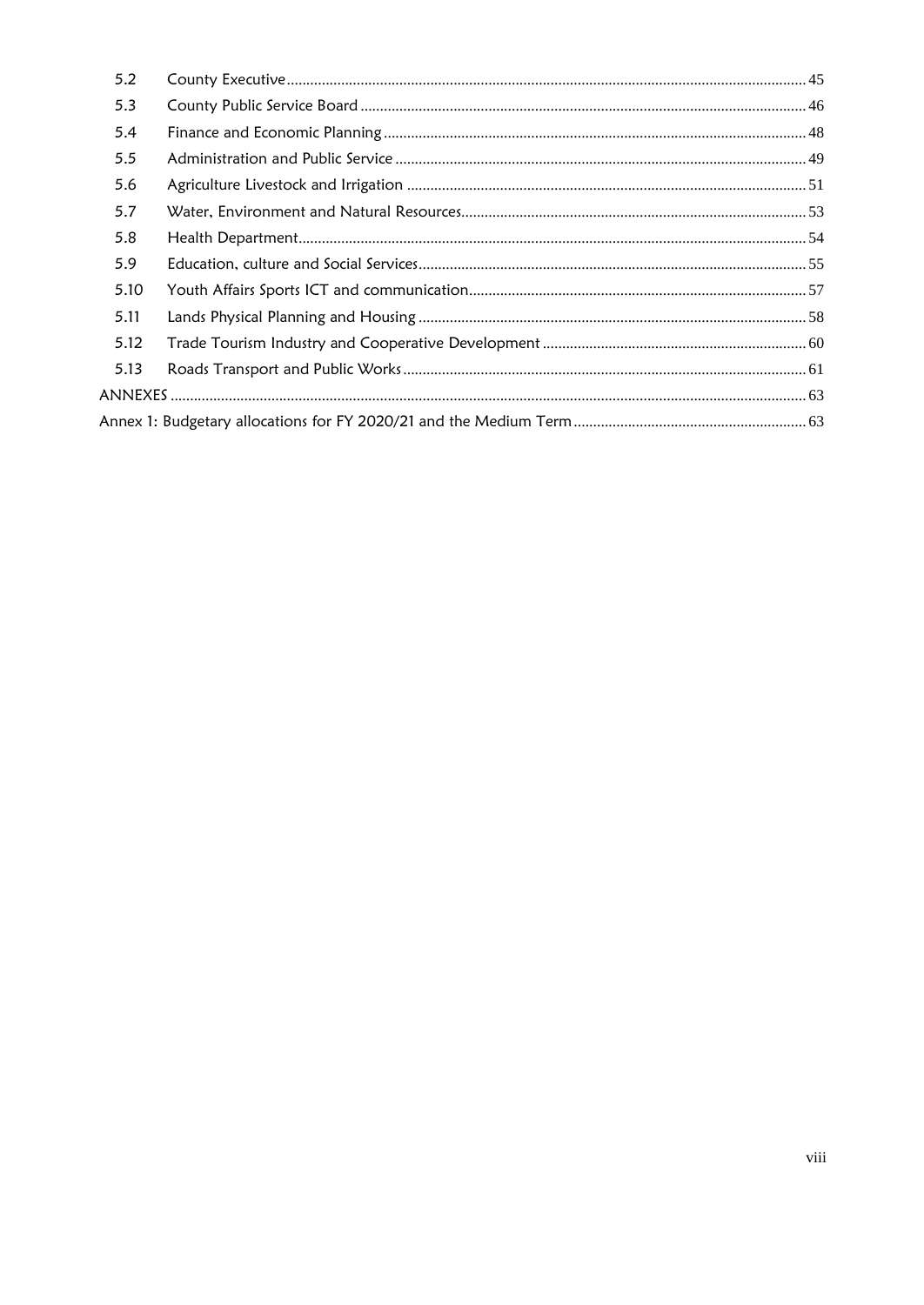# **LIST OF TABLES**

# **LIST OF FIGURES**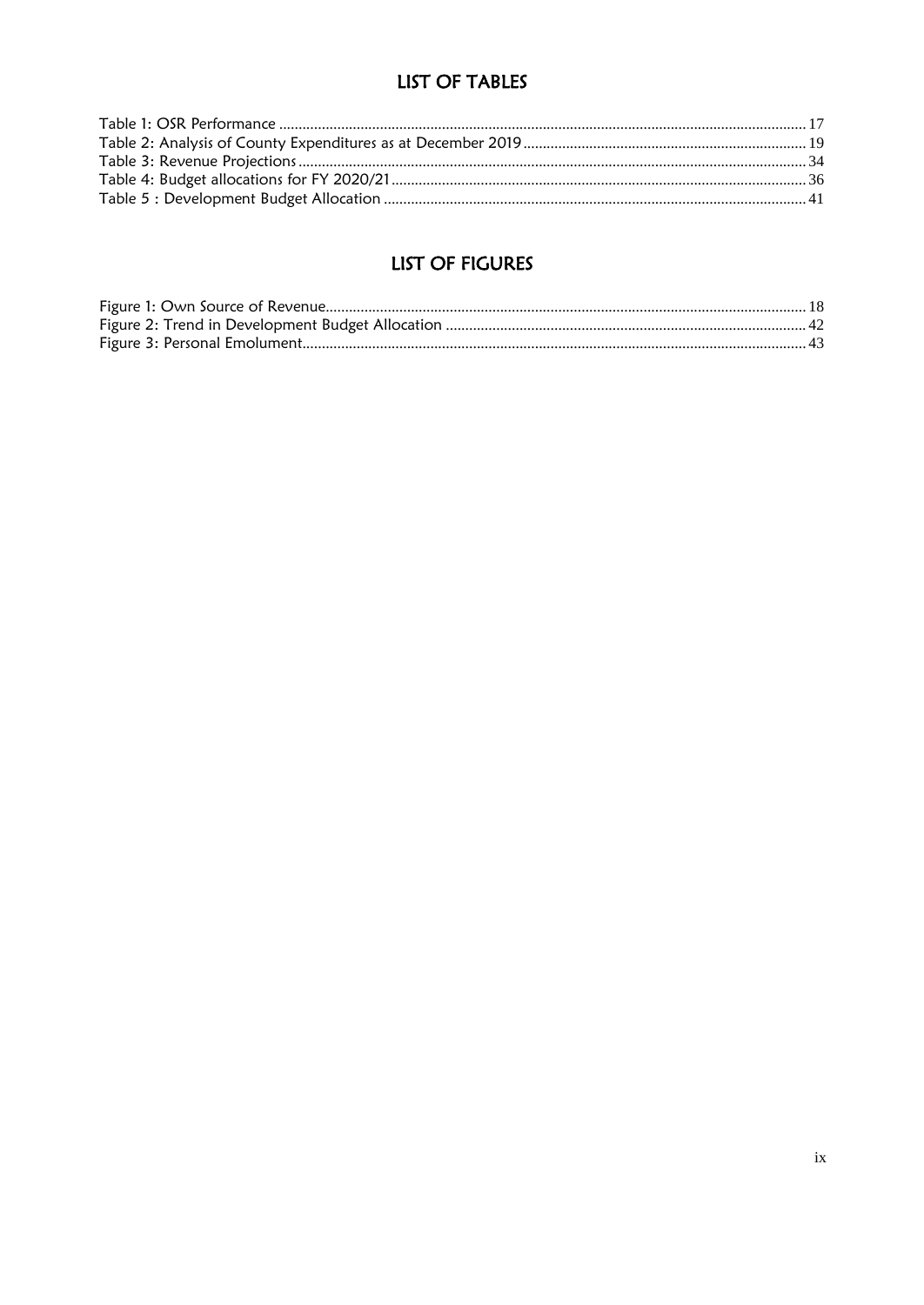# <span id="page-9-0"></span>ABBREVIATIONS

| ADP           | Annual Development Plan                            |
|---------------|----------------------------------------------------|
| <b>BPS</b>    | <b>Budget Policy Statement</b>                     |
| <b>CBEF</b>   | County Budget and Economic Forum                   |
| <b>CBROP</b>  | County Budget Review and Outlook Paper             |
| <b>CFSP</b>   | County Fiscal Strategy paper                       |
| <b>CIDP</b>   | County Integrated Development Plan                 |
| <b>CIUDS</b>  | County Integrated Urban Development Strategy       |
| <b>CLIMS</b>  | County Land Management Information System          |
| <b>CLMC</b>   | County Land Management Committees                  |
| <b>ECDE</b>   | Early Childhood Development Education              |
| <b>ECDEC</b>  | Early Childhood Development Education Centre       |
| FY            | <b>Financial Year</b>                              |
| GIS           | Geographical Information system                    |
| ICT           | Information, Communication & Technology            |
| <b>IFMIS</b>  | Integrated Financial Management Information System |
| <b>ISUDP</b>  | Integrated Strategic Urban Development Plan        |
| LH &PP        | Land, Housing and Physical Planning                |
| <b>MOU</b>    | Memorandum of Understanding                        |
| <b>MSMEs</b>  | Medium and small micro Enterprises                 |
| <b>MTEF</b>   | Medium Term Expenditure framework                  |
| MTP           | Medium Term Plan                                   |
| OSR           | Own Source of Revenue                              |
| <b>PDPs</b>   | Partial Development Plans                          |
| <b>PFMA</b>   | Public Finance Management Act                      |
| <b>REA</b>    | Rural electrification Authority                    |
| <b>SACCOs</b> | Saving and Credit Cooperative Societies            |
| <b>USSD</b>   | Unstructured Supplementary Service Data            |
| <b>VTCs</b>   | <b>Vocational Training Centers</b>                 |
| WB            | World Bank                                         |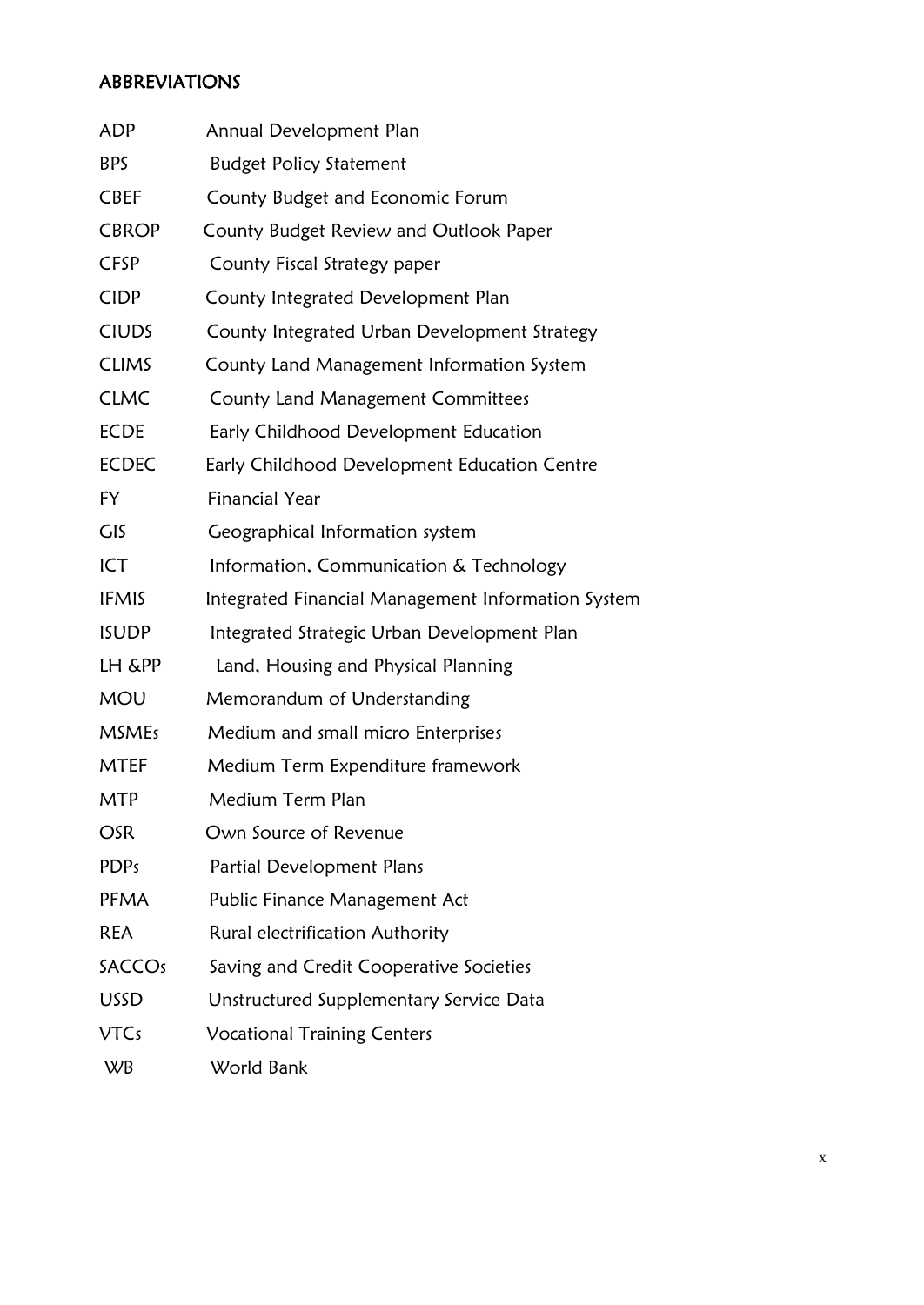## <span id="page-10-0"></span>1.0. INTRODUCTION

### <span id="page-10-1"></span>1.1. Overview

- 1. The County Fiscal Strategy Paper (CFSP) is a Government policy document that sets out the broad strategic priorities and policy goals to guide the County Governments in preparing their budgets for the subsequent financial year and over the medium term
- 2. In the document, adherence to the fiscal responsibility principles demonstrates prudent and transparent management of public resources in line with the Constitution and the Public Finance Management (PFM) Act, 2012.
- 3. Section 117 of the PFM, Act, 2012 provides that The County Treasury shall prepare and submit to the County Executive Committee the County Fiscal Strategy Paper for approval and the County Treasury shall submit the approved Fiscal Strategy Paper to the County assembly, by the  $28<sub>th</sub>$  February of each year. The County assembly, not later than 14 days after the CFSP is submitted, table and discuss a report containing its recommendations and pass a resolution to adopt it with or without amendments. The CECM for finance shall take into account resolutions passed by County Assembly in finalizing the budget for the FY 2020/21. The County Treasury shall include in its County Fiscal Strategy Paper the financial outlook with respect to County government revenues, expenditures and borrowing for the coming financial year and over the medium term.
- 4. In preparing the County Fiscal Strategy Paper, the County Treasury shall seek and take into account the views of;
	- The Commission on Revenue Allocation;
	- The public
	- Any interested persons or groups; and
	- Any other forum that is established by legislation.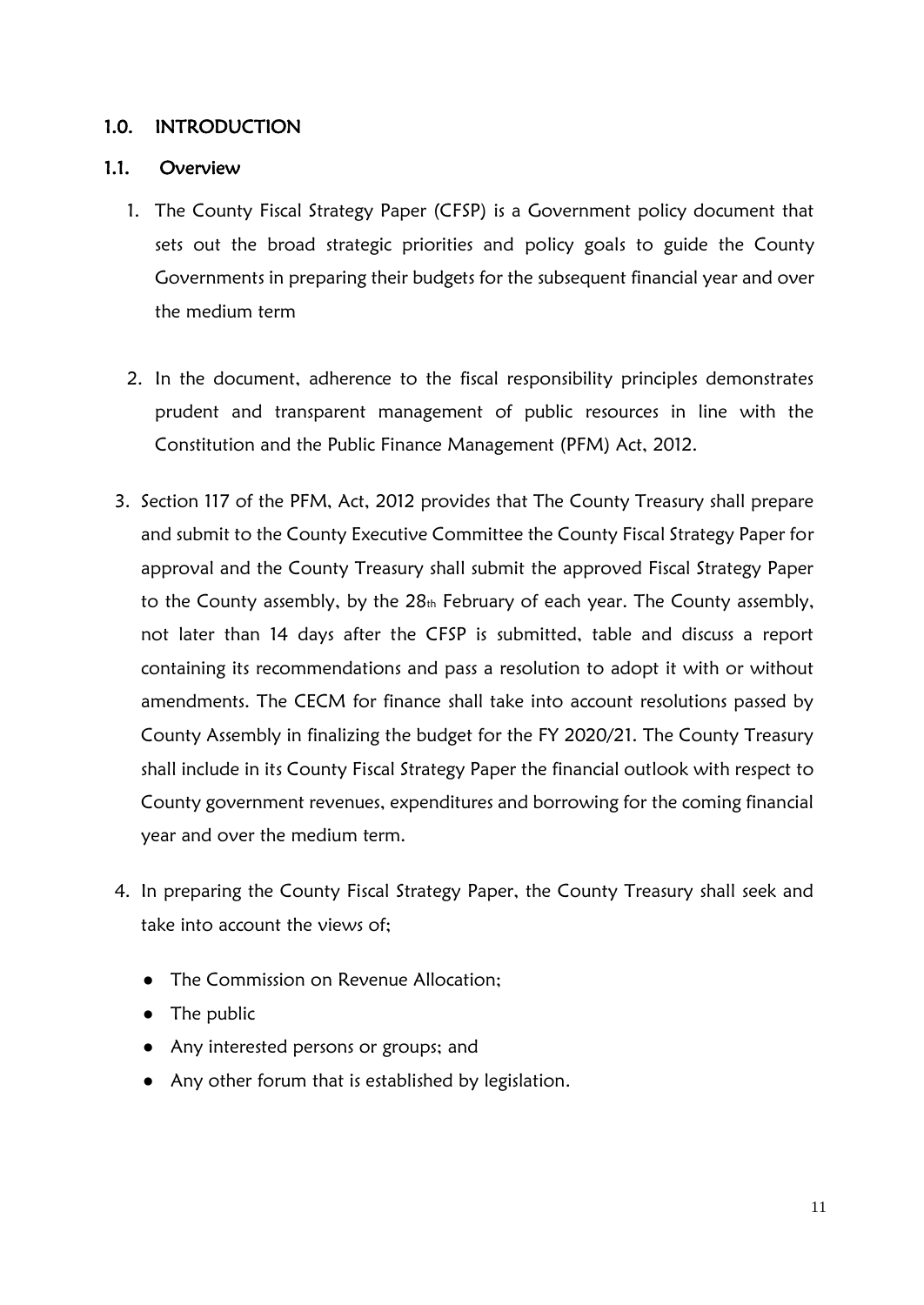## <span id="page-11-0"></span>2.0. RECENT ECONOMIC DEVELOPMENT AND MEDIUM TERM OUTLOOK

## <span id="page-11-1"></span>2.1. Global and Regional Economic Developments

- 5. The overall global growth is projected to remain steady. It is projected to rise by 0.4 percent from 3.0 percent in 2019 to 3.4 percent in 2020 as a result of account recoveries in stressed emerging markets and macroeconomic policy support in major economies.
- 6. The growth in advanced economies is expected to remain constant at 1.7 percent in 2020. This is mainly due to trade tensions between USA and China, uncertainties surrounding the Brexit outcome, rising global oil prices due to tensions between USA and Iran and the pace of normalization of monetary policy in the advanced economies. On the other hand, the growth in emerging and developing countries is expected to rise to 4.6 percent in 2020 from 3.9 percent in 2019 reflecting recoveries in stressed economies such as Turkey, and Argentina and improvement in growth for Brazil, Mexico and India, among others.
- 7. Growth prospects for Sub-Saharan Africa continue to strengthen. Growth is estimated to improve by 0.4 percent from 3.2 percent in 2019 to 3.6 percent in 2020 supported by higher commodity prices, improved capital market access and contained fiscal imbalances in many countries.

# <span id="page-11-2"></span>2.2. Domestic Economic Development

- 8. Kenya's economic growth has remained strong and resilient even under emerging global challenges, supported by strong public and private sector investment and appropriate economic and financial policies. The broad-based economic growth has averaged 5.6 percent for the last five years, outperforming the average growth rate of 4.7 percent in the period 2008 to 2012 and 4.6 percent in the period 2002 to 2007. Growth is estimated at 5.6 percent in 2019 and projected to recover to 6.1 percent in 2020.
- 9. Per capita income rose from Ksh 113,539 in 2013 to an estimated Ksh 202,859 in 2019, a 79 percent increase. This enabled generation of around 831,000 new jobs per year in the period 2013 - 2018 up from 656,500 new jobs per year in the period 2008 -2012.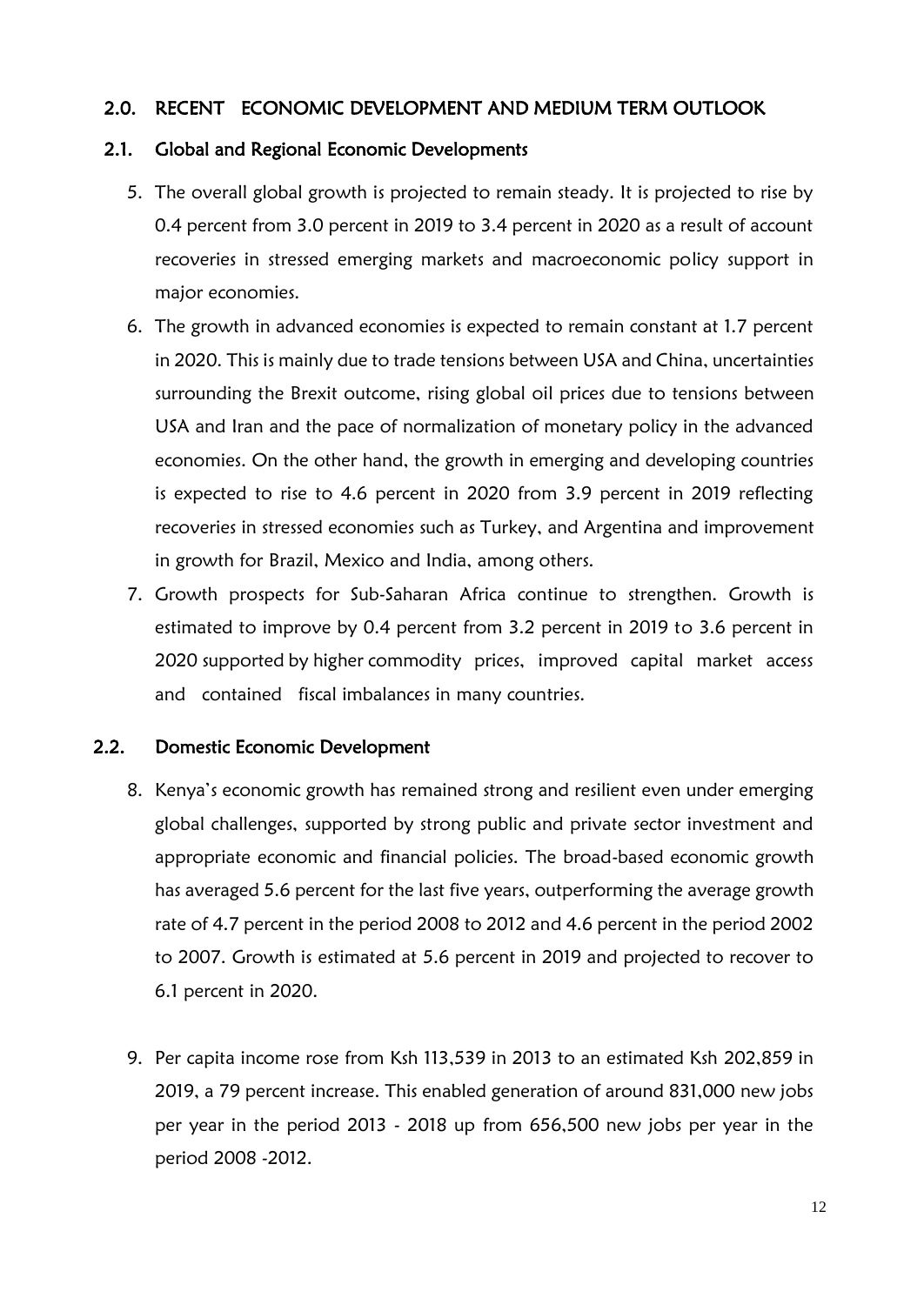- 10. In the third quarter of 2019, the economy grew by 5.1 percent compared to a growth of 6.4 percent in a similar quarter in 2018, mainly supported by strong performance in the services sub-sector The agriculture sector recorded a decreased growth of 3.2 percent in the third quarter of 2019 compared to a growth of 6.9 percent in a similar quarter of 2018 due to delayed long rains. Consequently, the sector's contribution to GDP growth declined to 0.6 percent in the third quarter of 2019 compared to 1.3 percent in the same period in 2018. Additionally, the non-agricultural sector (service and industry) remained vibrant and grew by 5.7 percent in the third quarter of 2019 as compared to the growth of 6.5 percent in 2018. The sector contributed the largest percentage to real GDP growth at 4.0 percent in the third quarter of 2019 mainly supported by the service sector.
- 11. Kenya continues to be ranked favorably in the ease of doing business and as a top investment destination. In the 2020 World Bank's Doing Business Report, Kenya was ranked position 120 out of 190 economies. The Country made dealings with constructions more transparent by reducing fees and making building permit requirements publicly available online, improved electricity supply by modernizing existing infrastructure and strengthened access to credit among others.
- 12. Over the medium term, economic growth is expected to rise gradually to 6.0 percent per annum due to investments in strategic areas under the "Big Four" Plan that aim to increase job creation through the manufacturing sector, ensure food security and improved nutrition, achieve universal health coverage and provide affordable houses to Kenyans. These efforts will support the business environment, create jobs and ultimately promote broad based inclusive growth.

### Inflation Rate

13. The overall inflation remained low, stable and within the target range of  $5 +/- 2.5$ percent in the period 2013 to 2019. The overall inflation was 5.8 percent in December 2019 up from 5.7 percent in December 2018 reflecting higher food prices occasioned by the delay in onset of rains. The contribution of core inflation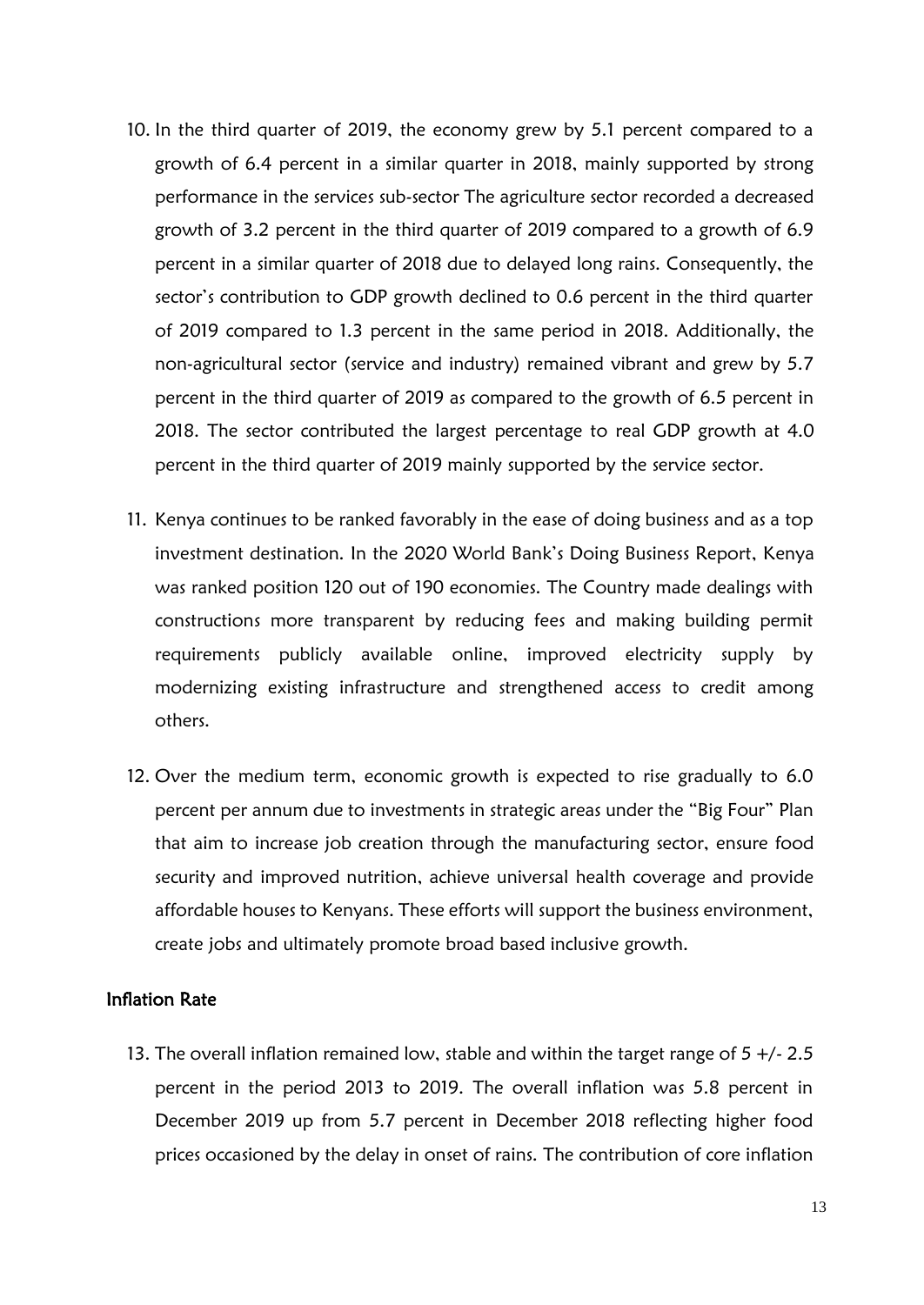to overall inflation has been low and stable as a result of prudent monetary policies. The major driver of overall inflation from December 2018 to March 2019 was fuel inflation but later changed to food inflation from March 2019.

14. The rate of inflation in Kenya has been favorably compared with the rest of sub-Saharan African countries and especially its peers such as Nigeria and Ghana whose inflation rates were 11.9 percent and 8.2 percent respectively in November 2019.

### Exchange Rate

- 15. The Kenya Shilling exchange rate remained relatively stable due to narrowing of the current account deficit and adequate foreign reserve buffer. The shilling appreciated against US dollar, exchanging at an average of 101.4 Ksh in December 2019 from Ksh. 102.3 in December 2018. It also strengthened against the Euro at an average of Kshs 112.7 in December 2019 from Ksh 116.4 in December 2018.
- 16. The Kenya Shilling exchange rate has been relatively less volatile as compared to most sub - Saharan Currencies This stability reflects strong inflows from tea and horticulture exports, resilient diaspora remittances and improved receipts from services particularly tourism.

### Interest Rates

17. Interest rates have been low and stable for the period 2008 to 2011 due to sufficient liquidity in the money market. However, tight monetary policy stance aimed at easing inflationary pressures lead to increased interest rates in 2012. Interest rates remained stable and low in the period 2013-October 2019 except June – December 2015 when world currencies were under pressure. During the period, the policy rate (Central Bank Rate) was adjusted appropriately to anchor inflation expectations. The Central Bank Rate was reduced to 8.5 percent on 25th November 2019 from 9.0 percent in August 2018 as there was room for easing monetary policy stance to support economic activity.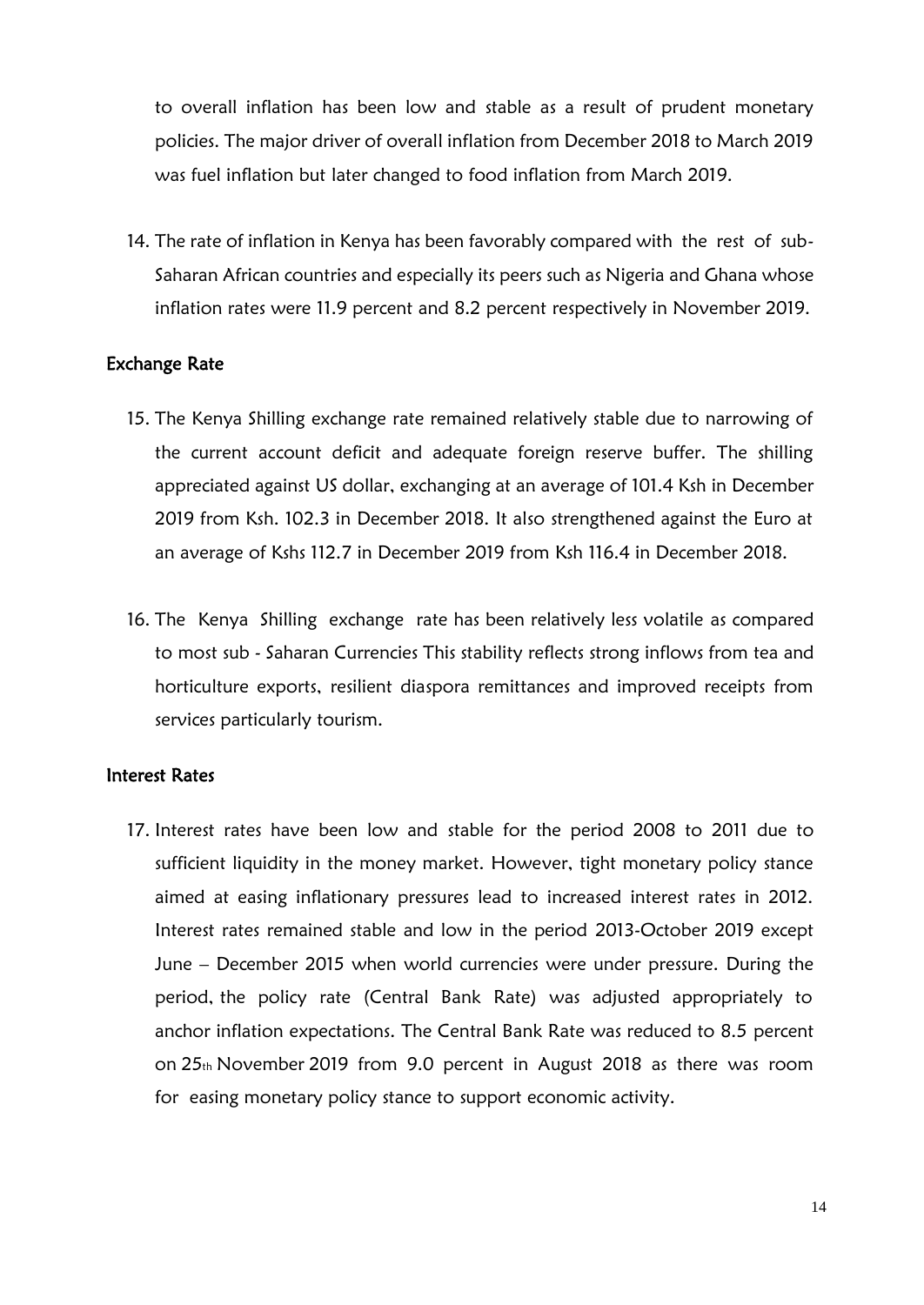18. The interbank rate declined by 2.3 percent from 8.2 percent in December 2018 to 5.9 percent in December 2019 due to enhanced liquidity in the money market. The implementation of government domestic borrowing program supported market stability hence the interest rates for government securities have been declining. The 91-day Treasury Bills rate declined from 7.3 percent in December 2018 to 7.2 percent in December 2019.

### Money and Credit

- 19. Growth in broad money supply (M3) slowed down to 5.9 percent in November 2019 from 8.4 percent in November 2018. This resulted due to the declining Net Foreign Assets (NFA) and Net Domestic Assets (NDA). The growth in M3 was occasioned by an improvement in the growth of demand deposits despite a decline in time and saving deposits, foreign currency deposits and currency outside banks.
- 20.Annual credit to the private sector grew by 7.3 percent in the year to November 2019 as compared to a growth of 3.0 percent in the year to November 2018. The private sector credit growth is expected to strengthen due to the repeal of interest rate cap.

### Balance of payment

21. The overall balance of Payment position recorded a deficit of US\$ 873.3 million (0.9 percent of GDP) in October 2019 from a deficit of US\$ 1352.4 million (1.5 percent of GDP) in October 2018. This deficit was occasioned by a deterioration in the capital and financial account despite improvements in the current accounts.

### Nairobi Securities Exchange

22.Activity in the capital market improved in December 2019 as compared to December 2019 with equity share prices rising as shown by the NSE 20 Share Index. The NSE 20 Share Index was at 2,654.4 points by end- December 2019 compared to 2,383.8 points by the end of December 2018. In addition, the market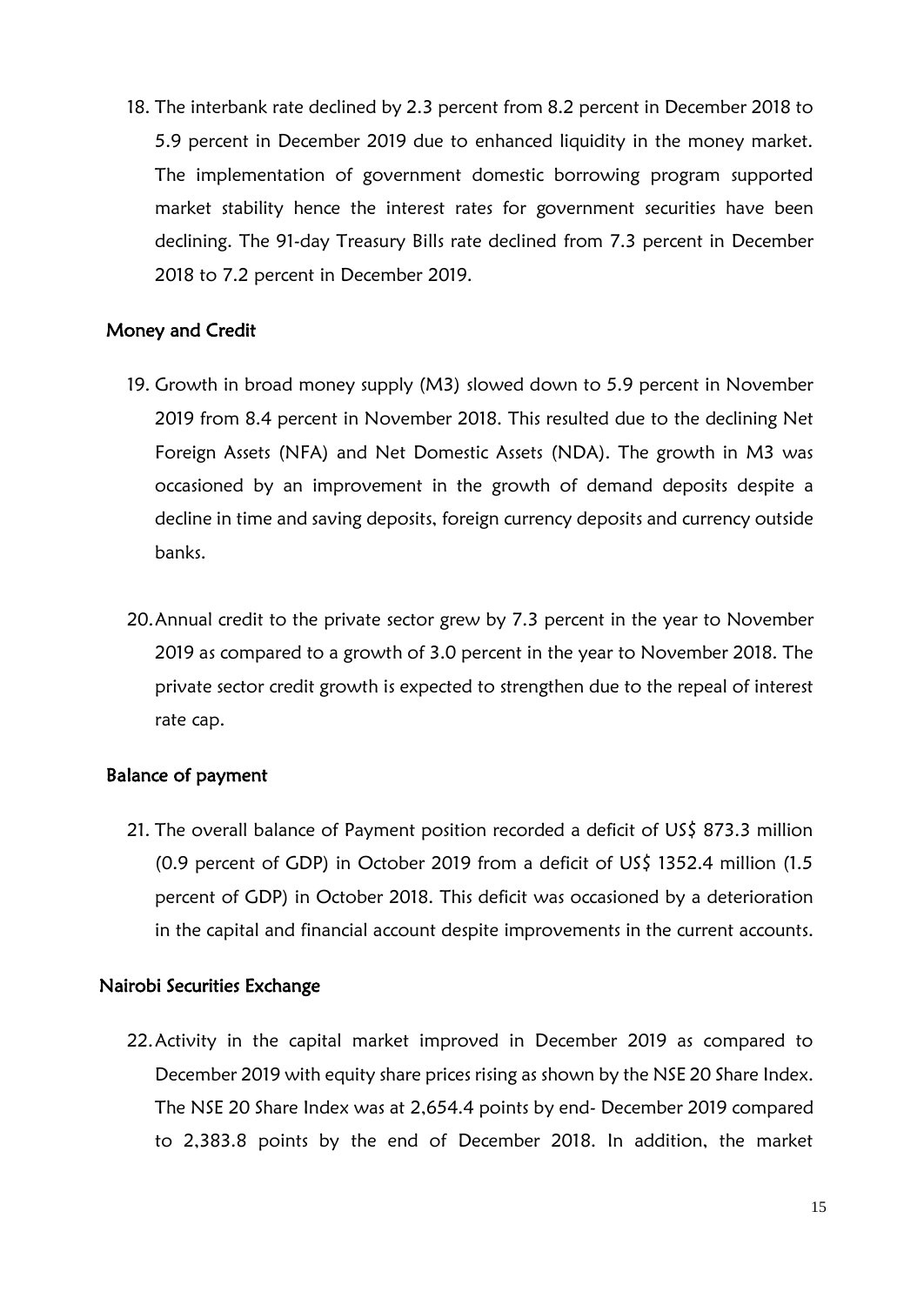capitalization improved from Ksh. 2,102 Billion to 2,540.0 billion over the same period.

## <span id="page-15-0"></span>2.3. County outlook

- 23.The County performance is largely dependent on the Country's economic performance since it obtains the large share of revenue through transfers from the National Government. The performance further depends on formulation and implementation of prudent policies by the County Government to guide service delivery. Generally, the County operated under a stable macroeconomic environment.
- 24.Kiambu is an agricultural County with a large proportion of its population getting their livelihood from the sector. Equally, the Agriculture sector is a major contributor of the Country's Gross Domestic Product (GDP). The sector recorded a decreased growth due to delayed long rains. This resulted in higher food prices, which was the major driver of inflation. This further affects the performance of the County.

# <span id="page-15-1"></span>2.4. Fiscal Performance

- 25.Budget execution started on a slow note in the first half of the FY 2019/20. The slowdown was due to delays in passing of the County allocation of revenue proposed in the Division of Revenue Bill, 2019. This also slowed down the uptake of development expenditures. Own source of Revenue collected within the first half of the financial year was generally within the set targets.
- 26.The County Government embarked on payment of pending bills as per the presidential directive. This led to the County government to embark on expenditure rationalization to ensure a sustainable fiscal position in the FY 2019/20 and the medium term, and reaffirm its commitment to prudent fiscal management in general.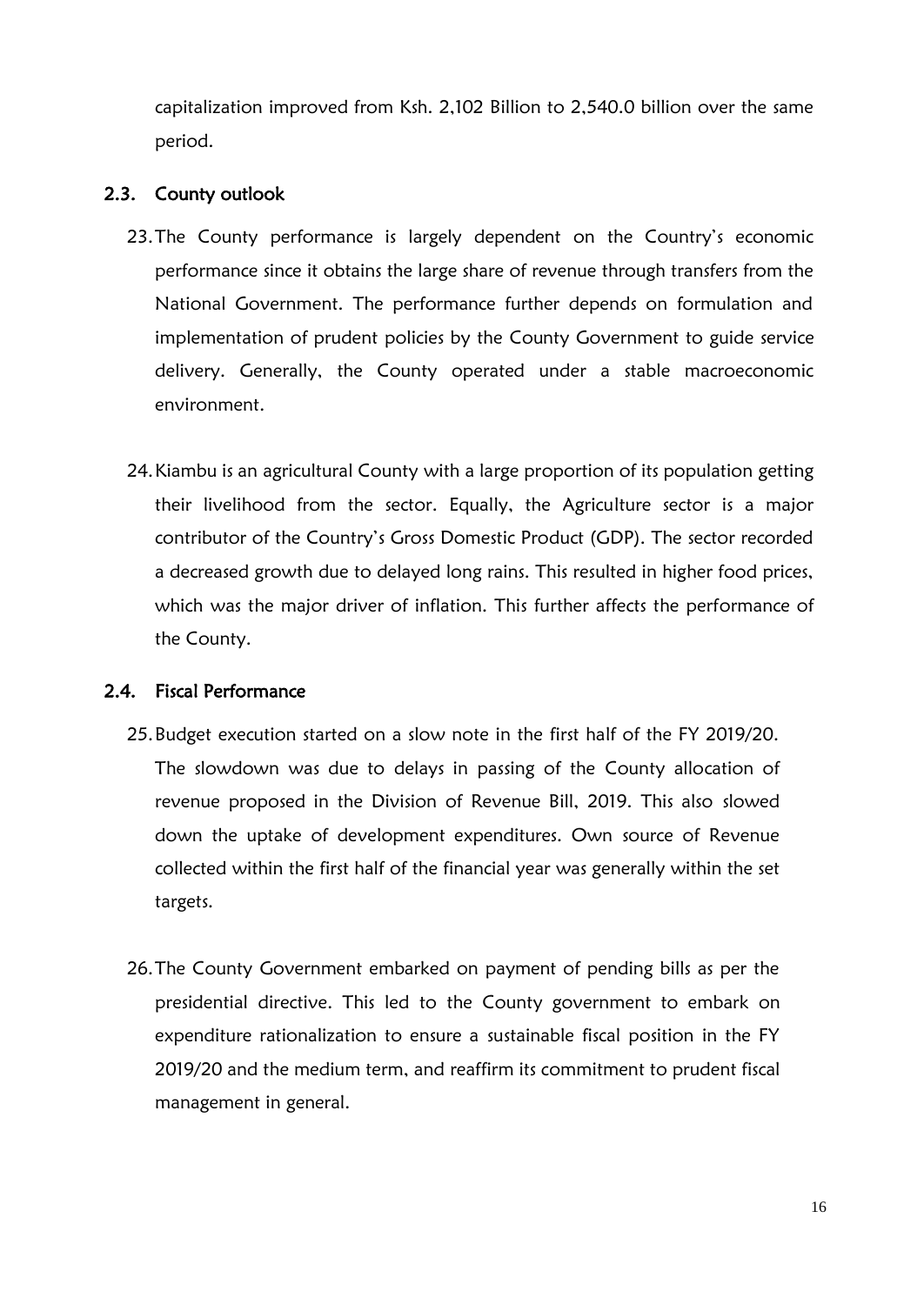27.Budget execution advanced well and picked up towards the end of the second quarter of the FY 2018/19. The Finance Bill 2019 was presented to the assembly and approved within the stipulated time as provided for in the Public Finance Management Act, 2012. The County continued to experience late disbursement of exchequer which has continued to affect budget execution. The absorption of development budget has generally remained low partly due to delayed disbursement of development exchequer.

## <span id="page-16-0"></span>2.5. Own Source of Revenue Performance

| <b>REVENUE STREAMS</b>                       | <b>ACTUAL REVENUE</b><br>AS AT 31 DEC 2019 | <b>HALF YEAR</b><br><b>TARGET 2019/20</b> | <b>VARIANCE</b> |  |
|----------------------------------------------|--------------------------------------------|-------------------------------------------|-----------------|--|
| Agriculture Livestock & Fisheries            |                                            |                                           |                 |  |
| Management Unit                              | 4,681,477                                  | 1,211,778                                 | 3,469,699       |  |
|                                              |                                            |                                           |                 |  |
| Physical Planning Management Unit            | 253,387,832                                | 206,301,015                               | 47,086,818      |  |
|                                              |                                            |                                           |                 |  |
| <b>Business Permit Management Unit</b>       | 28,876,410                                 | 115,595,142                               | (86, 718, 732)  |  |
|                                              |                                            |                                           |                 |  |
| Cess Management Unit                         | 49,766,091                                 | 48,931,427                                | 834,664         |  |
|                                              |                                            |                                           |                 |  |
| Education Culture ICT & Social Services Unit | 15,000                                     | 15,942                                    | (942)           |  |
|                                              |                                            |                                           |                 |  |
| Health Services Management Unit              | 380,825,769                                | 329,639,808                               | 51,185,961      |  |
|                                              |                                            |                                           |                 |  |
| Housing Management Unit                      | 5,399,751                                  | 483,195                                   | 4,916,556       |  |
|                                              |                                            |                                           |                 |  |
| Land Rates Management Unit                   | 107,750,392                                | 130,735,928                               | (22, 985, 536)  |  |
|                                              |                                            |                                           |                 |  |
| Market Management Unit                       | 20,648,026                                 | 11,858,093                                | 8,789,933       |  |
|                                              |                                            |                                           |                 |  |
| Others                                       | 1,654,082                                  | 2,132,898                                 | (478, 816)      |  |
| Roads Transport Public Works Management      |                                            |                                           |                 |  |
| Unit                                         | 13,856,685                                 | 26,897,033                                | (13,040,348)    |  |
|                                              |                                            |                                           |                 |  |
| Slaughter House Management Unit              | 20,750,178                                 | 16,224,955                                | 4,525,223       |  |
| Trade Tourism Industry & Cooperatives        |                                            |                                           |                 |  |
| Unit                                         | 6,290,188                                  | 6,554,654                                 | (264, 466)      |  |
|                                              |                                            |                                           |                 |  |
| Vehicle Parking Management Unit              | 126,965,373                                | 102,317,185                               | 24,648,188      |  |
| Water Environment & Natural Resources        |                                            |                                           |                 |  |
| Mgt Unit                                     | 7,064,344                                  | 26,005,129                                | (18,940,785)    |  |
|                                              |                                            |                                           |                 |  |
| Liquor Licenses Management Unit              | 34,757,798                                 | 22,032,994                                | 12,724,804      |  |
| Total:                                       | 1,062,689,396                              | 1,046,937,175                             | 15,752,221      |  |

### <span id="page-16-1"></span>Table 1: OSR Performance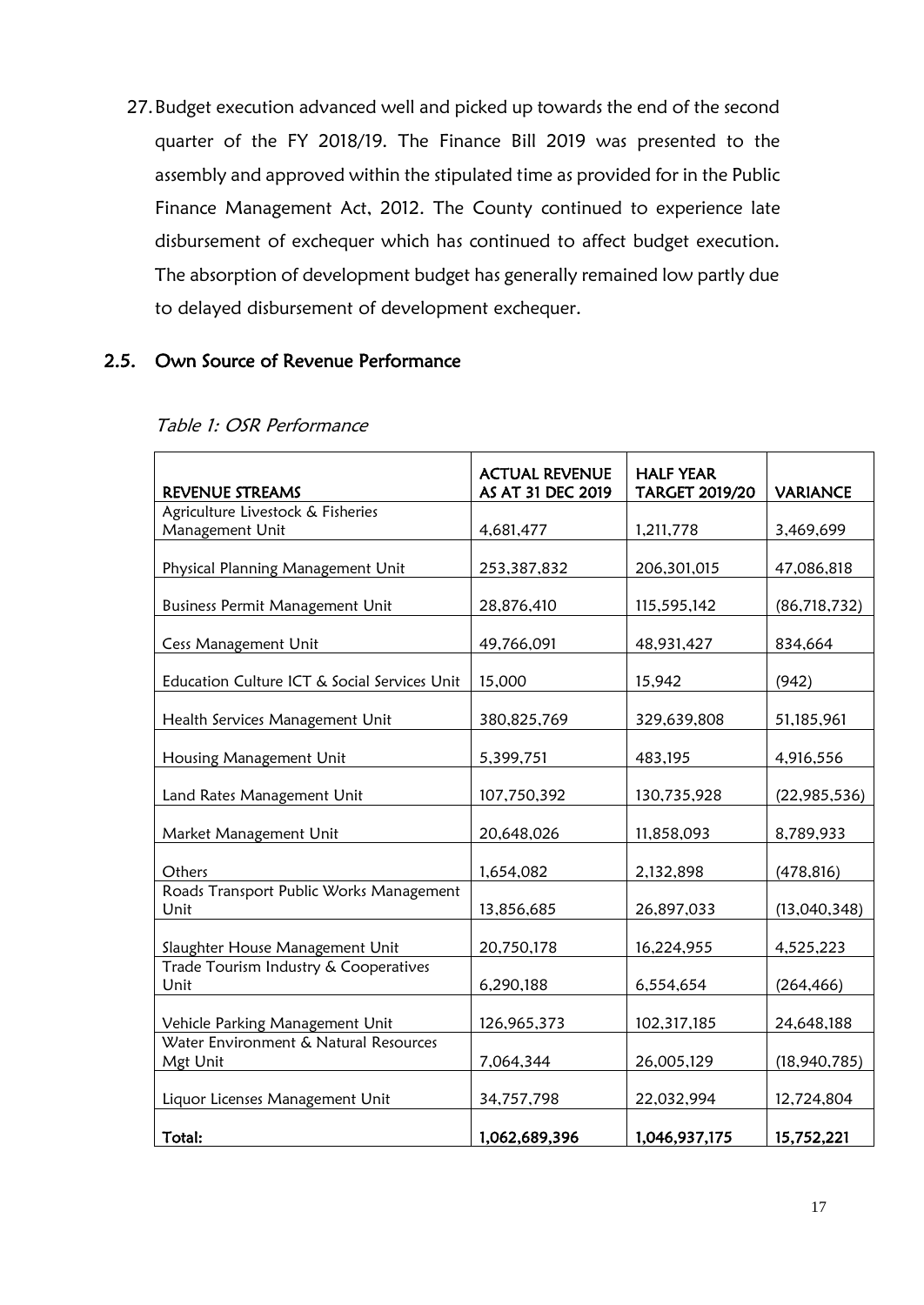- 28.Revenue collection as at 31st December 2019 was Kshs. 1,062,689,396 as compared to Kshs. 1,054,691,542 for the same period in last FY 2018/19. This represents growth in revenue by Kshs. 7,997,854. Own source of Revenue collected within the first half of the financial year was generally within the set targets.
- 29.The County anticipates an upward growth to continue for the second half of the year. In addition, the County has considered enforcement on compliance on payment of land rates up to 70% as compared to last financial year 30%. Moreover, the County hopes that the new finance Act 2019 which was not contested will create good public relations a factor that will create good will and help further improve revenue.



<span id="page-17-0"></span>

30.From the above trend, the actual own source of revenue for the FY 2013/14 was 1.24 billion. There was no set target because it was the first year of devolution hence no baseline. The target for FY 2014/15 was 3.26 billion with an actual revenue of 2.11 billion. However, the revenue increased in comparison to the previous year. In FY 2015/16, the target was 3.3 billion with an actual revenue of 2.49 billion which was a bit higher compared to the previous year. In FY 2016/17, the own source of revenue was 2.03 a fall of 0.46 billion from the previous year. In FY 2017/ 18, the own source of revenue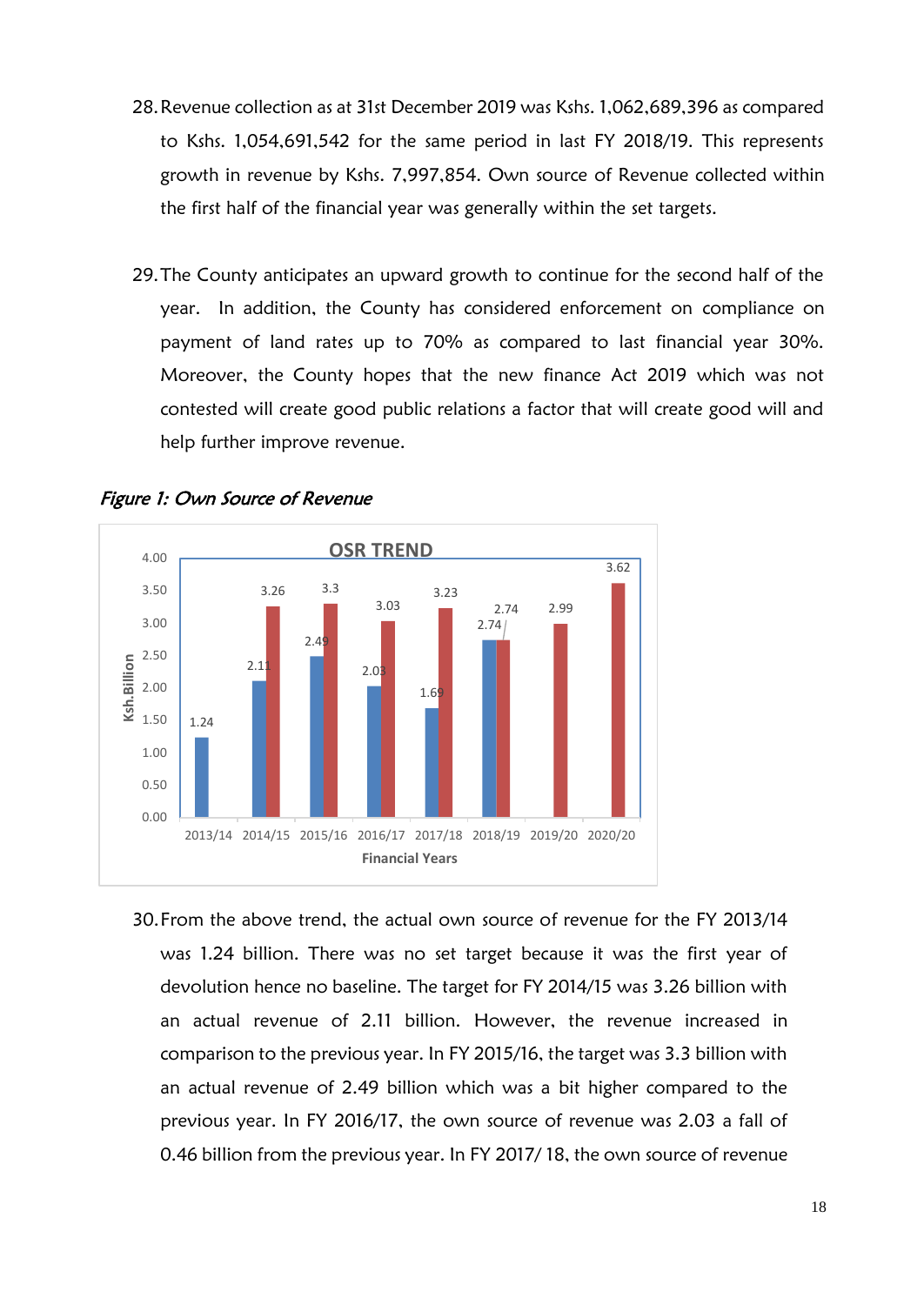further dropped to 1.69 billion with a set target of 3.32 billion. However, in 2018/19, the own source of revenue rose to 2.74 billion a figure that marked the highest own source of revenue for the County since devolution. The own source of revenue target for FY 2019/20 and 2020/21 are 2.99 and 3.62 respectively.

31. The own source revenue collected has been increasing over time. However, the County still faces some challenges that has hindered optimal collection of revenue. These challenges include; delayed enactment of the Finance Act, challenges in enforcement of development control fees especially in the area of building plans approvals and non-compliance by traders. Despite this, revenue performance is projected to remain on an upward trajectory over the medium term as proper tax administrative measures are being put in place. Hence, from FY 2018/19 figure, own source of revenue is projected to increase due to the measures enacted by the County to generate more earnings.

# <span id="page-18-0"></span>2.6. Expenditure Performance

<span id="page-18-1"></span>

|      |                                                        | <b>APPROVED</b><br><b>BUDGET</b><br><b>ESTIMATE</b> | <b>ACTUAL</b>      | %                 |
|------|--------------------------------------------------------|-----------------------------------------------------|--------------------|-------------------|
| Vote | Department                                             | 2019/20                                             | <b>EXPENDITURE</b> | <b>ABSORPTION</b> |
|      | <b>RECURRENT</b>                                       |                                                     |                    |                   |
| 4061 | County Assembly                                        | 1,200,864,621                                       | 510,411,108        | 43%               |
| 4062 | County Executive                                       | 339, 107, 458                                       | 155,753,693        | 46%               |
| 4063 | County Public Service Board                            | 78,962,096                                          | 26,719,111         | 34%               |
| 4064 | Finance & Economic Planning                            | 1,252,000,861                                       | 566,921,959        | 45%               |
| 4065 | Administration & Public Service                        | 554,798,619                                         | 300,445,512        | 54%               |
| 4066 | Agriculture, Crop Irrigation &<br>Marketing            | 491,320,569                                         | 217, 163, 785      | 44%               |
| 4067 | Water, Environment & Natural<br>Resources              | 241,811,792                                         | 136,618,591        | 56%               |
| 4068 | <b>Health Services</b>                                 | 4,214,216,907                                       | 2,271,414,026      | 54%               |
| 4069 | Education, Culture, Youth, Sports &<br>Social Services | 998,096,202                                         | 271,099,878        | 27%               |
| 4070 | Youth and Sports                                       | 159,538,962                                         | 81,446,824         | 51%               |

Table 2: Analysis of County Expenditures as at December 2019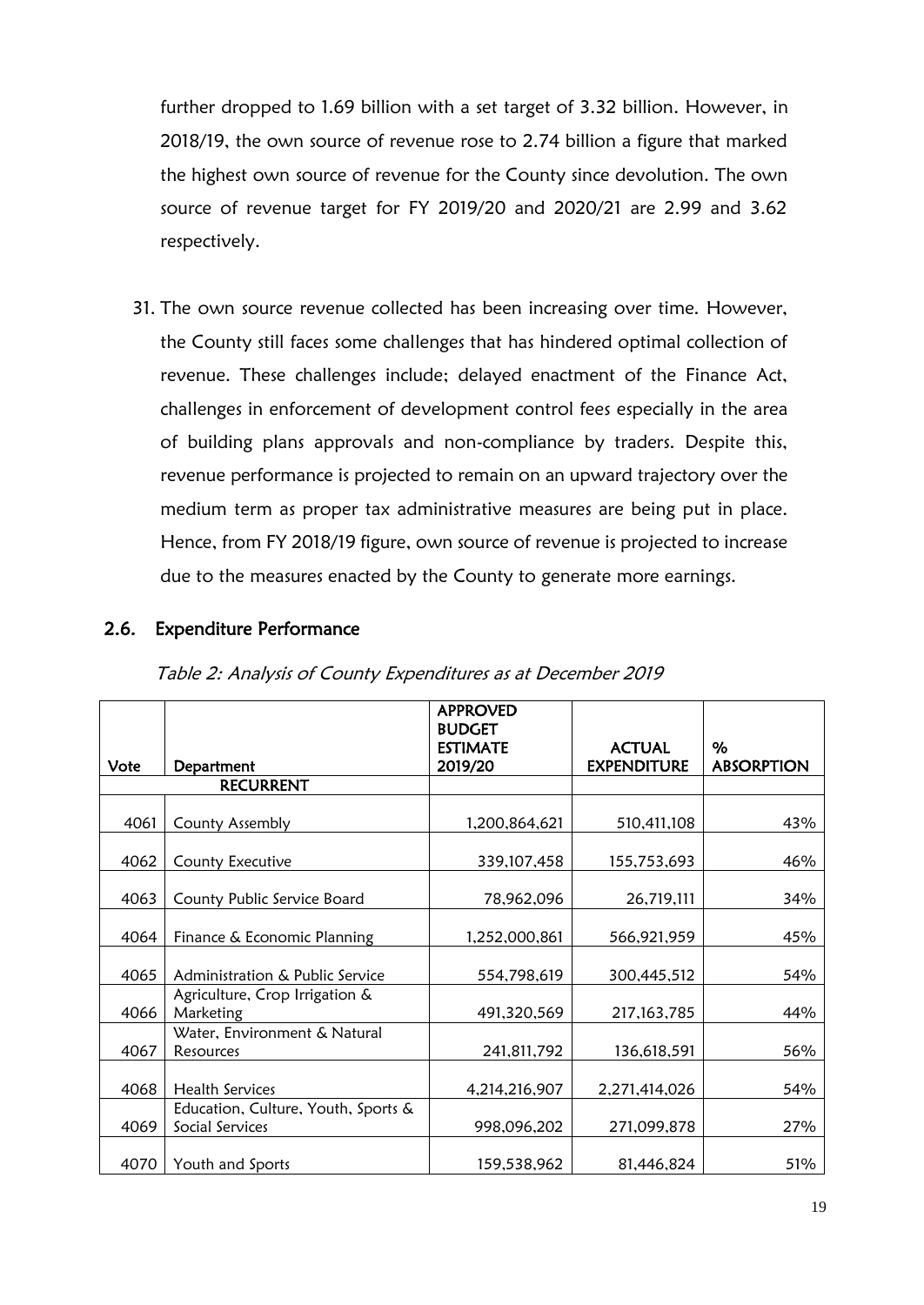|                    |                                                        | <b>APPROVED</b><br><b>BUDGET</b> |                    |                   |
|--------------------|--------------------------------------------------------|----------------------------------|--------------------|-------------------|
|                    |                                                        | <b>ESTIMATE</b>                  | <b>ACTUAL</b>      | $\%$              |
| Vote               | Department                                             | 2019/20                          | <b>EXPENDITURE</b> | <b>ABSORPTION</b> |
| 4071               | Lands, Physical Planning & Housing                     | 203,534,698                      | 99,616,142         | 49%               |
| 4072               | Trade, Tourism, Industry & Co-<br>Operative            |                                  |                    |                   |
|                    |                                                        | 126,457,571                      | 59,645,169         | 47%               |
| 4073               | Roads, Transport & Public Works                        | 305,528,910                      | 171,772,252        | 56%               |
| <b>TOTAL</b>       |                                                        | 10,166,239,266                   | 4,869,028,051      | 48%               |
| <b>DEVELOPMENT</b> |                                                        |                                  |                    |                   |
| 4061               | County Assembly                                        | 175,000,000                      |                    | 0%                |
| 4064               | Finance & Economic Planning                            | 121,708,880                      | 24,316,962         | 20%               |
| 4065               | Administration & Public Service                        | 85,497,949                       |                    | 0%                |
| 4066               | Agriculture, Crop Irrigation &<br>Marketing            | 281,636,480                      | 8,981,000          | 3%                |
|                    | Water, Environment & Natural                           |                                  |                    |                   |
| 4067               | Resources                                              | 204,944,735                      | 32,201,231         | 16%               |
| 4068               | <b>Health Services</b>                                 | 838,716,765                      | 216,812,884        | 26%               |
| 4069               | Education, Culture, Youth, Sports &<br>Social Services | 216,299,402                      | 10,536,685         | 5%                |
| 4070               | Youth and Sports                                       | 100,169,590                      | 24,743,362         | 25%               |
| 4071               | Lands, Physical Planning & Housing                     | 1,900,372,548                    | 4,379,548          | 0%                |
| 4072               | Trade, Tourism, Industry & Co-<br>Operative            | 400,386,912                      | 12,392,090         | 3%                |
|                    |                                                        |                                  |                    |                   |
| 4073               | <b>GRAND TOTAL</b>                                     | 15,638,800,000                   | 5,720,893,091      | 37%               |
| <b>TOTAL</b>       |                                                        | 5,472,560,734                    | 851,865,040        | 16%               |

Source: Kiambu County Treasury

32.The total expenditure for the first half of 2019/2020 was 5.72 Billion representing absorption rate of 37%, this is a decrease as compared to total expenditure of 6.0 Billion reported in a similar period in FY 2018/19. Recurrent Expenditure was Kshs. 4.86 Billion representing absorption rate of 48%. Development Expenditure amounted to Kshs. 0.85 Billion, representing an absorption rate of 16%. Water, Energy, Environment and Natural Resources and Roads, Transport and Public Works departments had the highest absorption of recurrent expenditure all at 56%. Department of education and County public service board had the lowest absorption under the recurrent expenditure at 27% and 34% respectively.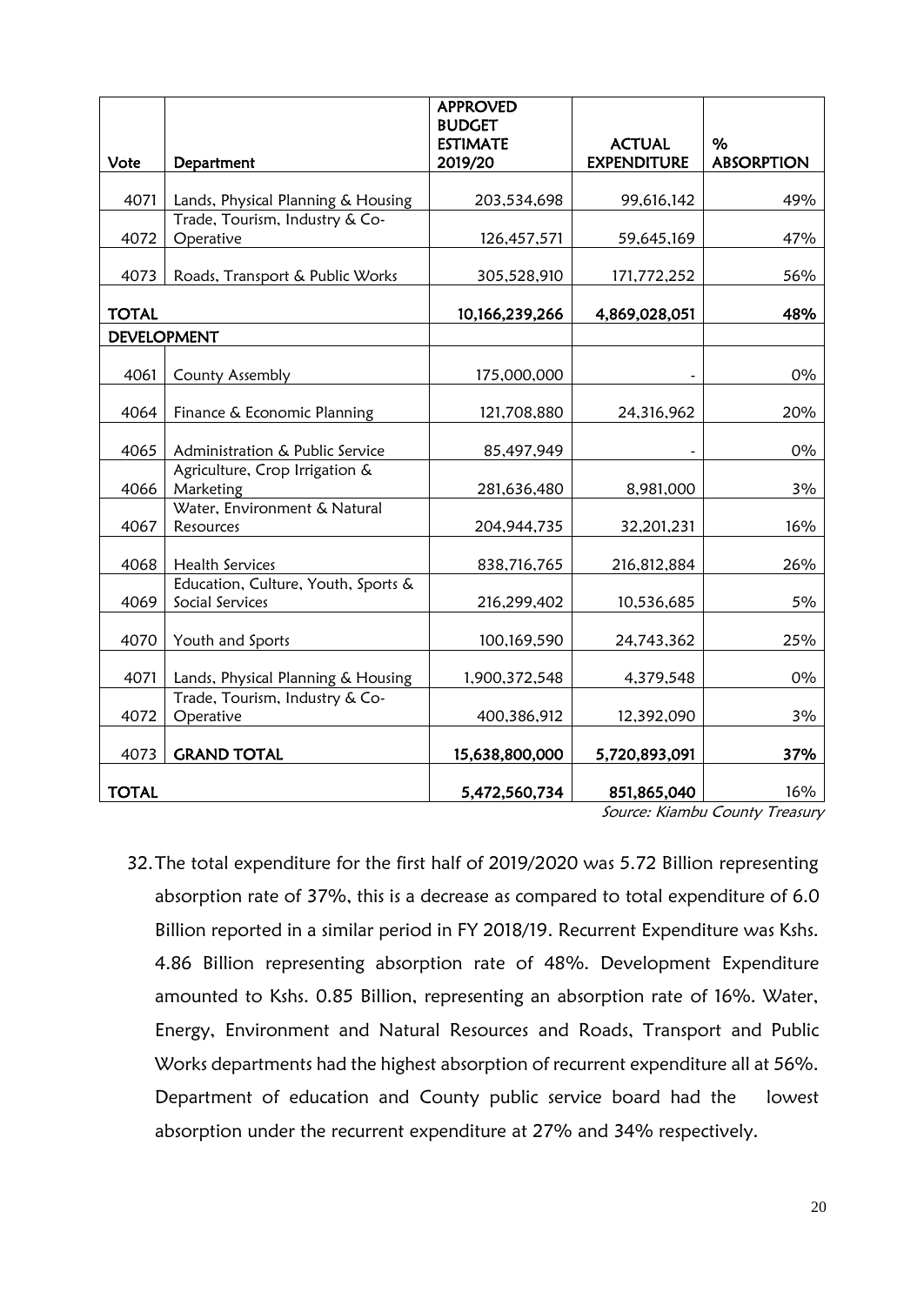33.Under development expenditure, the department of Roads, Health and youth had the highest absorption at 45%, 26% and 25% respectively, while County Assembly and Administration and public service had nil absorption. Equally, Land physical planning and housing department had low absorption. This was majorly contributed to the delay in passing division of revenue bill, 2019 which resulted into delay in disbursement of exchequer issues.

## <span id="page-20-0"></span>2.7. Fiscal Policy

- 34.Going forward into the medium term, the County Government will ensure that its budget is fully financed and there is no fiscal deficit. To achieve this target, the County Government will continue to restrict growth in recurrent spending and double its effort in own source of revenue mobilization.
- 35.The County Government continues to implement initiatives to boost revenue performance and enhance tax compliance. These revenue supporting initiatives have been implemented at considerable cost and will over the medium to long term help drive revenue performance. The initiatives include;

i. Enforcement on compliance of payment of land rates up to 70% up from the current 30%.

ii. Identification and elimination of revenue administration gaps and stoppage of revenue leakages, including leveraging on information technology to improve collection efficiency.

36.Further, the County Government will focus on expenditure rationalization by;

(i). Promoting fiscal discipline, allocative and operational efficiency. The County will align County expenditures with total revenues and allocate budget to programs and activities that promote strategic priorities of the County whose outcomes shall have an impact on society ('*putting money in people's pocket*') while further ensuring the delivery of high quality services at reasonable cost. The County Government proposes to allocate more resources to roads, health, Agriculture,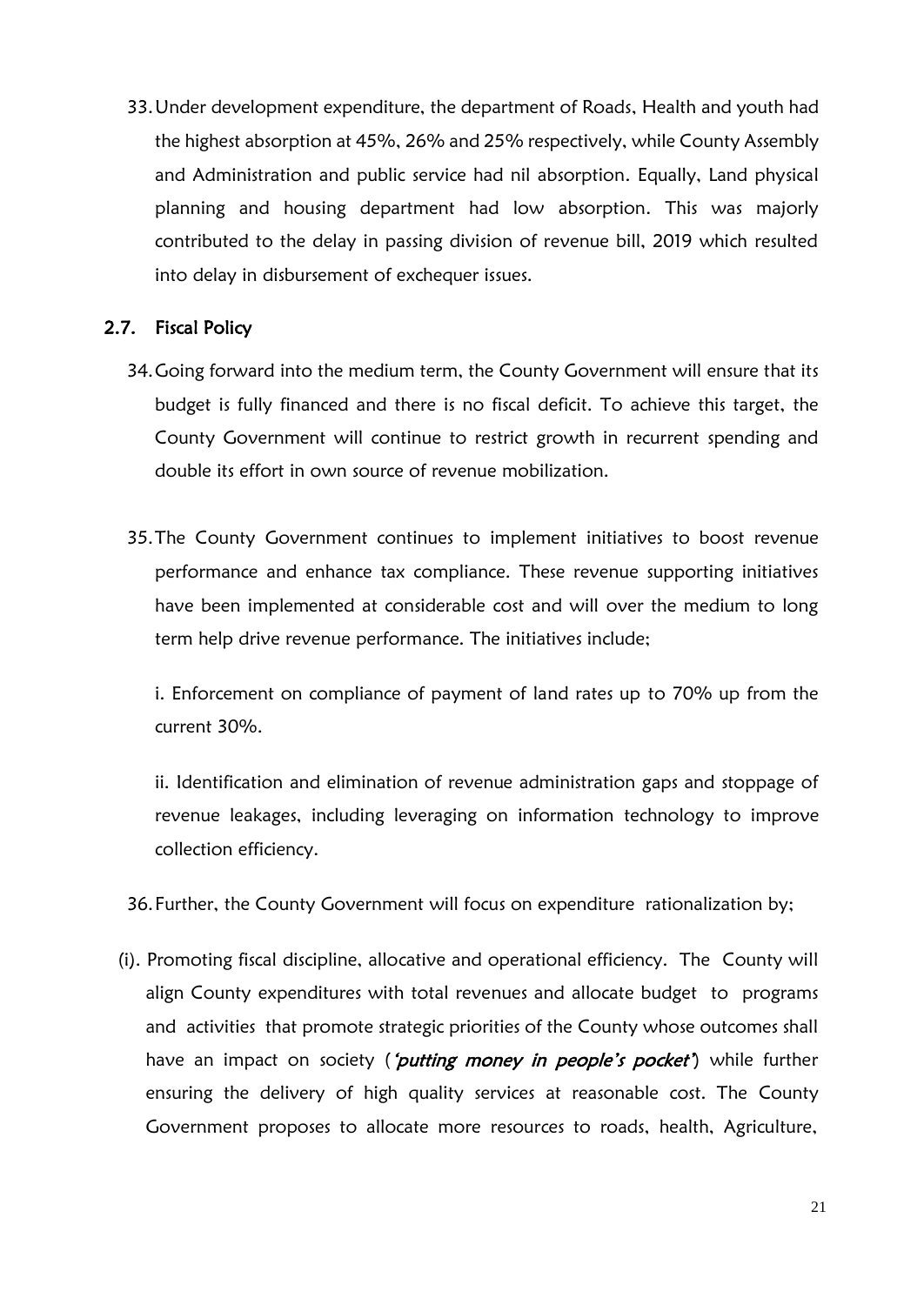Trade and Industries with the aim of improving the livelihood and welfare of County residents.

(iii) In order to ensure continuity of service delivery, the County Government has Embraced public private partnership (PPP) with national government through various ministries and parastatals such as KURA, state department of housing and urban development and KENHA to carry out some of the earmarked major projects/programmes within the County.

### <span id="page-21-0"></span>2.8. Revenue Mobilization

- 37.Low Own-Source Revenue (OSR) collection and missed OSR targets undermines devolution and comprises service delivery. To unlock our huge own-source revenue (OSR) potential, the National Treasury and other stakeholders including the Council of Governors are implementing a policy framework that aims at supporting the enhancement of County Governments' OSR. The policy proposes a number of measures including legal and administrative reforms, automation of revenue collection and enforcement mechanisms among others. Increased OSR will not only enhance service delivery, but will also minimize the heavy reliance of the exchequer from the County Government.
- 38.Mobilization of additional revenue through enforcement and administrative reforms including the automation of systems will continue to remain the key focus in the next financial year. The County will focus on land rates and property rent as the most appropriate source of revenue to finance development and provision of essential services. Consultations with the County Budget and Economic Forum (CBEF) will deepen in all matters of planning, budgeting and financial management. Such consultations will ensure that there is transparency, accountability, and adherence to the Public Finance Management (PFM) Act on budget making process.
- 39.The County will continue to use the following systems for Revenue Collection:
	- i. County-Pro for revenue collection and management. This is mainly used for structured revenue.
	- ii. ZIZI for unstructured revenue collection.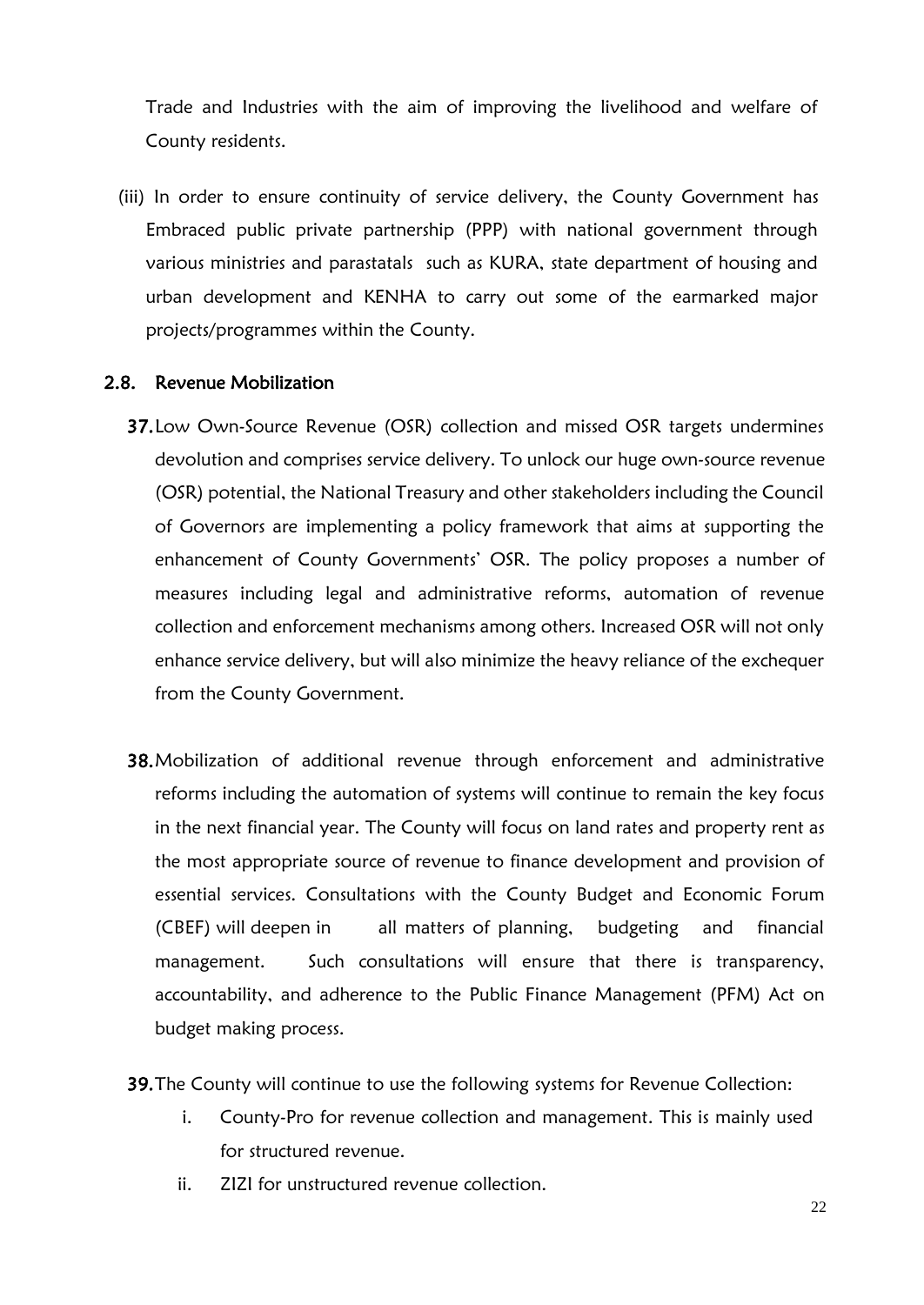- iii. Unstructured Supplementary Service Data mainly referred to as USSD. (\*419#) which is used for collecting revenue in parking and quarry fee.
- iv. Electronic Development Application Management System (EDAMS) used to process architectural plans, inspection and occupancy and outdoor advertising.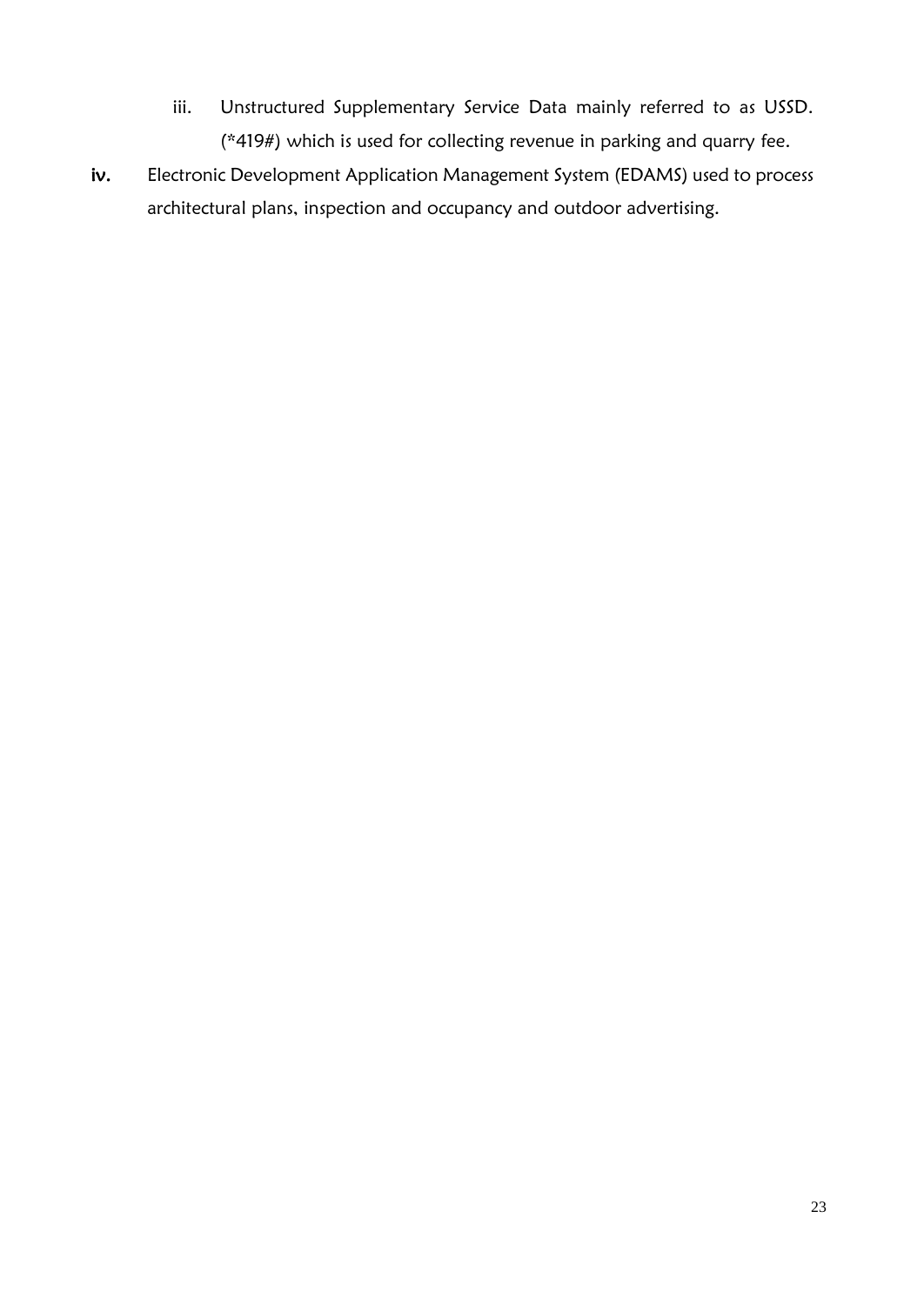### <span id="page-23-0"></span>3.0. ECONOMIC EMPOWERMENT OF THE PEOPLE

### <span id="page-23-1"></span>3.1. Introduction

- 40.The theme of economic empowerment of the people aims at improving the standard of living for all. It focuses on the implementation of the policies and programmes leading to accelerate and sustain inclusive growth, create job opportunities for the unemployed, reduce poverty and income inequality and provide a better future for all residents of Kiambu People.
- 41. The County plan to have empowerment strategies that are innovative, timely and simple in ensuring our people have more money in their pockets. This includes partnering with other agencies like KCB Foundation, Micro Enterprise Support Program Trust (MESPT), National Government as well as our own Jijenge Fund. This will target our youths, women and people living with disabilities (PWDs).
- 42.For proper planning and prioritization of projects and implementation of sustainable programmes, the County government will continue to involve all stakeholders by holding consultative forums from time to time.
- 43.The County is committed to good governance and sustainable growth by distributing and utilizing the resources equitably, effectively and efficiently. This will lead to increased access to the basic services to the society including the poor and disabled, the aged, orphans, widows and widowers.

### <span id="page-23-2"></span>3.2. Support manufacturing and employment creation

44.To support Manufacturing sector in the County and in the County, the County government signed a Memorandum of Understanding (M.O.U) with Casa Weza Limited and Africa Dawn Nutrition Limited. Casa Weza Limited is based in South Africa and Mauritius with a chain of industries specialized in value addition and entrepreneurship focused on food security and sustainability. The County Government will support the two firms to establish a Food Processing Factory that will create value addition for agricultural products. Farmers will be contracted by the factory to ensure sustainable production and supply. The factory is set to be operational within the year.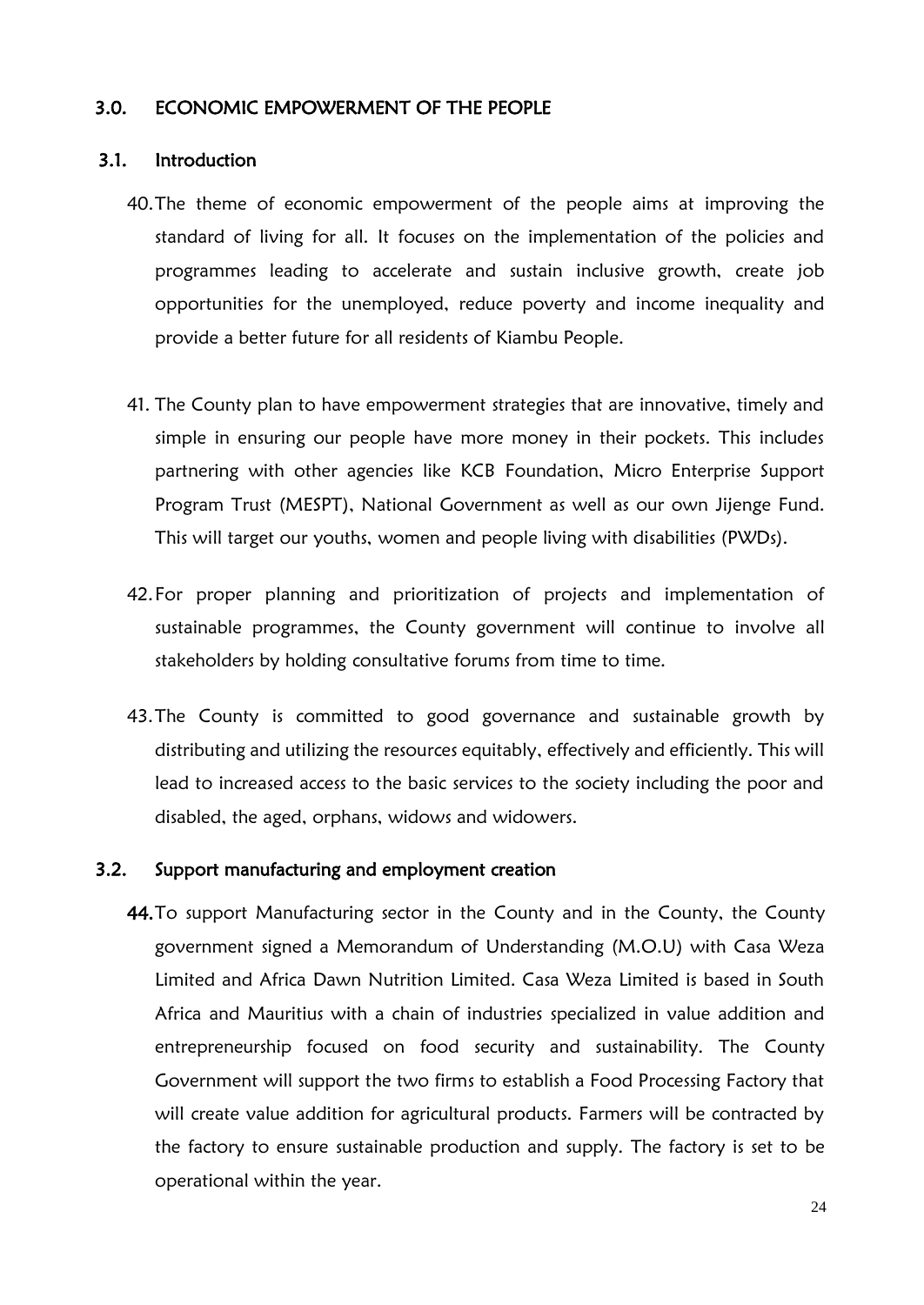45.In order to tap the socio-economic benefits of infrastructural projects being implemented by the national government within Kiambu County, the County will partner with KeNHA to develop road designs that factor commercial activities of towns along these developments to avoid hindering trading, social interactions, traffic flow, as well as to address environmental and other futuristic developments. The County has already made presentations to KeNHA on the proposed design for Wangige Town plus a proposal by ACAL consultants and the contractors of Western Bypass. Similarly, the County will enter into discussion with Kenya Urban Authorities (KURA) on the rehabilitation of urban roads starting with Thika, Ruiru towns, street lighting and Kahawa Sukari-Mwihoko Bridge. The County will share and coordinate in urban roads rehabilitation to ensure quality work, value for money and better service delivery.

### <span id="page-24-0"></span>3.3. Food Security and Nutrition

- 46.Kiambu County plays a role in implementing the Big Four agenda on food and nutrition security. Kiambu is an agricultural County and there is a need to take advantage of our fertile soils, hardworking farmers, and exploit our strategic location next to Nairobi City which is the County major market. Going forward, the County will roll out food security projects throughout the County by distributing quality maize and bean seeds to farmers in different ecological zones. The County will also give out mangoes and avocado seedlings to increase productivity. These initiatives will be crowned by the establishment of the Bacon Factory. Already 300 pig farmers have been trained and we will be signing an MOU with Farmers Choice to ensure supply of quality piglets and pig feeds. The Bacon Factory will be a joint venture between the County Government, Kiambu County investors, pig farmers and an international investor who will inject finances and necessary technology. A Special Purpose Vehicle is being registered to deliver this project. The County Government of Kiambu recognizes the importance of agriculture as the key driver to support wealth creation and food security for rural and urban population.
- 47.Kiambu County is reputed to be a high dairy producer with Githunguri Dairy Cooperative Society being our leading processor with its brand of Fresha. To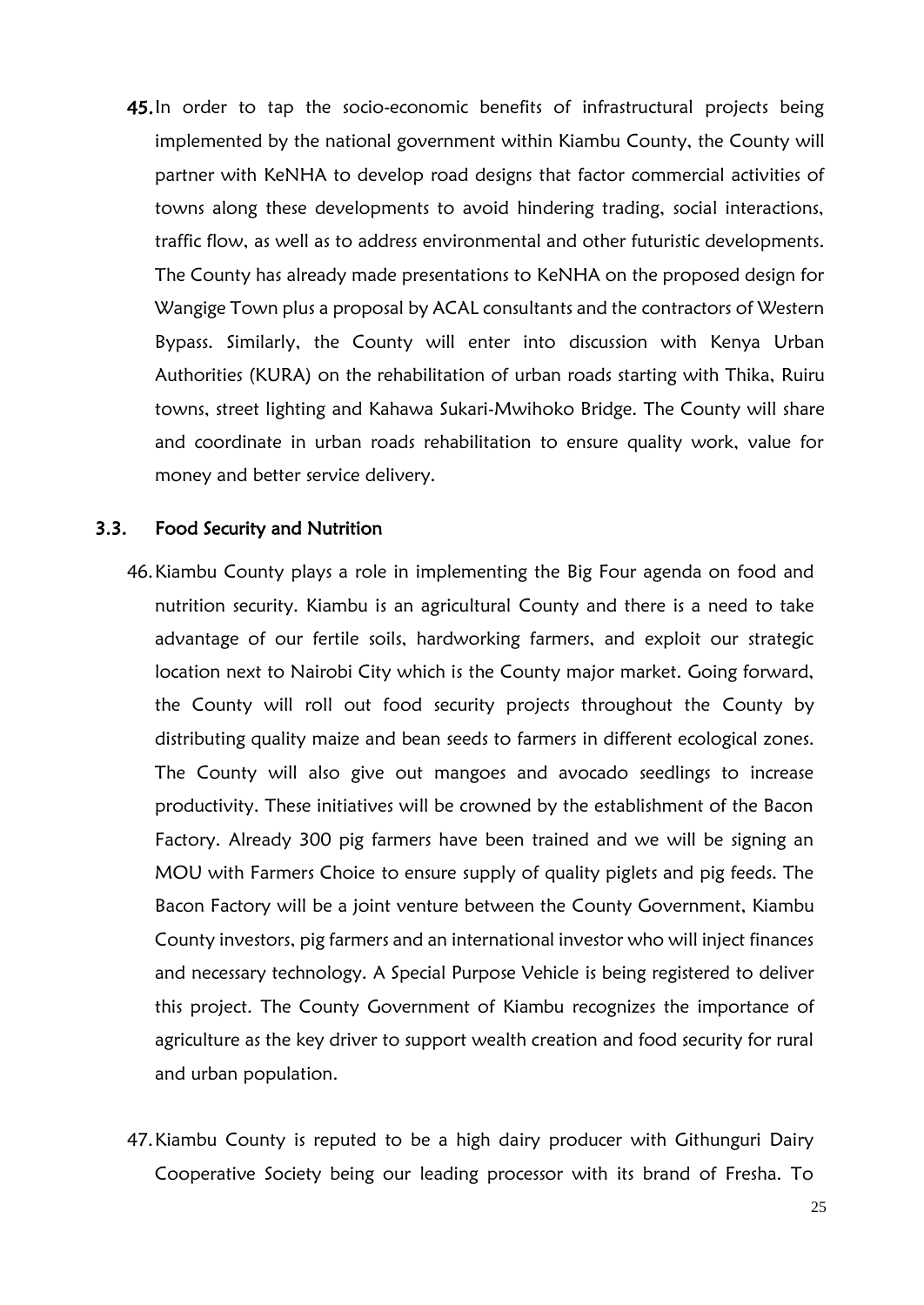support other small dairy cooperatives, the County is spearheading registration of a County Dairy Company to be owned by the 26 small dairies so that help them enhance their production, collection logistics of milk, processing and marketing for better returns to the farmers.

## <span id="page-25-0"></span>3.4. Empowering Youth, Women and Persons with Disabilities

- 48.The most pressing challenge in Kiambu and Kenya at large is the lack of jobs for the youth. The County government in partnership is committed to solving this challenge by dedicating resources to youth empowerment programmes and supporting businesses owned by youth, women and persons living with disabilities.
- 49.To address this challenge the County has continued to build youth capacity through trainings on entrepreneurial skills and exchange programmes. It has also rehabilitated polytechnics within the County in order to increase access to technical and vocational courses that further assist the youths by empowering themselves economically in future.
- 50.The County has continued to create job opportunities for its residents through investing in industries. For instance, Bacon factory in Lari Sub County is earmarked for renovation by the County. Once the factory is complete, it will create more job openings for youths as well as promote pig farming in the County.
- 51. Further, the County Government has been allocating 100 Million in its annual budget in order to support the youths, women and people with disabilities. This fund is known as 'Jijenge Fund' and is loaned out to youths, women and people with disabilities. The County Government will also continue to create a conducive environment for micro, small and medium sized enterprises (MSMEs) to thrive as they are the pillar to create jobs for our youth and women.

# <span id="page-25-1"></span>3.5. Provision of preventive and curative health services (Universal Healthcare)

52.Universal health coverage (UHC) means that all people and communities can use the promotive, preventive, curative, rehabilitative and palliative health services they need, of sufficient quality to be effective, while also ensuring that the use of these services does not expose the user to financial hardship. In January this year,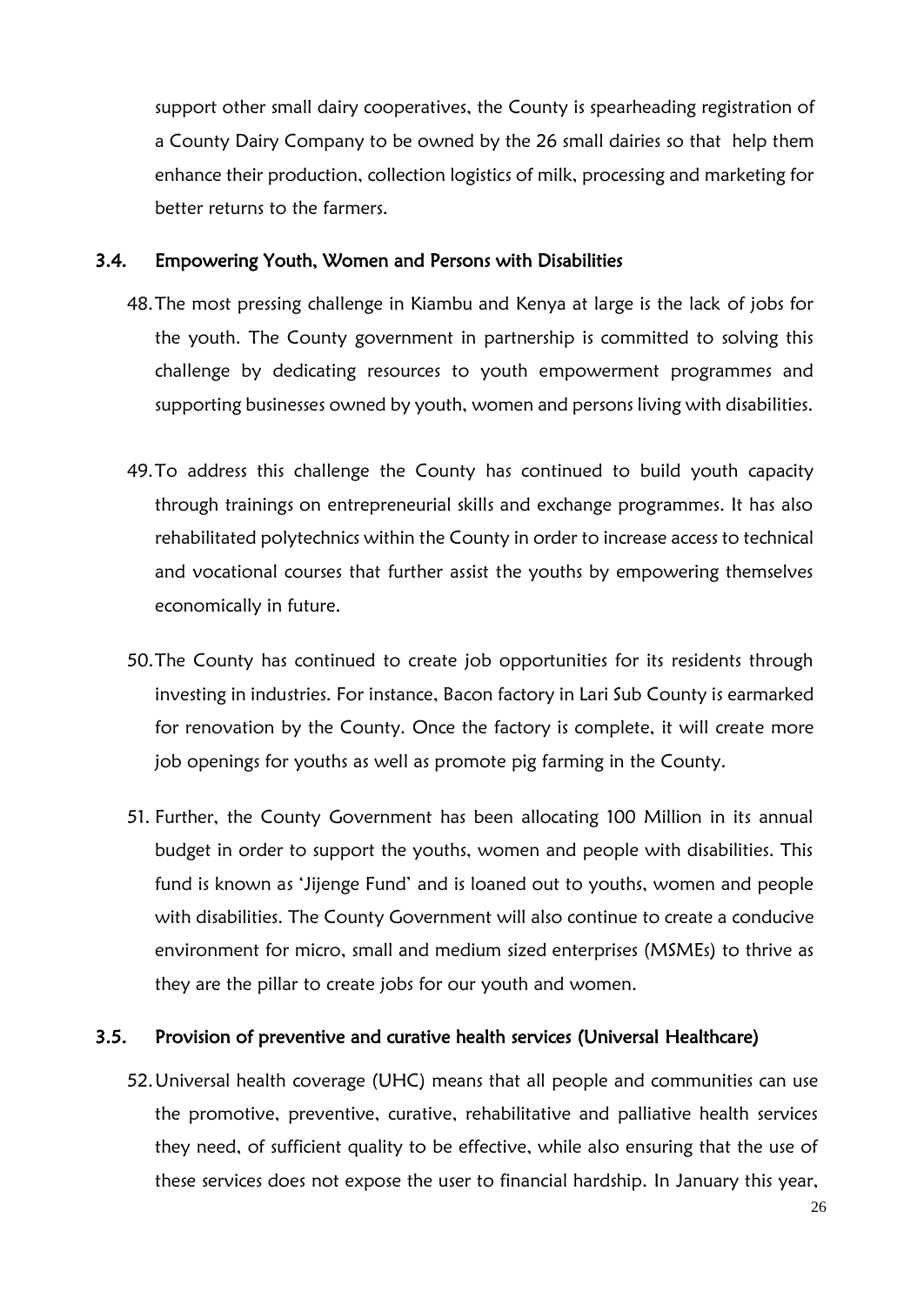the County Government signed the Universal Health Coverage (UHC) intergovernmental partnership agreement. The roll out to the counties follows a successful pilot program that informed the issues that the coverage is targeting, with a major focus on strengthening of the health systems, access to medicine, removal of user fees in level 4 and 5 facilities and equipping of the community health facilities namely level 2 and 3 hospitals. The roll out of this national government program to Kiambu County will complement our strategy of improving the lower level facilities with the aim of reducing the patient influx in our referral hospitals.

- 53.Health Services provision remains our priority number one. Kiambu County is ready for the full roll-out of Universal Health Coverage (UHC), having been the 10th County to sign the MOU with the National Government. The County is set to progressively improve our health facilities, hire additional medical personnel to match the needs of the expanded facilities. The County will also address the issue of a conducive working environment, working relations, and staff morale with a view to boosting it to ensure they continue serving with even more vigor and commitment.
- 54.Health care service delivery in Kiambu County has been enhanced in the curative and rehabilitative programme by providing all health facilities with the required non-pharmaceutical, cleansing and sanitary commodities. In addition, oral rehydration therapy corners have been provided and are operational in all health facilities. Level 4 and 5 facilities are providing baby friendly hospital services while 4 facilities within the County are offering friendly services to people living with disabilities (PWD). Capacity building of the health workforce has been done by staff training on ETAT and IMNCI. Community outreaches have been done as over 50 medical camps have been conducted in the financial year.
- 55.To further enhance access to UHC, the County Government will continue building more hospitals which will reduce overcrowding and waiting times for patients, The County government intends to complete and equip the following Hospitals which are under construction and are at various stages of completion; Githunguri Level 4 Hospital, Tigoni level 4 Hospital, wangige level 4 hospital, Bibirioni hospital and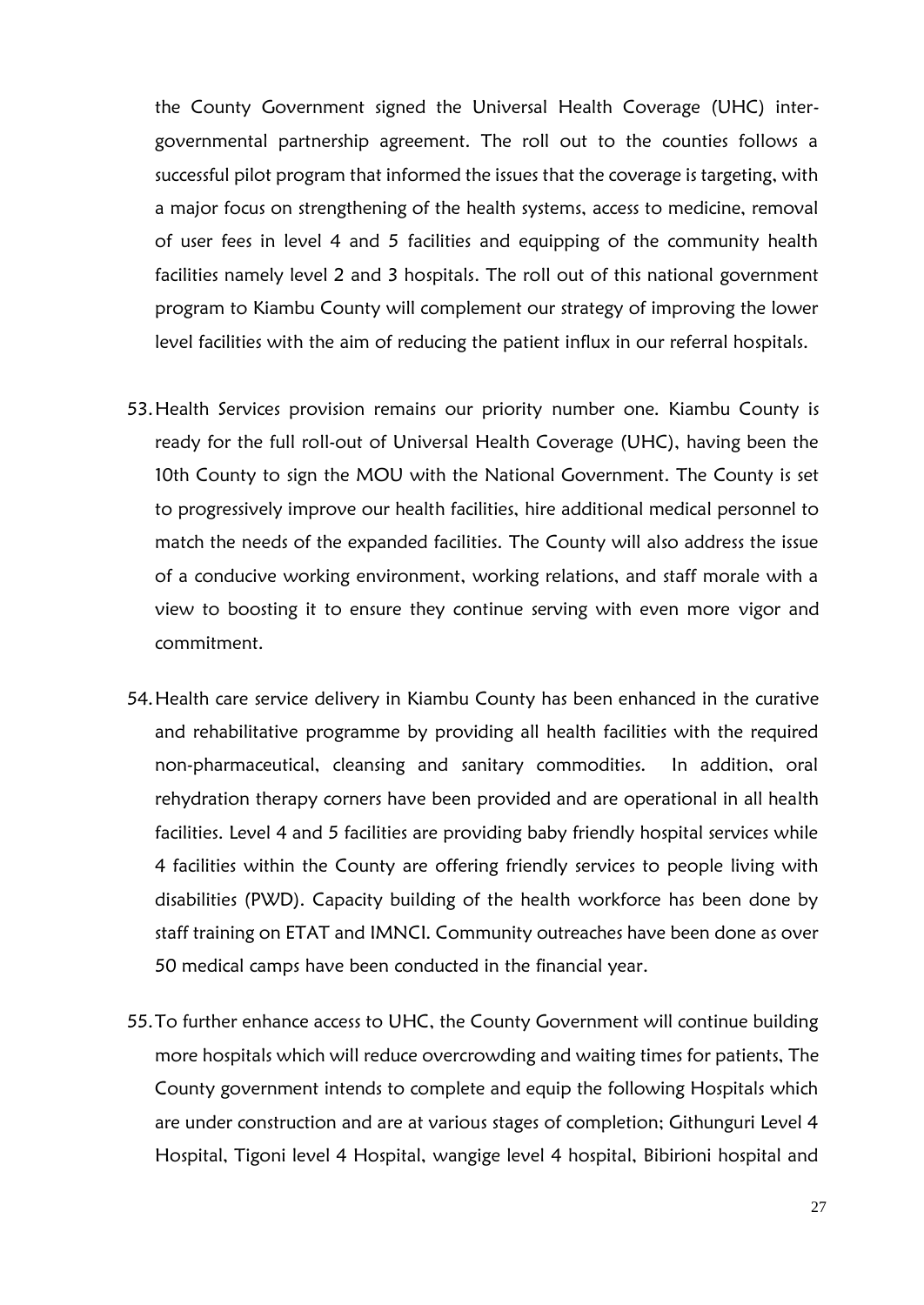Karuri Hospital. Efforts in improving the quality of health services will build patient confidence with the goal of changing treatment seeking behavior. To increase NHIF uptake, the County Government availed resources in the 2019/20 budget to provide comprehensive medical cover to all the County staff.

- 56.In combating HIV and AIDS infections, the County together with other stakeholders such as NASCOP will continue engaging our Youths to embrace preventive measures through strategies such as linking young adults with County opportunities to empower them, sensitization on NHIF benefits in line with UHC and having a frank talk on sexually transmitted diseases, consumption of illicit brews and drugs and substance abuse. As a County Government, we will ensure that we empower our youth to reduce new HIV infection rates currently at 4% particularly for ages 14-29. We will also address depression and hopelessness that may cause drug abuse addictions amongst our youths.
- 57.Moving forward, the County Government will focus on primary healthcare, progressively address human resources needs, provide basic equipment in Primary Health Care facilities and ensure availability of Pharmaceutical and nonpharmaceutical commodities in all health facilities. The County Government will also forge strong partnership with the National government to make UHC a success in Kiambu County.

### <span id="page-27-0"></span>3.6. Solid Waste Management

- 58.Solid-waste management refers to the collecting, treating, and disposing of solid material that is discarded because it has served its purpose or is no longer useful. Improper disposal of solid waste can create unsanitary conditions, and these conditions in turn can lead to pollution of the environment and to outbreaks of vector-borne disease. The tasks of solid-waste management present complex technical challenges. They also pose a wide variety of administrative, economic, and social problems that must be managed and solved.
- 59.Kiambu County has made tremendous efforts on solid waste management. The County is the first one to establish a semi aerobic landfill in Africa through a partnership between UN-Habitat, JICA, Fukuoka University Japan and SWAN. The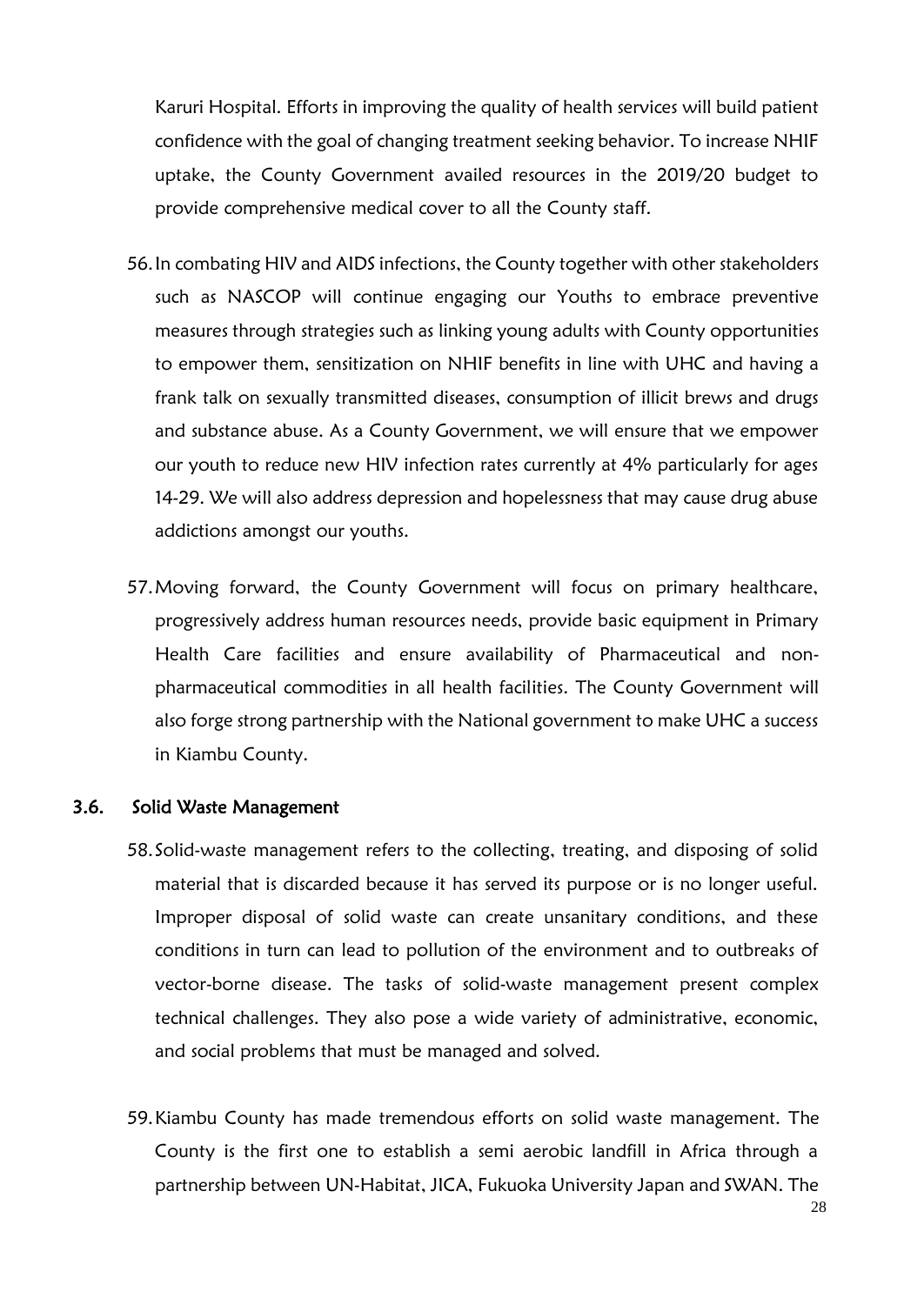project is aerobic and no mechanical engineering is required. This eliminates scavengers, flies and other vectors. The sanitary landfill is based on Fukuoka technique and 13 officers have been trained. The Japanese diplomacy and Fukuoka Environment Foundation has so far donated 3 compactors and 1 dump truck. The County government is committed to ensuring the sanitary landfill functions before the end of the 2019/20 Financial Year. This site will play an important role in training other African countries on the best principles of solid waste management under the Africa Clean Cities Platform. Jomo Kenyatta University of Agriculture and Technology (JKUAT) is in the process of developing a Master's degree program on solid waste management and the sanitary landfill in Thika Sub-County will serve as the major practical site. Kiambu County Government will continue to explore new areas of cooperation between the County and the Japanese Government.

### <span id="page-28-0"></span>3.7. Access to Clean and Affordable Water for Drinking and Irrigation

- 60.Clean environment and adequate safe drinking water and sanitation do complement efforts towards improved primary health care and productivity of labor. In addition, adequate supply of water is essential for increased agricultural production, manufacturing activities and serving the rapidly urbanizing population.
- 61. The County Governments in partnership with the National Government and other development partners will continue to invest in clean water supply, prioritize on construction of large-scale dams across the County to increase water storage, complete ongoing water projects in urban and rural areas in order to increase the number of people connected to safe piped water, protect wetlands and water towers and construct water harvesting and storage infrastructure across the County.
- 62.The County focus on increased water connectivity aims at reaching 40,000 new connections in the next financial year. Strategies of expanding water distribution from Roromo Dam, Brakenhurst dam, Kikuyu Water, and Ondiri water reservoir are in place. This will ensure that Ndeiya, Karuri, Mucatha up to Ndenderu and Ruaka have water throughout. Arrangements on tapping Karemenu Dam pipeline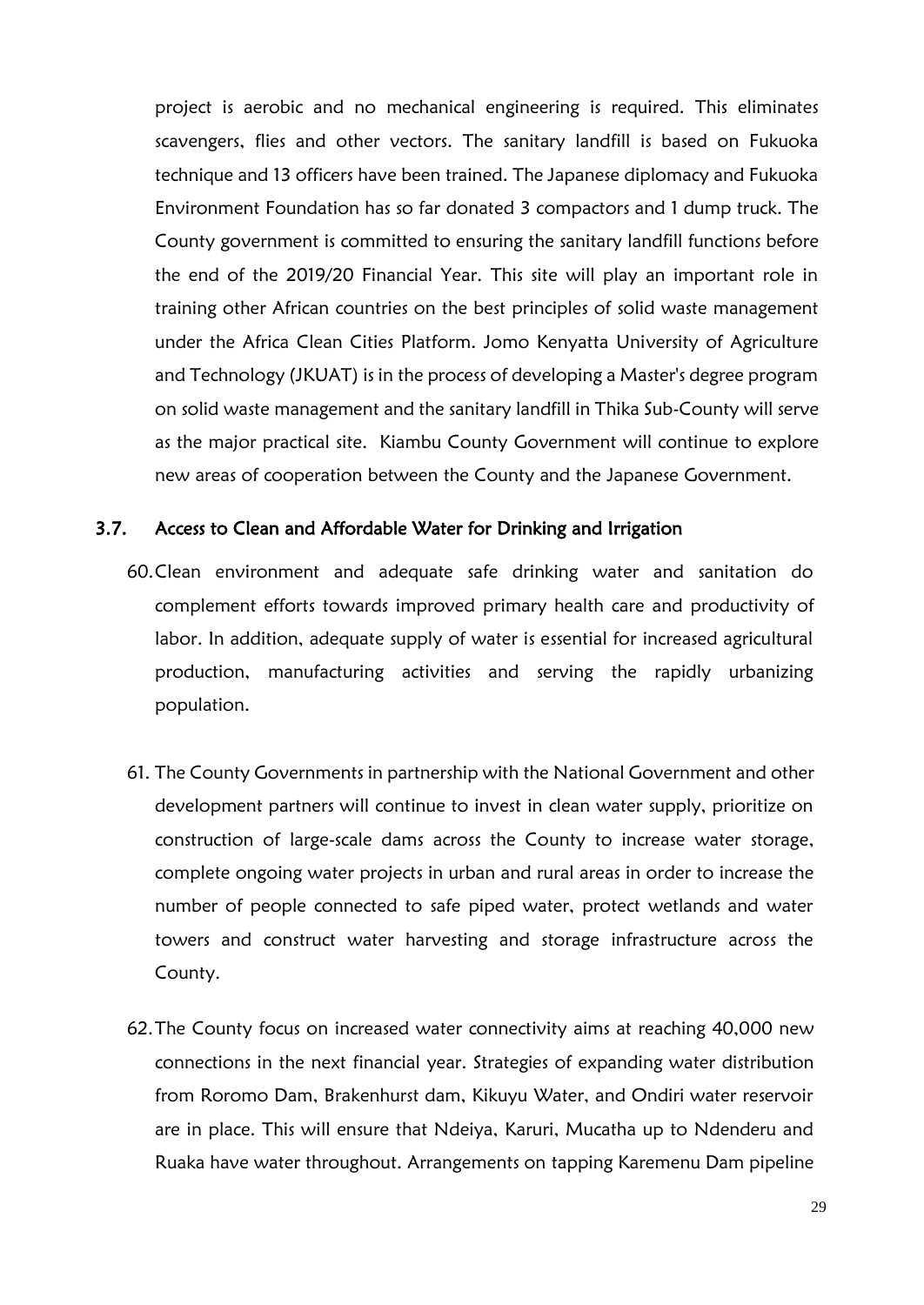to Nairobi are being put in place to help Kamwangi, Karemenu, Juja, and Ruiru areas get more water. This will boost businesses and better living environments.

## <span id="page-29-0"></span>3.8. Provision of Decent and Affordable Housing

- 63.Article 43 (1) b of Kenya's constitution provides that every Kenyan has "….a right to accessible and adequate housing and to reasonable standards of sanitation." Supporting this, Kenya's Vision 2030 acknowledges the need for adequacy and decent housing for all, if Kenya is to be a middle-income country by 2030.
- 64.Affordable housing program principles include:
	- a) Allowing every Kenyan to own property,
	- b) Decent housing built to modern standards,
	- c) Monthly cost of home ownership to be equivalent to rental cost, and
	- d) A Target of 500,000 plus units owned by Kenyans by the year 2022.
- 65.Implementation of affordable and quality housing program is spearheaded by The State Department for Housing and Urban Development (SDHUD) across the country through partnerships with the County Governments, private developers and other relevant stakeholders. Several meetings with key stakeholders have been held to ensure successful implementation of the project.
- 66.Kiambu County Government has planned to provide affordable quality houses for its employees and the general public in line with the "Big Four" agenda. The County will provide prime land (in Kiambu, Ruiru, Thika, Limuru and Kikuyu), necessary approvals, and legal framework.
- 67.Further, the County has planned and surveyed Umoja informal Settlement in Thika under upgrading of informal settlement program. This is aim at increasing access to affordable houses. Successful implementation of this program will lead to improved quality of life for all.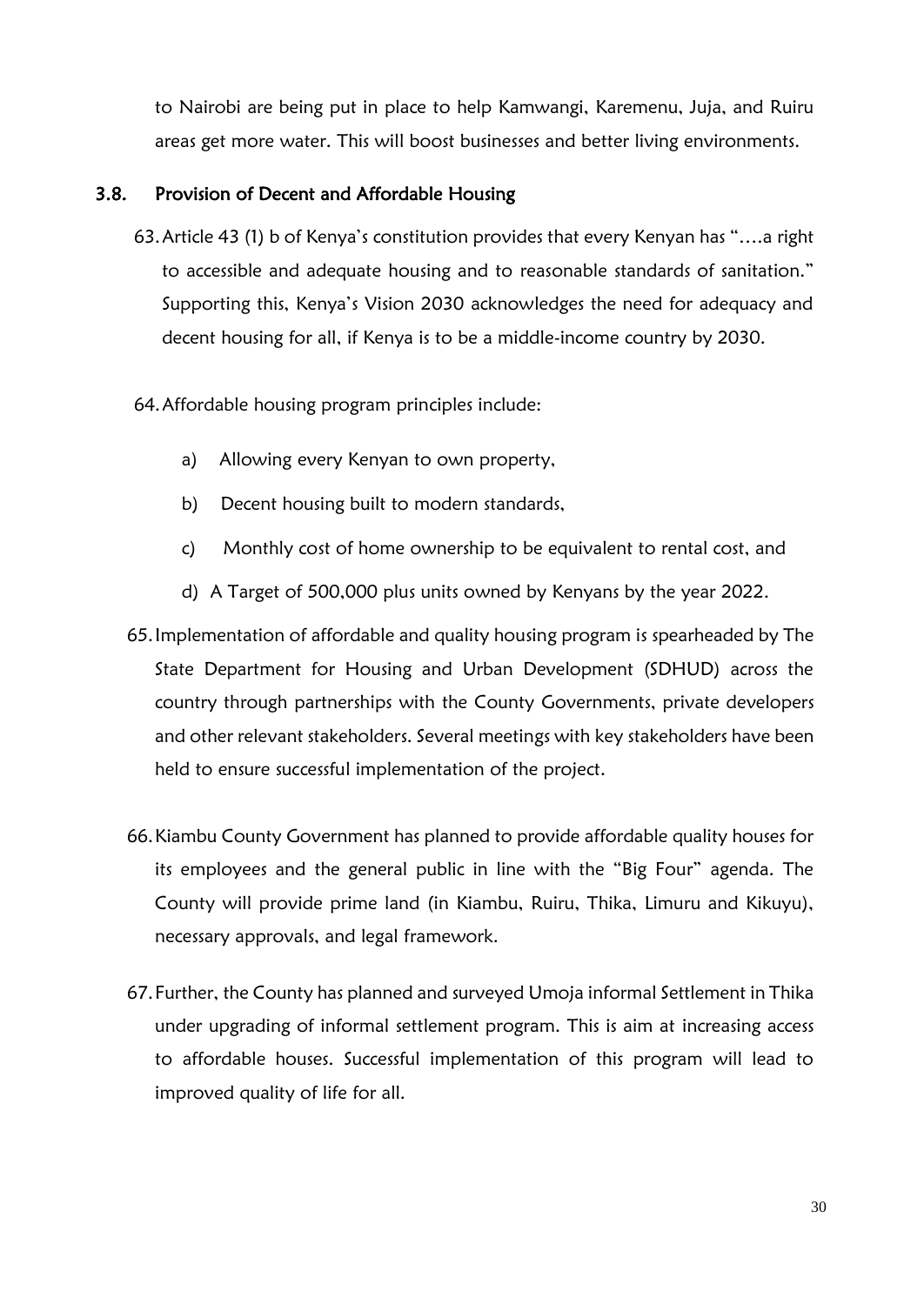### <span id="page-30-0"></span>3.9. Good Governance and Service Delivery and Fighting Corruption

- 68.The success of programmes and projects implementation in the County will depend on prudent management of the available public resources. In order to promote good governance and transformative leadership for socio-economic development of the County and country, the County Government will encourage the residents of Kiambu to engage more in social audits of infrastructural projects being implemented so as to ensure value for money and enhance accountability in the use of public resources.
- 69.The County staff are indeed the engine that drives our County. The staff will continue to embrace teamwork and focus their capacities towards improved service delivery based on integrity, accountability and transparency; as well as ensure prudent application of allocated resources. Further, the County leadership will continue to host County Executive Management Meeting to deliberate on effective and efficient service delivery strategies for better implementation of programmes and projects.
- 70.The County Government will continue to progressively streamline the County Administrative structures for better services. Equally, building the capacity of the municipal administration and fully operationalize their mandates will be key in order for the municipalities to render the expected services.
- 71. In this regard, the Government will continue to strengthen expenditure control and improve the efficiency of public spending through public financial management reforms. In addition, the available resources will be directed to high priority areas especially programmes that support critical sectors such as Education, infrastructure, Health and Agriculture. The Government has put in place a mechanism to improve good governance at all levels. It has also been involving the County residents through public participation. Emphasis are equally made on transparency and accountability on all matters in the County and rule of law is observed by all.
- 72.The County Government has scaled up the fight against corruption by implementing various legal, policy and institutional reforms in order to seal the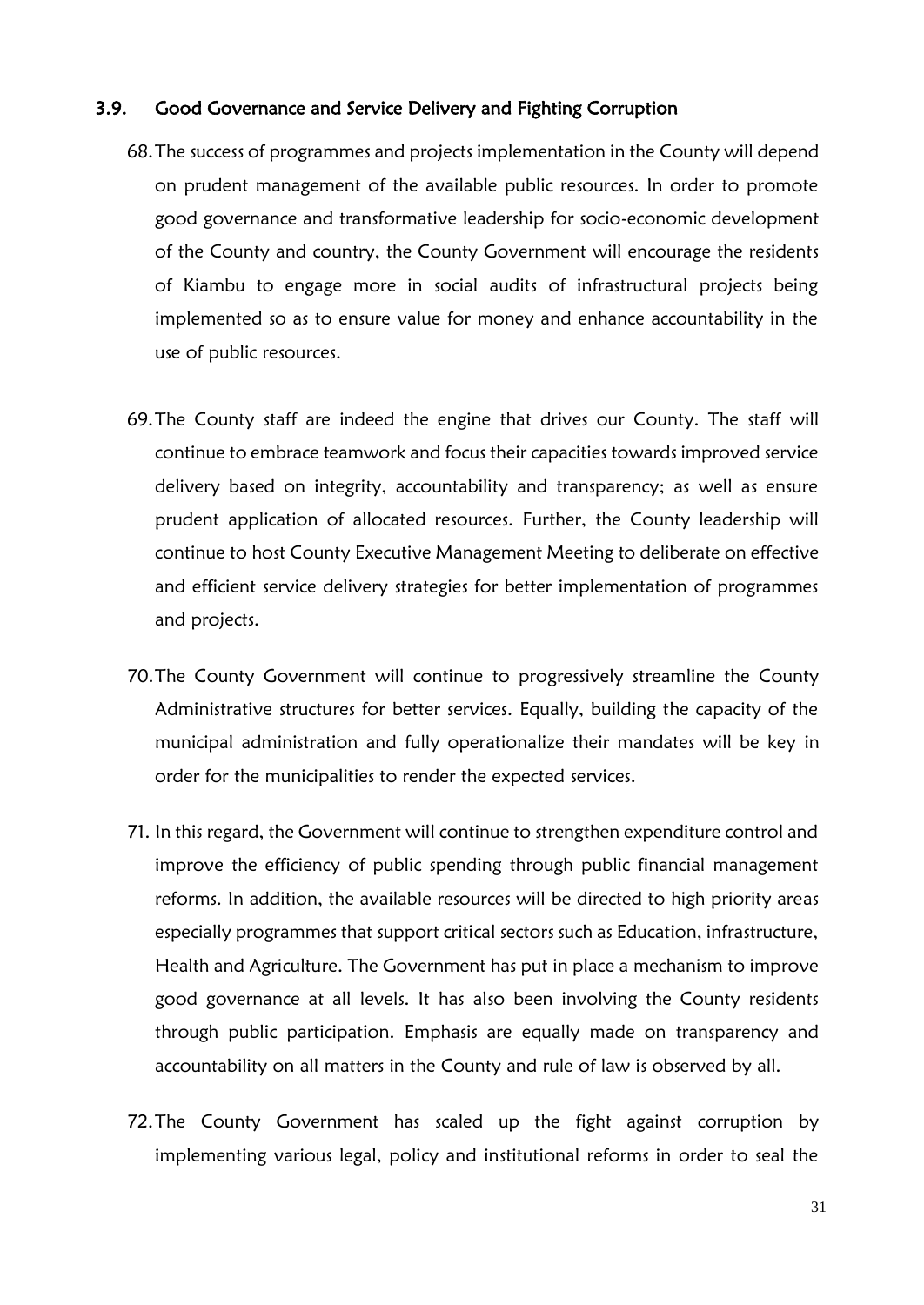loopholes used to embezzle public funds. To succeed in the fight against graft, the County Government has partnered with institutions mandated to fight against corruption so that they may bring all corruption suspects to book in record time, instil good governance and recover corruptly acquired assets. Strict compliance with the Public Procurement and Disposal Act, in procurement of Goods and services is also expected to rid the County Government Public Service From corruption. Going forward, the County Government will continue to Partner with various institutions that are mandated to fight corruption in the country, support civic education, transparency and accountability and the rule of law.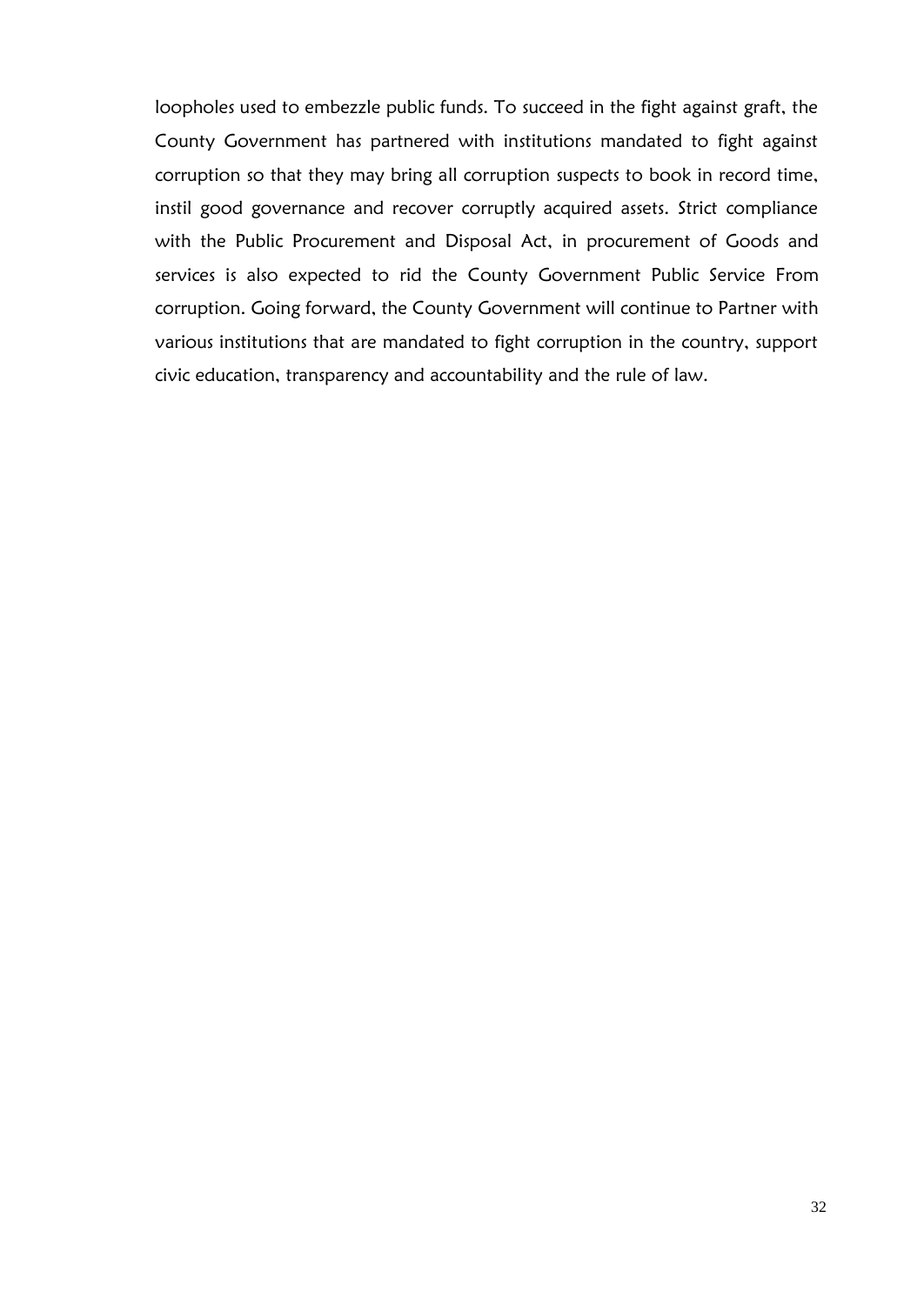# <span id="page-32-0"></span>4.0 BUDGETS FOR FY 2020/21 AND THE MEDIUM TERM

# <span id="page-32-1"></span>4.1 Fiscal Framework Summary

73.The FY2020/21 Budget framework will continue with the balanced fiscal policy. With this fiscal strategy, department will be encouraged to adopt efficiency in allocation of resources and observing the concept of value for money with a view to promoting sustainability and affordability. County government spending will be directed towards the most critical needs of the County and where such resources are well utilized and more outputs and outcomes are achieved with existing or lower level of resources.

# <span id="page-32-2"></span>4.2 Revenue Projections

- 74.The FY 2020/21 resource envelope is projected at Kshs. 16.68 Billion constituting: Kshs. 3.66 Billion Own Source Revenue and Kshs. 13.01 Billion as transfers from National Government. As noted above, performance on County's own source revenue will be underpinned by continuous review of revenue administration policies.
- 75.The County Executive will present to the County Assembly, more detailed structural measures to boost revenue generation through the Finance Bill 2020 for consideration and enactment as required by the PFMA, 2012.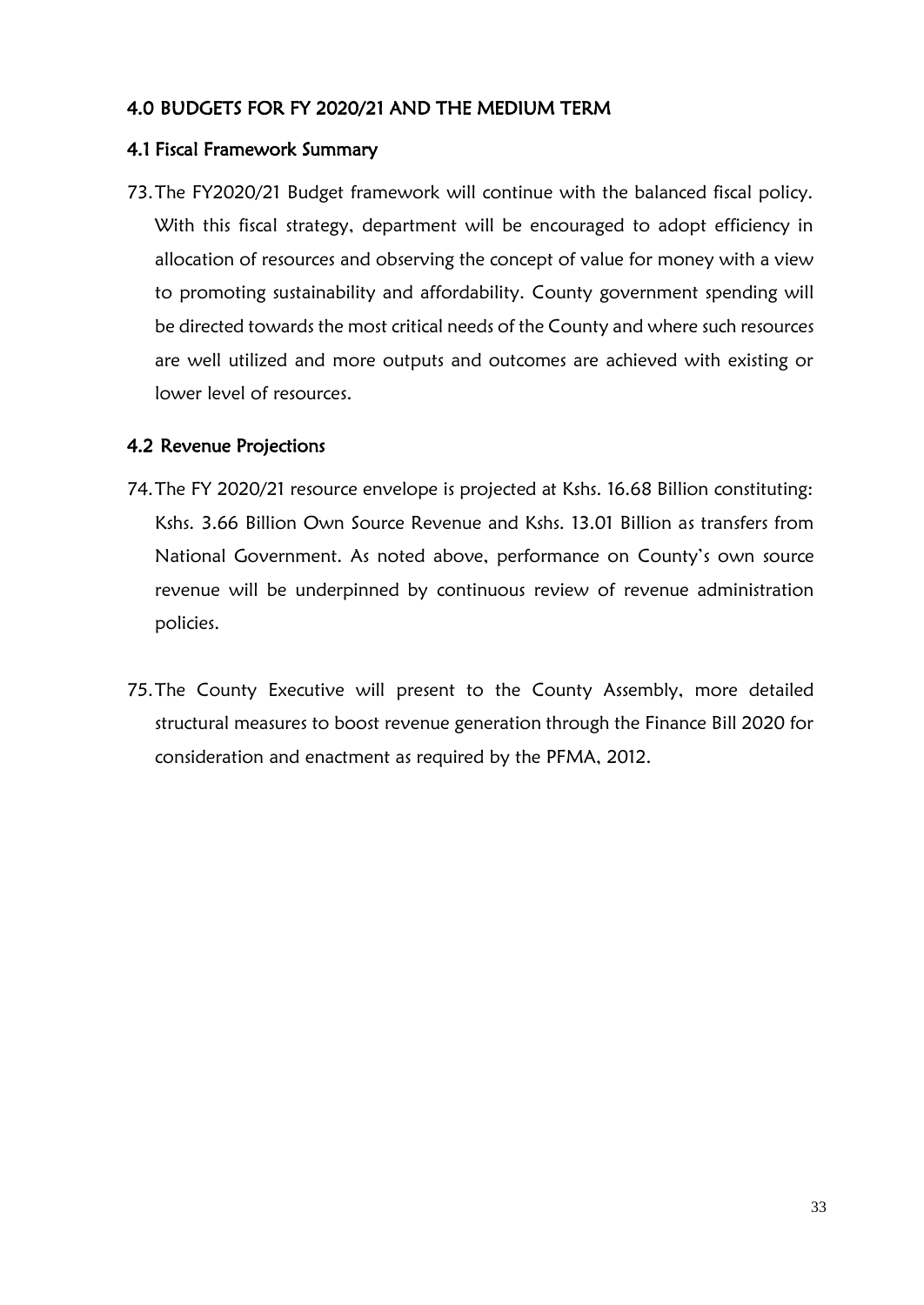# <span id="page-33-0"></span>Table 3: Revenue Projections

|                                                                              | <b>Actual Revenue</b> | <b>Budget</b><br>Revenue | projections    |
|------------------------------------------------------------------------------|-----------------------|--------------------------|----------------|
| Revenue streams                                                              | 2018/19               | 2019/20                  | 2020/21        |
| Equitable Share of                                                           | 9,357,200,000         | 9,238,000,000            | 9,843,150,000  |
| Revenue(Unconditional                                                        |                       |                          |                |
| Grants)<br><b>Grant from National Government</b>                             |                       |                          |                |
|                                                                              | 927,742,140           | 1,028,141,560            | 928,747,760    |
| Users Fees Foregone                                                          | 34,671,542            | 34,671,542               | 34,671,542     |
| Conditional Grant-Road Maintenance Fuel Levy                                 | 302,930,786           | 267,725,063              | 293,374,561    |
| Conditional Grants to Level - 5 Hospital                                     | 538,716,762           | 538,716,763              | 538,716,763    |
| Conditional Allocation Development of<br>Youth Polytechnic                   | 51,423,050            | 55,113,298               | 61,984,894     |
| Conditional Grant-Leasing of Medical Equipment                               | 0                     | 131,914,894              |                |
|                                                                              |                       |                          |                |
| <b>Grant from Dev. Partners</b>                                              | 2,327,213,778         | 2,381,409,369            | 2,243,380,255  |
| Transforming Health System                                                   | 20,524,353            | 80,079,440               | 48,605,604     |
| for Universal Health Care                                                    |                       |                          |                |
| World Bank-National Agriculture & Rural Inclusive<br>Growth Project (NARIGP) | 50,078,476            | 331,195,210              |                |
| Kenya Devolution Support Project (KDSP) "Level 2 grant"                      | 289,565,839           | 30,000,000               |                |
| <b>DANIDA</b>                                                                | 32,400,000            | 27,937,500               | 26,820,000     |
| Kenya Urban Support Project(KUSP)-UIG                                        | 1,885,993,000         | 1,885,993,000            | 1,885,993,000  |
| IDA (World Bank) credit: Kenya Urban Support<br>Project(KUSP)                | 41,200,000            | 8,800,000                |                |
| Agricultural Sector Development Support                                      | 7,452,110             | 17,404,219               |                |
| Programme(ASDSP)                                                             |                       |                          |                |
| Others Loans and Grants (2020 BPS)                                           |                       |                          | 281,961,651    |
|                                                                              | 12,612,155,918        | 12,647,550,929           | 13,015,278,015 |
| Agriculture Livestock & Fisheries Management Unit                            | 2,984,606             | 3,462,222                | 3,967,050      |
| Physical Planning Management Unit                                            | 513,476,767           | 589,431,470              | 790,942,490    |
| Business Permit Management Unit                                              | 287,602,760           | 330,271,835              |                |
| Cess Management Unit                                                         | 122,273,145           | 139,804,076              | 373,828,680    |
|                                                                              |                       |                          | 262,521,840    |
| Education Culture ICT & Social Services Unit                                 | 38,000                | 45,548                   | 50,500         |
| Health Services Management Unit                                              | 981,598,727           | 941,828,024              | 850,000,000    |
| Housing Management Unit                                                      | 1,065,228             | 1,380,558                | 1,415,870      |
| Land Rates Management Unit                                                   | 322,491,218           | 373,531,224              | 628,645,600    |
| Market Management Unit                                                       | 30,750,924            | 33,880,265               | 40,873,200     |
| Others                                                                       | 5,328,585             | 6,093,993                | 7,082,600      |
| Roads Transport Public Works Management Unit                                 | 66,386,240            | 76,848,667               | 88,238,600     |
| Slaughter House Management Unit                                              | 40,822,223            | 46,357,013               | 54,259,700     |
| Trade Tourism Industry & Cooperatives Unit                                   | 16,463,992            | 18,727,582               | 22,392,500     |
| Vehicle Parking Management Unit                                              | 239,375,110           | 292,334,813              | 346,873,805    |
| Water Environment & Natural Resources Mgt Unit                               | 63,232,814            | 74,300,369               | 84,047,200     |
| liquor management unit                                                       | 55,345,700            | 62,951,412               | 73,563,870     |
| Own Source of Revenue                                                        | 2,749,236,039         | 2,991,249,071            | 3,669,554,781  |
| <b>Total Revenue</b>                                                         | 15,361,391,957        | 15,638,800,000           | 16,684,832,796 |

Source: Kiambu County Treasury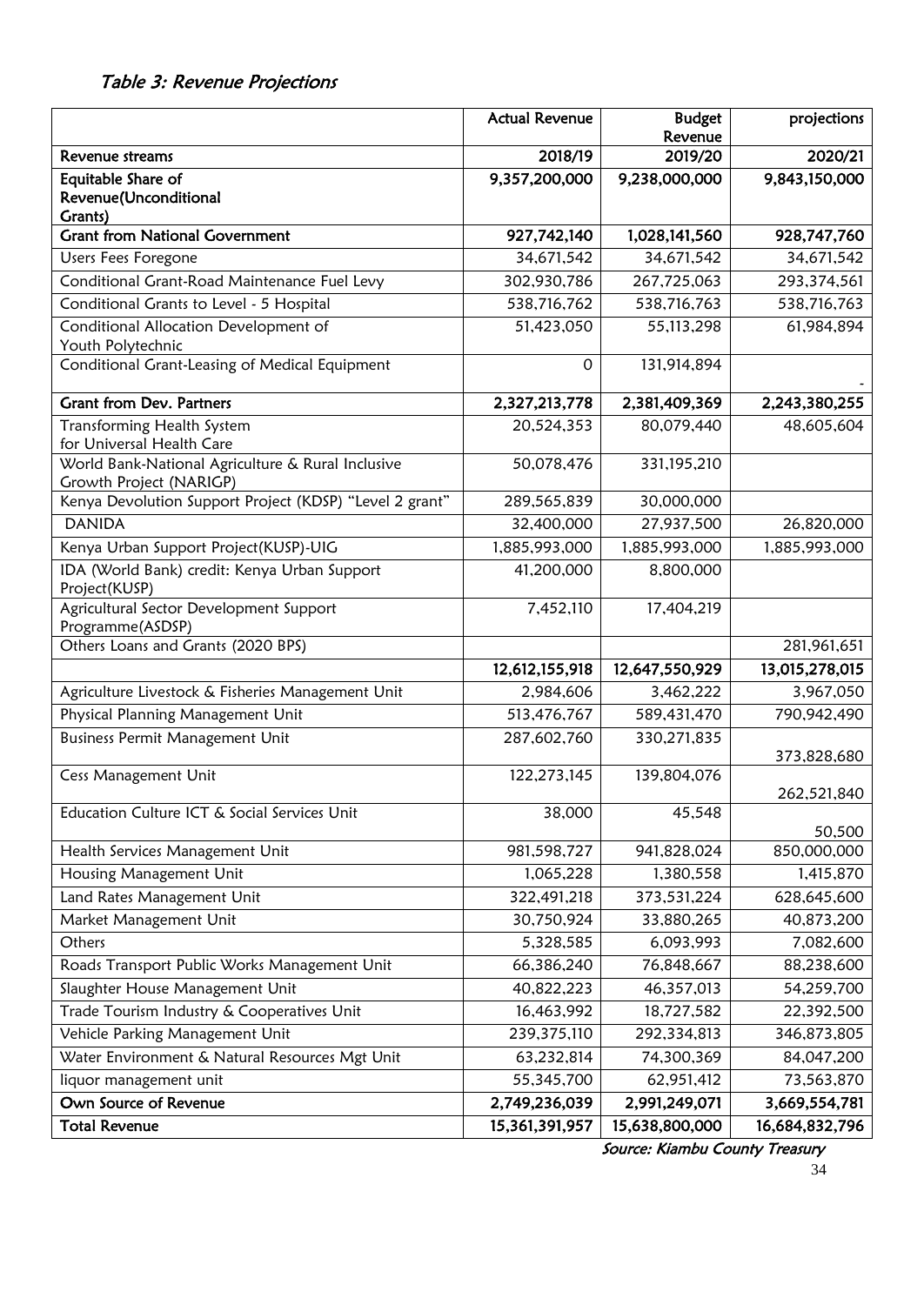## <span id="page-34-0"></span>4.3 Expenditure Projections

- 76.Expenditure for FY 2020/21 is projected at 16.68 Billion. Recurrent expenditures projections is Kshs. 10.98 billion in the FY 2020/21. This translates to 65.8 percent of total budget.
- 77.Expenditure on wages and salaries to County staff is projected at Kshs. 6.65 Billion for FY 2020/21 (which translates to 40 percent of the total budget) and is expected to remain at this position for some time. In the medium term these emoluments will increase slightly due to annual increments but will largely remain at this level.
- 78.The allocation of resources for development expenditures is projected at Kshs 5.7 billion in the FY 2020/21 which translates to 34.2 percent of the total budget. The allocation is in compliance with the Fiscal Responsibility principles which require development allocation to be at least 30 Percent of the Total budget.

# <span id="page-34-1"></span>4.4 Overall Deficit and Financing

79.The County Government has allocated resources for spending that are commensurate to the revenues expected in the FY 2020/21. The County budget shall be financed through transfer from the National Government and Own Source of Revenue. The FY 2020/21 fiscal framework is therefore fully financed.

# <span id="page-34-2"></span>4.5 FY 2020/21 and Medium-Term Budget Priorities

- 80.The County Government is committed to implementing priority programmes under the 2020/21 ADP to achieve the aspirations of the people of Kiambu as outlined in the CIDP 2018-2022 while taking into account the need to optimize use of taxes and other resources during the programming period. The County Government will in this regard develop a framework for better quality services based on strong links between resources, budgeting, monitoring and clear expectations for delivering planned outcomes.
- 81. The County Government will continuously strive to ensure that public spending leads to high quality outcomes. Consequently, the medium-term spending programme will continue to focus on the quality of public spending. Sustainability,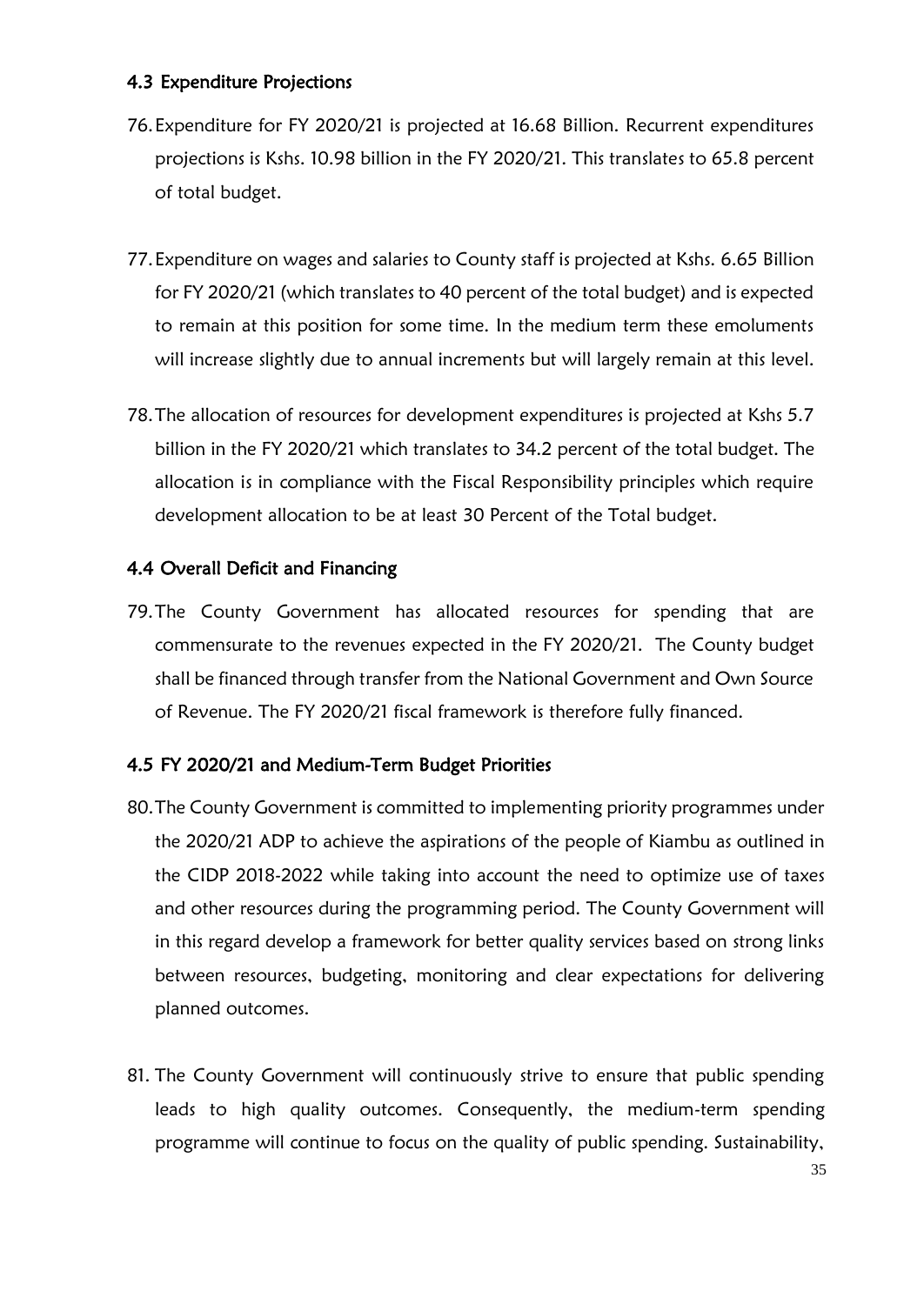affordability and strict prioritization are expected to be the norm rather than an exception under this strategy. To achieve this, we need to ensure that:

- Spending is directed towards the most critical needs of the County and is well utilized;
- More outputs and outcomes are achieved with existing or lower level of resources; and
- Departments request for resources are realistic and take into account the resource constraints.

## <span id="page-35-0"></span>4.6 Budgetary Allocations for the FY 2020/21

82.The total budget allocation for the FY 2020/21 is projected at Kshs 16.68 Billion. The budgetary allocations to all the County Government departments have been summarized in the table below;

|      | <b>Budgetary Allocations for FY 2021</b>          |                 |               |               |               |             |               |  |  |
|------|---------------------------------------------------|-----------------|---------------|---------------|---------------|-------------|---------------|--|--|
| Vote |                                                   |                 |               | Recurrent     | Development   | Grant       | Total         |  |  |
| 4061 | County<br>Assembly                                | PE              | 516,200,000   | 1,085,527,936 |               |             | 1,085,527,936 |  |  |
|      |                                                   | <b>O&amp;M</b>  | 569,327,936   |               |               |             |               |  |  |
| 4062 | County<br>Executive                               | PE              | 91,445,890    | 373,361,105   |               |             | 373,361,105   |  |  |
|      |                                                   | <b>O&amp;M</b>  | 281,915,215   |               |               |             |               |  |  |
| 4063 | Public Service<br>Board                           | $\overline{PE}$ | 16,697,818    | 78,962,096    |               |             | 78,962,096    |  |  |
|      |                                                   | <b>O&amp;M</b>  | 62,264,278    |               |               |             |               |  |  |
| 4067 | water.<br>Environment<br>and Natural<br>Resources | PE              | 204,752,250   | 342,371,300   | 204,944,735   |             | 547,316,035   |  |  |
|      |                                                   | <b>O&amp;M</b>  | 137,619,050   |               |               |             |               |  |  |
| 4068 | <b>Health Services</b>                            | PE              | 3,776,902,661 | 4,802,310,374 | 300,000,000   | 648,813,909 | 5,751,124,283 |  |  |
|      |                                                   | <b>O&amp;M</b>  | 1,025,407,713 |               |               |             |               |  |  |
| 4070 | Youth and Sports                                  | PE              | 30,189,528    | 162,115,300   | 175,749,021   |             | 337,864,321   |  |  |
|      |                                                   | <b>O&amp;M</b>  | 131,925,772   |               |               |             |               |  |  |
| 4073 | Road Transport<br>and Public<br>Works             | PE              | 205, 867, 344 | 423,275,910   | 1,200,000,000 | 293,374,561 | 1,916,650,471 |  |  |
|      |                                                   | <b>O&amp;M</b>  | 217,408,566   |               |               |             |               |  |  |
| 4076 | Finance and<br>Economic<br>Planning               | PE              | 497,993,784   | 1,200,421,276 | 40,000,000    | 281,961,651 | 1,522,382,927 |  |  |
|      |                                                   | <b>O&amp;M</b>  | 702,427,492   |               |               |             |               |  |  |

### <span id="page-35-1"></span>Table 4: Budget allocations for FY 2020/21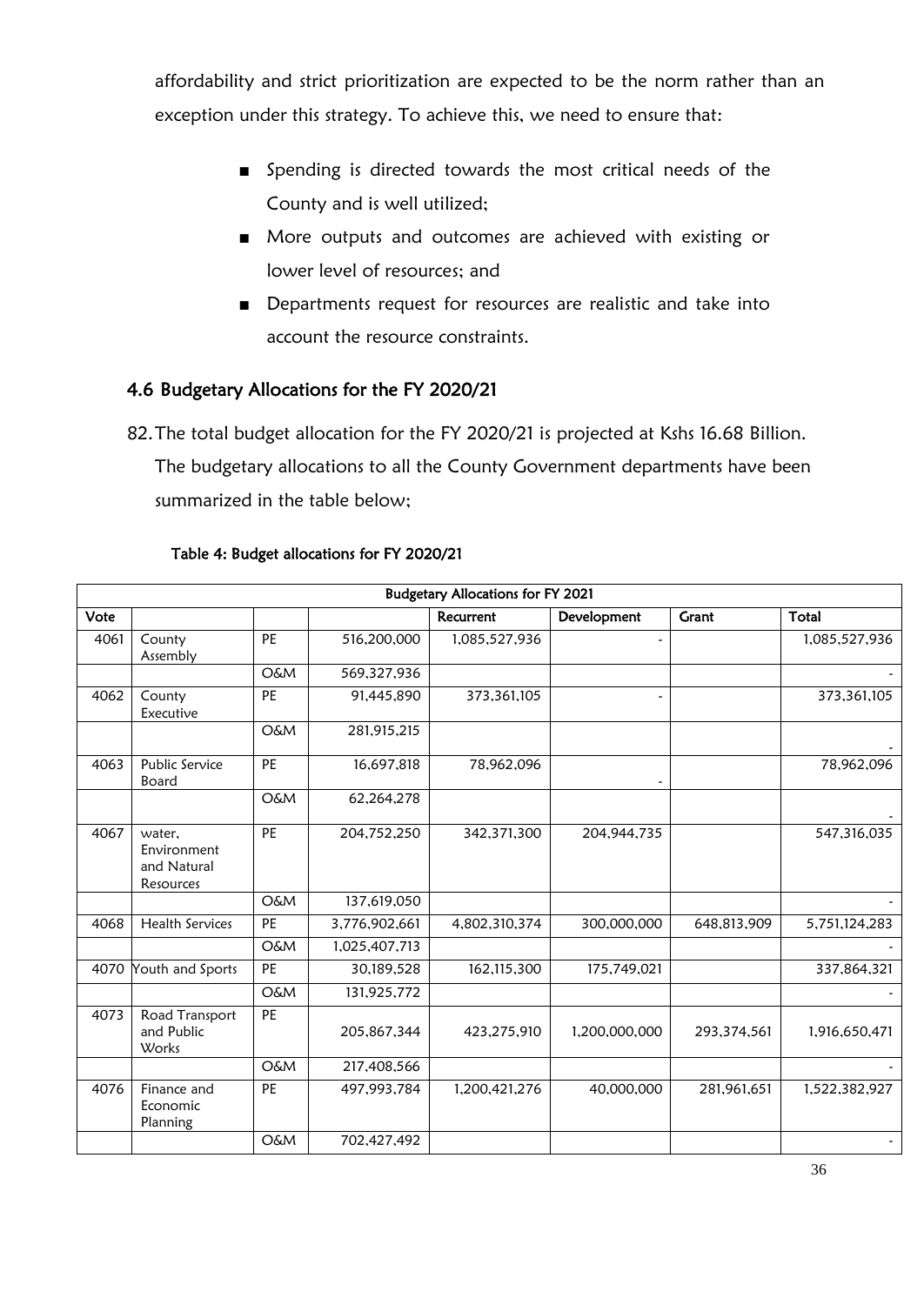|      | <b>Budgetary Allocations for FY 2021</b>                             |                |                |                |               |               |                |  |
|------|----------------------------------------------------------------------|----------------|----------------|----------------|---------------|---------------|----------------|--|
| Vote |                                                                      |                |                | Recurrent      | Development   | <b>Grant</b>  | Total          |  |
| 4077 | Administration<br>and Public<br>Service                              | PE             | 401,917,219    | 647,150,000    | 50,000,000    |               | 697,150,000    |  |
|      |                                                                      | <b>O&amp;M</b> | 245,232,781    |                |               |               |                |  |
| 4078 | Agriculture<br>Livestock and<br>Fisheries                            | PE             | 360, 167, 238  | 500,799,803    | 200,000,000   |               | 700,799,803    |  |
|      |                                                                      | <b>O&amp;M</b> | 140,632,565    |                |               |               |                |  |
| 4079 | Education<br>Culture and<br>Social Services                          | PE             | 408,068,538    | 883,296,202    | 100,000,000   | 61,984,894    | 1,045,281,096  |  |
|      |                                                                      | O&M            | 475,227,664    |                |               |               |                |  |
| 4081 | Land Housing<br>Physical Planning<br>and Municipal<br>administration | PE             | 89,533,564     | 223,534,698    | 120,000,000   | 1,885,993,000 | 2,229,527,698  |  |
|      |                                                                      | <b>O&amp;M</b> | 134,001,134    |                |               |               |                |  |
| 4082 | Trade, Tourism,<br>Cooperative and<br>Enterprise<br>Development      | PE             | 59,513,061     | 148,885,025    | 250,000,000   |               | 398,885,025    |  |
|      |                                                                      | <b>O&amp;M</b> | 89,371,964     |                |               |               |                |  |
|      | <b>TOTAL</b>                                                         | PE             | 6,659,248,896  |                |               |               |                |  |
|      |                                                                      | <b>O&amp;M</b> | 4,212,762,129  |                |               |               |                |  |
|      |                                                                      |                | 10,872,011,025 | 10,872,011,025 | 2,640,693,756 | 3,172,128,015 | 16,684,832,796 |  |

Source: Kiambu County Treasury

NB: Conditional allocations from loans and grants from development partners in financial year 2020/21 have not been categorized in the 2020 Budget Policy Statement hence the allocations are under Finance and Economic Planning department. The allocation will be given to respective departments through a supplementary budget once the CARA is released.

# <span id="page-36-0"></span>4.7Resource Allocation Framework

83.Resource allocation and utilization in the 2020/2021 financial year and the medium term will be guided by County Integrated Development Plan (2018-2022) and County Annual Development Plan (2020-21) in order to ensure effective utilization of public finances;

# Criteria for Resource Allocation

84.The FY2020/21 Medium-Term Budget will be finalized after thorough scrutiny to curtail spending on non-productive areas and ensure resources are directed to priority programmes. Expenditure prioritization will be undertaken with a view to ensure provision of core services and minimizing costs through the elimination of duplication and inefficiencies.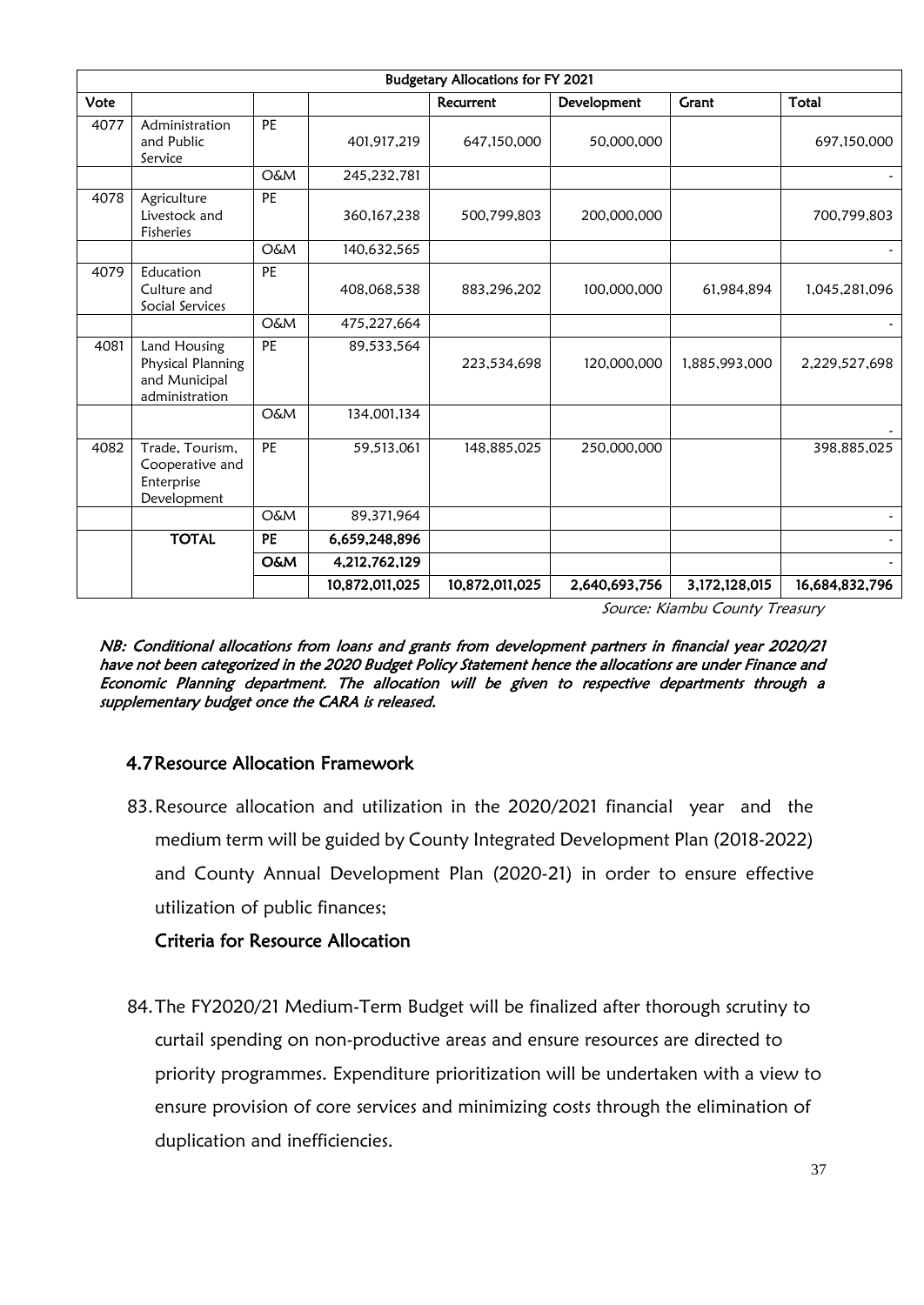85.The following criteria will serve as a guide for allocating resources:

(i) Governor's priorities;

(ii) Linkage of the programme with the objectives of CIDP 2018-2022;

(iii) Degree to which a programme promotes job creation and addresses poverty reduction;

(iv) Degree to which the programme is addressing the core mandate of the department; and

- (vi) Cost effectiveness and sustainability of the programme
- 86.Detailed budgets will be scrutinized and should additional resources become available in the process of firming up the resource envelope, the County government will redirect them to inadequately funded strategic priorities.

### <span id="page-37-0"></span>4.8 Risks to the 2020/21 Budget Framework

87.The risks to the fiscal framework for the FY 2020/21 include;

- I. Under performance in own source of revenue collection due to unforeseen factors. This remains a major challenge as it generate pending bills and cause general cash flow problems or even cause undue demand for borrowing. To counter this, the County will put in structural reforms aimed at sealing loopholes, revenue enhancement while ensuring there are efficient and cost effective methods of collecting the revenues.
- II. Another risk is the County's high wage bill. The County Government inherited a very large workforce from the defunct eight local authorities and devolved staff from national government especially the health workers. There has also been an increased pressure by workers union for higher pay especially by health workers. Since devolution started the County has continued to hire more staff, especially casual workers which has largely contributed to the ballooning wage bill. To counter this the County treasury froze recruitment of new staff through Circular NO. 03/2019 dated 3rd April 2019. Further, the County government has continued carrying out various headcount to get rid of ghost workers.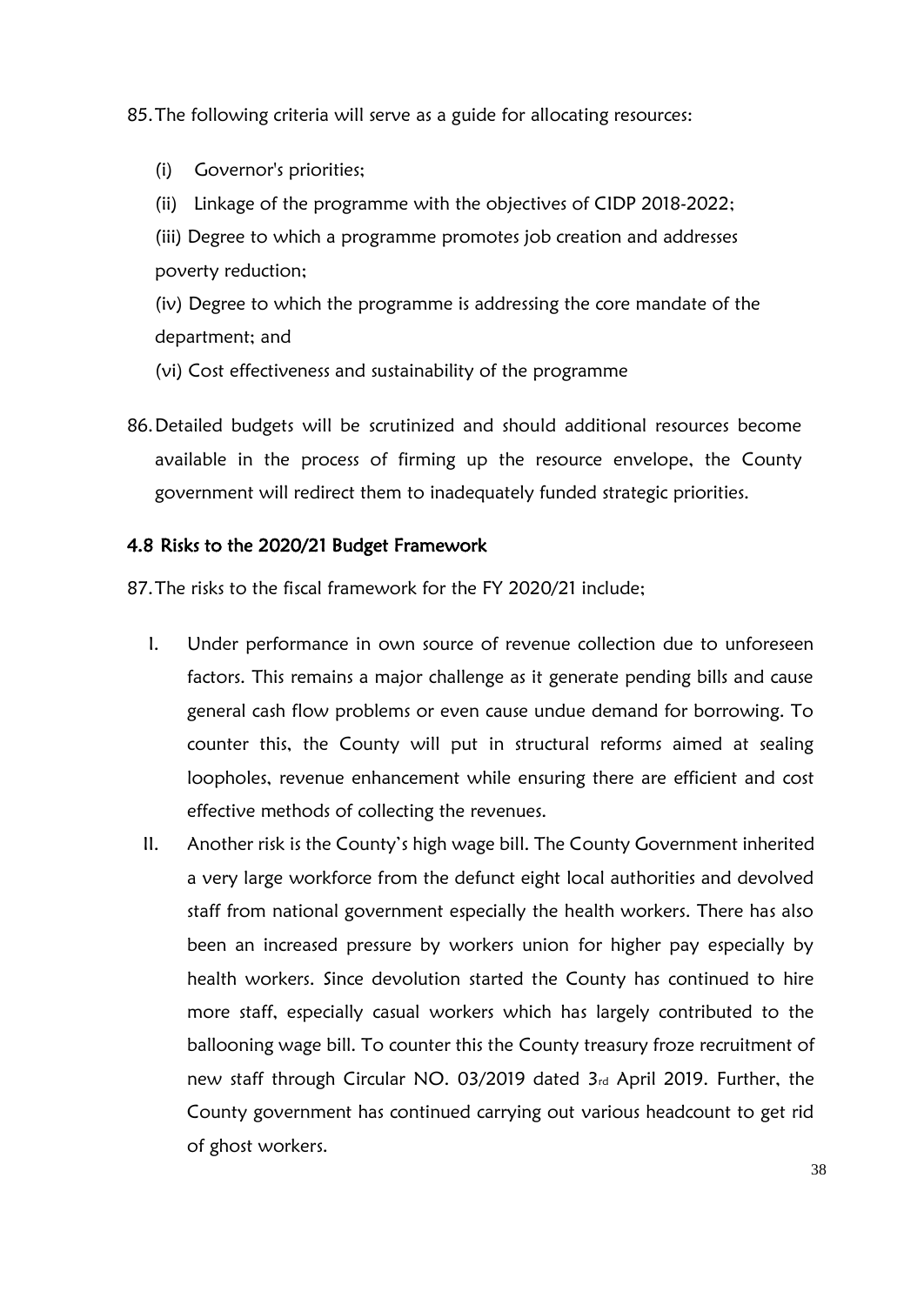III. Over reliance on national government transfers is another risk that also undermines the County's fiscal autonomy. Coupled with the unpredictability on account of the delays in the release of the resources, it poses another risk to proper implementation of the County's budget. To County, the County government has continued to implement strategies that have seen own source of revenue collection increase.

## Specific Fiscal Risks

### Court Cases

IV. The County Treasury considers, using their best professional judgment, that the ongoing pending court matters may have a material financial implications, but are not certain enough to include in the budget estimates FY 2020/21 and medium term.

## Audited Pending Bills

- V. Kiambu County Government presented pending bills worth Kshs. 2.312 Billion to the Office of the Auditor General (OAG) for special audit. Out Of which bills worth KShs. 1.831 Billion were found to be eligible, while bills worth Kshs. 0.481 billion were found not to be eligible. The County Government managed to settle Kshs. 0.963 Billion of the eligible pending bills. As at January 2020, the County had outstanding bills worth Kshs. 1.349 Billion (eligible pending bills worth Kshs. 0.873 Billion and Kshs. 0.482 Billion of ineligible bills). The pending bills are outstanding payments to contractors and suppliers as well as to utilities accumulated since the year 2014. The settlement of the bills has been largely been enabled by allowing the bills to take first charge in the departments budgets. Further, the County treasury committed the County to fully settle all pending bills by August 2020 by paying bills worth Kshs. 150 Million per month.
- VI. Departments are required to provide for them in their annual budgets since they form the first charge over any other programme. The departments will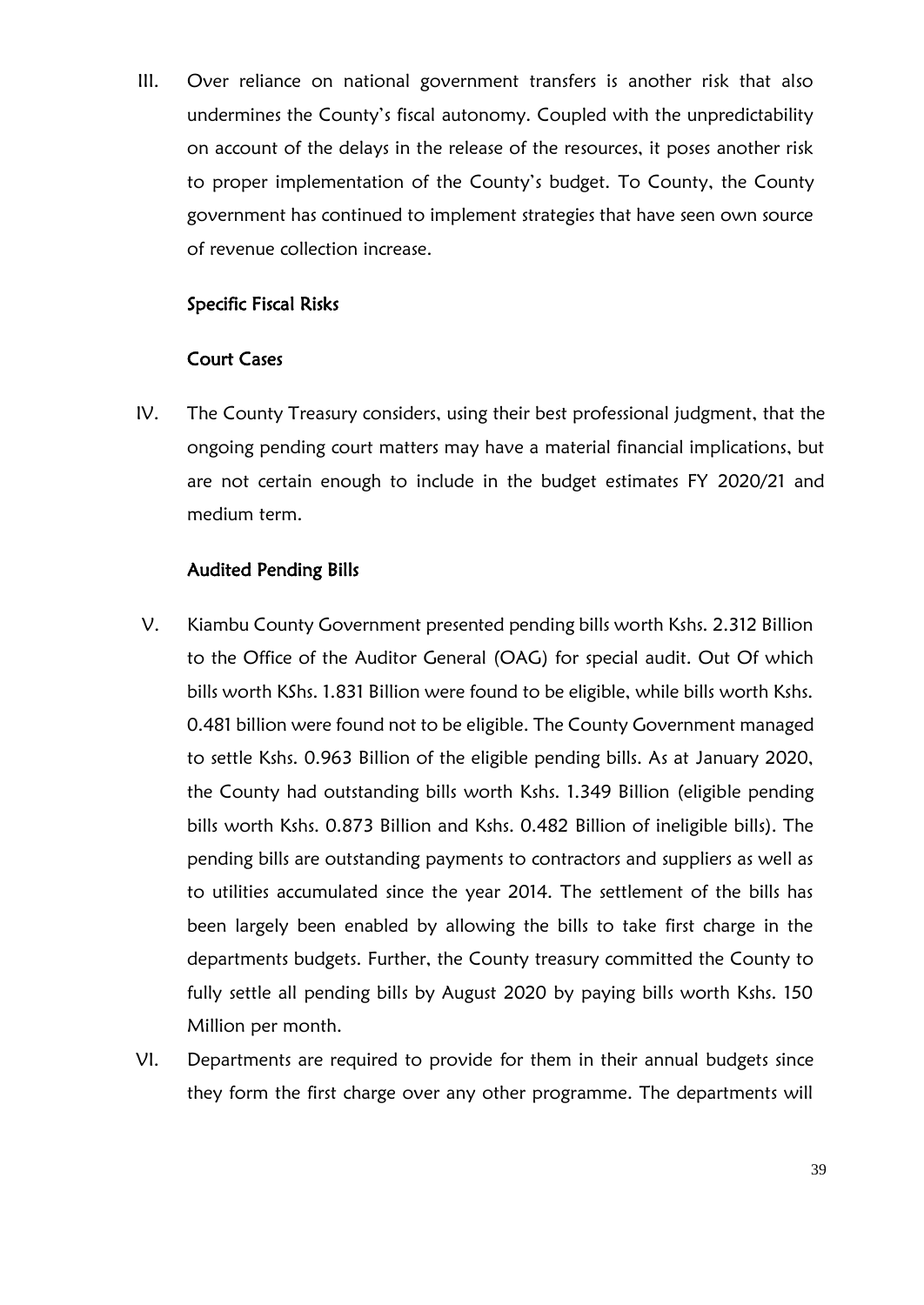have to shelve some of their programmes budgeted during the financial year in order to pay the pending bills.

VII. Going forward, the County Government has put in place measures to mitigate the problem of pending bills by strictly spending within the approved budget.

### Unaudited pending Bills

VIII. Some of the pending Bills were not presented to the OAG for special audit. These bills once subjected to audit will be eligible and will need to be settled. The County Treasury is in the process of ascertaining the bills so that they can be audited.

### <span id="page-39-0"></span>4.9Compliance with Fiscal Responsibility Principles

88.In line with the Constitution, the Public Finance Management (PFM) Act, 2012, the PFM regulations, and in keeping with prudent and transparent management of public resources, the County Government has adhered to the fiscal responsibility principles as set out in the statute as follows;

# (i) Compliance with the requirement on recurrent expenditure shall not exceed the County government's total revenue

In compliance with this requirement, the County government has maintained a balanced budget where the recurrent budget of the County does not exceed the total budget. In the FY 2020/21 and MTEF period the County government has allocated less than 70% of the total County revenue as recurrent expenditure in compliance with the PFMA, 2012.

### (ii) Compliance with the requirement for development spending allocations

Consistent with the requirements of the law, County Government's allocation to development expenditures has been above 30 percent of its total expenditures. In the FY 2018/19, the allocation to development expenditures to the total expenditures was 35 percent meeting the set threshold. In the fiscal outlays presented in this CFSP, the County Government continue to observe this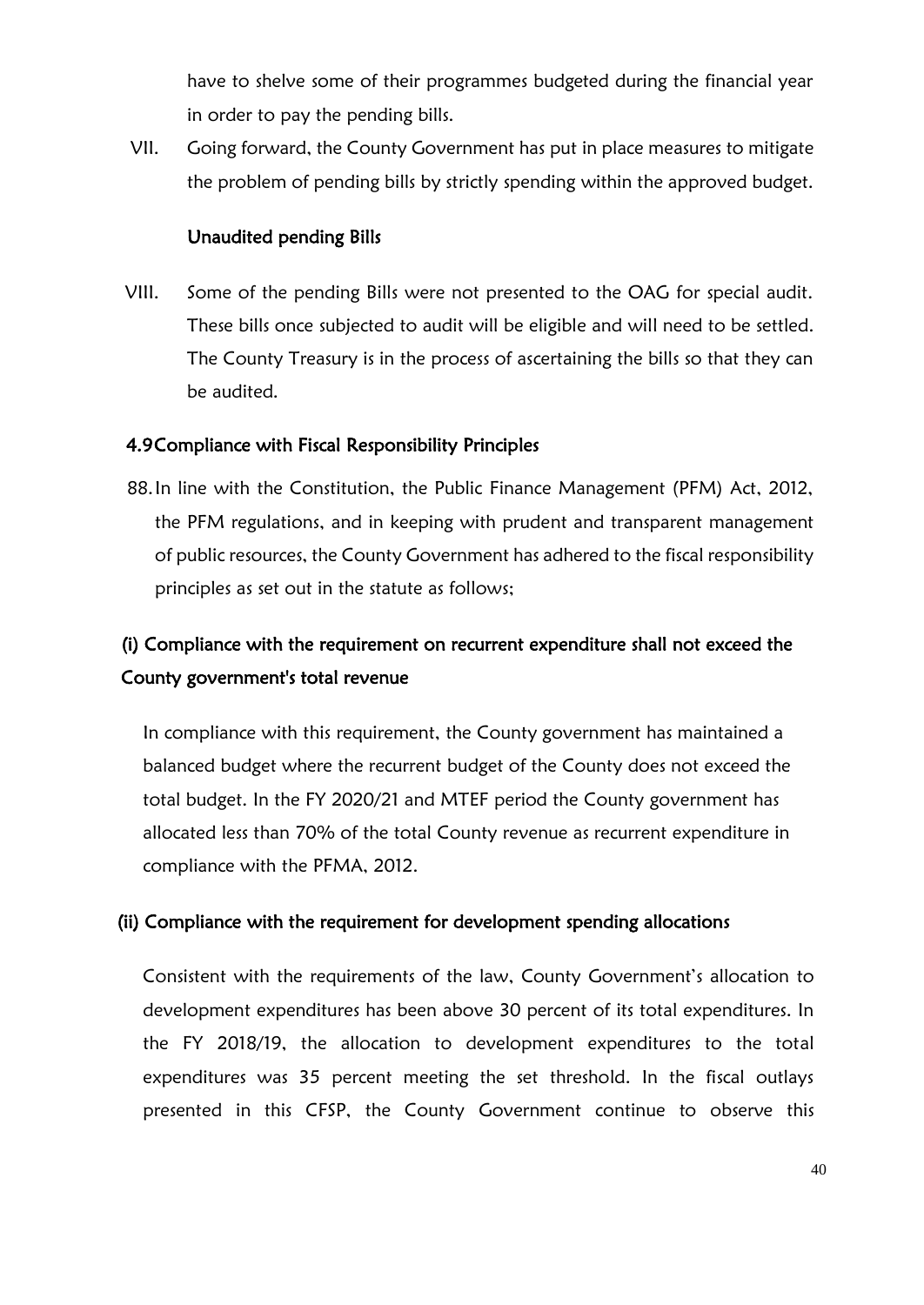requirement and has allocated more than 30 percent of total expenditures to development in FY 2020/21 and over the medium term.

<span id="page-40-0"></span>

| DEVELOPMENT BUDGET ALLOCATIONS |                         |                         |                         |                         |                         |                         |                         |  |
|--------------------------------|-------------------------|-------------------------|-------------------------|-------------------------|-------------------------|-------------------------|-------------------------|--|
|                                |                         |                         | <b>PROJECTI</b>         |                         |                         |                         |                         |  |
|                                |                         |                         | <b>ACTUAL</b>           |                         |                         | <b>BUDGET</b>           | ON                      |  |
|                                | 2014/15                 | 2015/16                 | 2016/17                 | 2017/18                 | 2018/19                 | 2019/20                 | 2020/21                 |  |
|                                | Kshs.<br><b>Billion</b> | Kshs.<br><b>Billion</b> | Kshs.<br><b>Billion</b> | Kshs.<br><b>Billion</b> | Kshs.<br><b>Billion</b> | Kshs.<br><b>Billion</b> | Kshs.<br><b>Billion</b> |  |
| <b>TOTAL</b>                   |                         |                         |                         |                         |                         |                         |                         |  |
| <b>BUDGET</b>                  | 10.37                   | 11.48                   | 12.4                    | 12.59                   | 16.91                   | 15.68                   | 16.68                   |  |
| <b>DEV</b>                     |                         |                         |                         |                         |                         |                         |                         |  |
| <b>BUDGET</b>                  | 3.43                    | 3.18                    | 3.59                    | 2.77                    | 5.97                    | 5.5                     | 5.7                     |  |
| $\%$                           |                         |                         |                         |                         |                         |                         |                         |  |
| <b>ALLOCATIO</b>               |                         |                         |                         |                         |                         |                         |                         |  |
| N                              | 33%                     | 28%                     | 29%                     | 22%                     | 35%                     | 35%                     | 35%                     |  |

Source: Kiambu County Treasury

<span id="page-40-1"></span>In consistence with the requirements of the law that County Government should allocate 30 percent of its total budget to development expenditures, the County has over the years been able to fulfil this requirement. In the FY 2014/15 3.43 billion was allocated to development representing 33% percent. However, for the three consecutive years this percentage dropped to 28 %, 29% and 22% in the FY 2015/16, FY 2016/17 and FY 2017/18 respectively. An increase was noted in the FY 2018/19 where 35% of the total budget was allocated to development.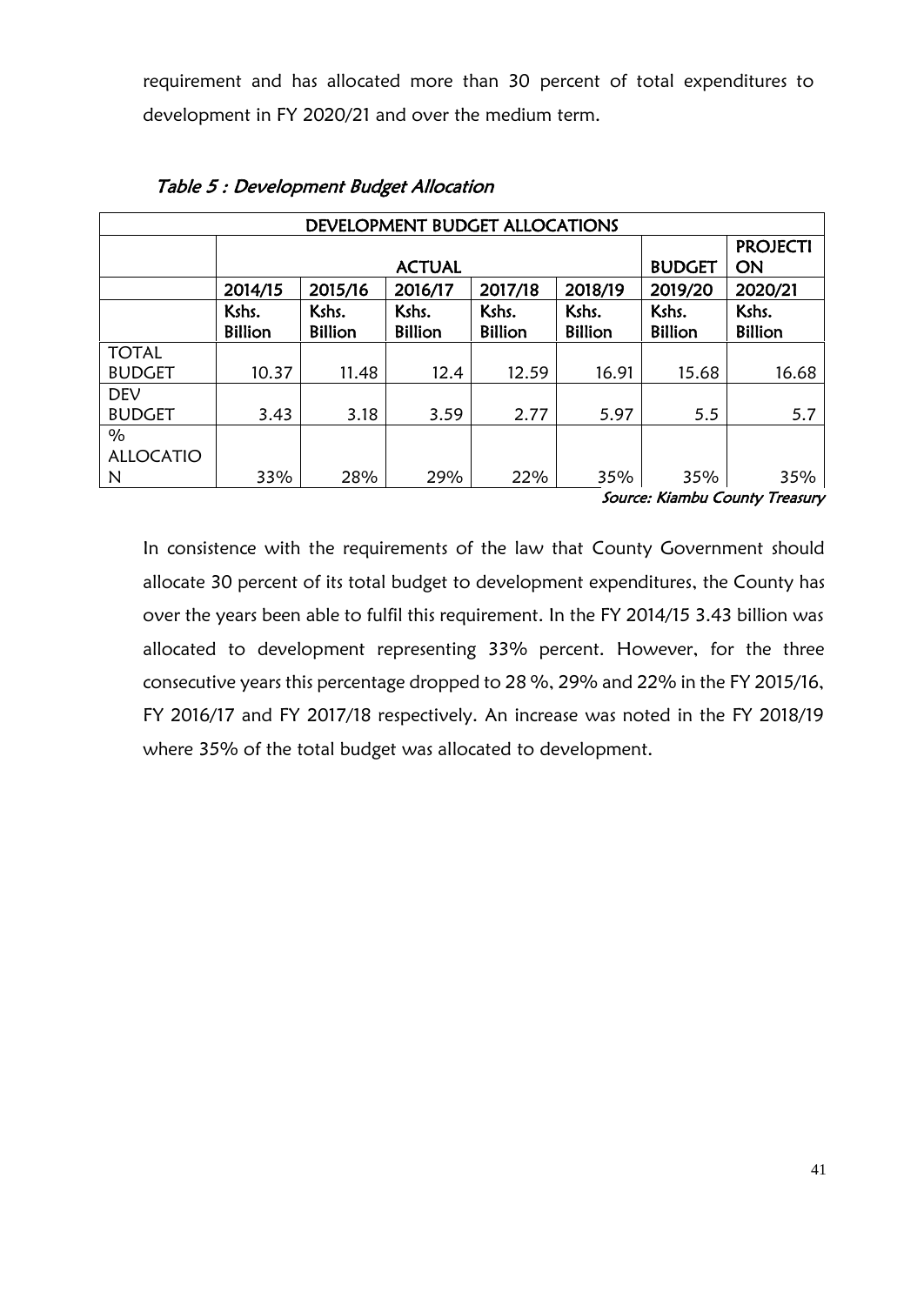

### Figure 2: Trend in Development Budget Allocation

### (iii) Compliance with the requirement for expenditure on wages

Section 25(1) (b) of the PFM (County Governments) Regulations, 2015 requires that County Governments' wage bill shall not exceed 35 percent of their total revenue. In conformity to this regulation, the County Government projected expenditure in FY 2020/21 on Personal Emolument (P.E) is Kshs. 6.65 Billion representing 40% of the total budget. This is an increase from 35.2% in FY 2018/2019. Kiambu County has struggled to stay within the legal wage spending threshold since FY 2014/15. Some of the reasons for failure to comply with the above provision is that Kiambu County has been fiscally constrained because the revenue sharing criterion used by the National Government ignored disparities in expenditure need occasioned by uneven distribution of personnel devolved from the national Government and those inherited from the defunct local Authorities.

Considering the growing fiscal risks associated with uncontrolled expenditure on personnel emoluments, the National Treasury has on the basis of section 46(3)(c) of the PFM Act, 2012 requested all concerned Counties to prepare and submit action plans including timelines, for achieving sustainable wage bills. Upon receipt of the plans, the National Treasury shall engage with all the Counties,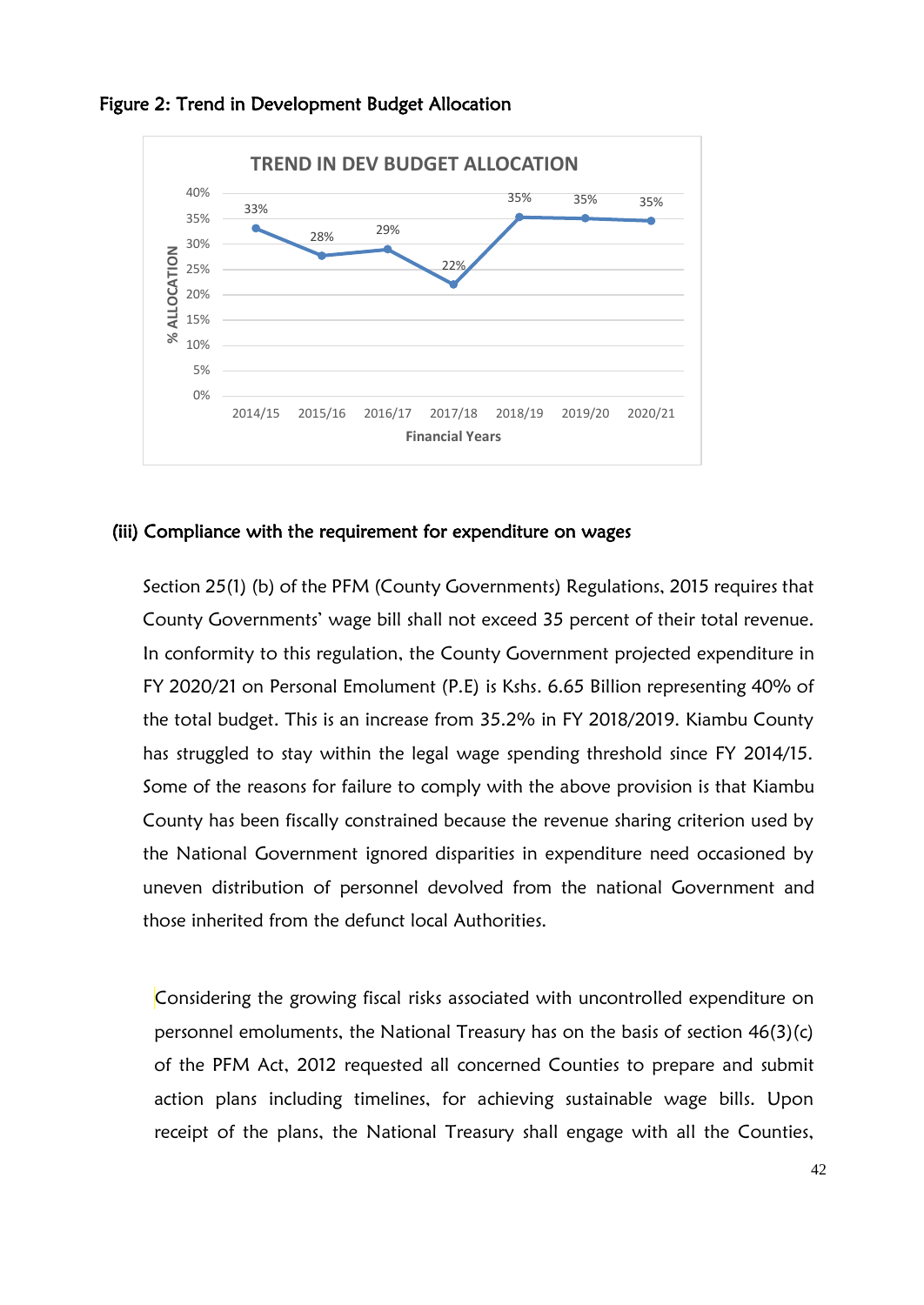review their plans and provide any required technical assistance. Kiambu being one of the affected counties will in due course prepare and submit action plans including timelines for achieving sustainable wage bill to the National Treasury.



<span id="page-42-0"></span>

From the figure above, the PE was Ksh 4.75 billion representing 41% of the total budget in the FY 2015/ 16. In FY 2016/ 17, PE stood at Kshs 5.31 billion representing 43%. In FY 2017/18, it rose to 6.04 billion representing 48% of the total budget. However, a remarkable change was noted in the FY 2018/19 where the percentage allocation to PE decreased to 40% of the total budget. Further, the percentage PE allocation was estimated at 42% in 2019/20 and is expected to drop to 40% in FY 2020/21.

# (iv) Compliance with County public debt shall never exceed twenty (20%) percent of the County government's total revenue

On borrowing, the County will adhere to the borrowing framework agreed at the intergovernmental Budget and Economic Consultation Forums (IBEC) and the fiscal responsibility principles of ensuring the borrowed funds finance development projects only.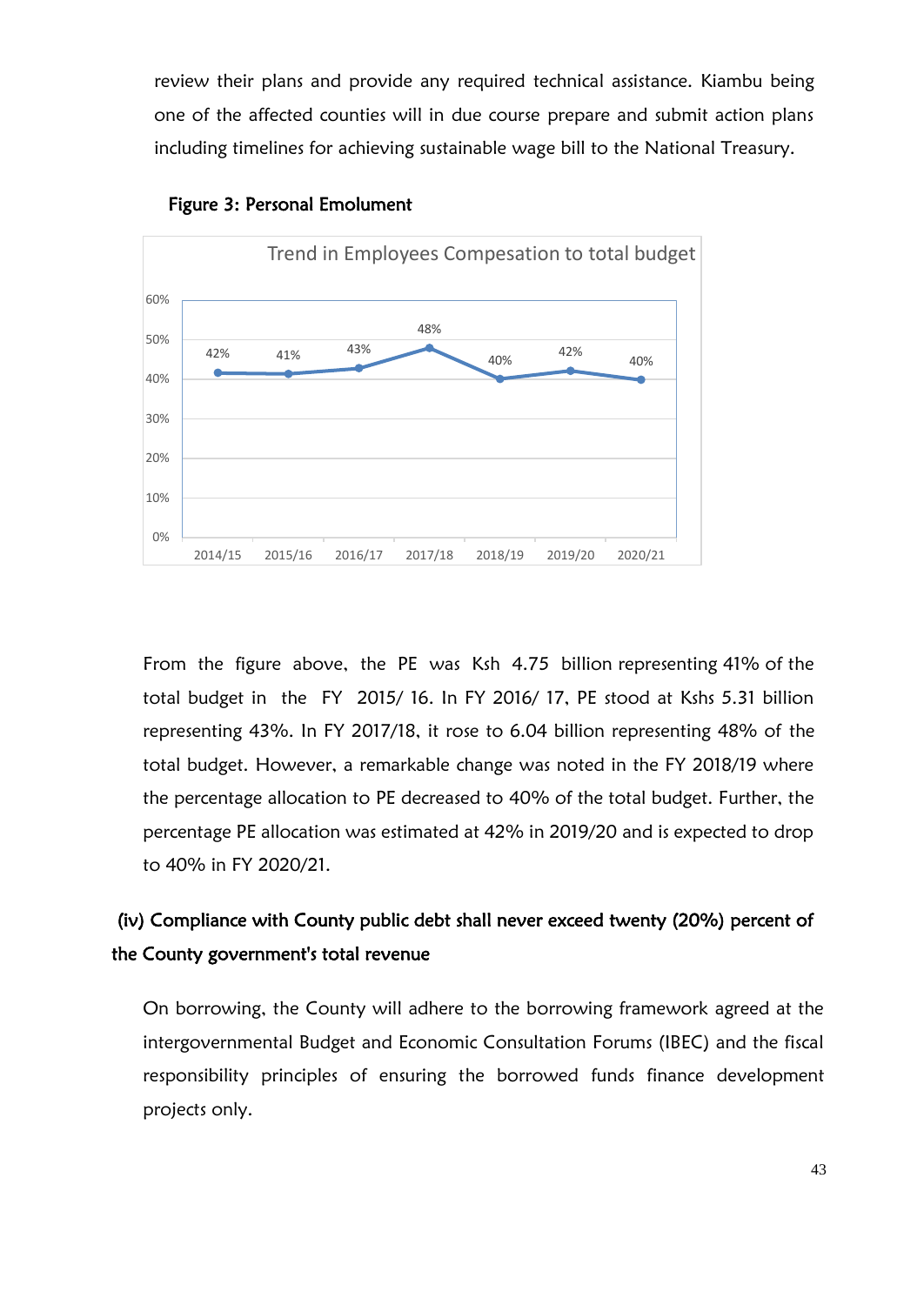The County does not intend to borrow in the FY 2020/21 and has therefore adhered to the principle of debt not exceeding 20 percent of the County government's total revenue. However, the County will consider borrowing in the medium term once the debt management strategy paper and strategic policy on debt management are approved by the County Assembly.

# <span id="page-43-0"></span>4.10 Prudent Management of Fiscal Risks

89.Fiscal risks will be managed prudently to ensure a reasonable degree of predictability with respect to the level of tax rates, charges and tax bases. The County Treasury will in due course draft and submit to County Assembly the 2020 Finance Bill for approval. Once approved by the County assembly, it will serve as a legal basis for collecting Own Source of Revenue.

# <span id="page-43-1"></span>4.12 Resource Sharing Guidelines

- 90.Allocation of Departmental ceilings over the medium has been informed by the following guidelines;
	- i. In the recurrent expenditure category, non-discretionary expenditures take first charge. This includes payment of Salaries and wages projected at 40 percent of the expected total revenue receipts.
- ii. Conditional Grant from the National Government and from Development partners also takes first charge
- iii. Also included in the criteria used for apportioning the capital budget is on-going projects and intervention on investment projects in priority areas that support social development, economic growth and transformation of the County.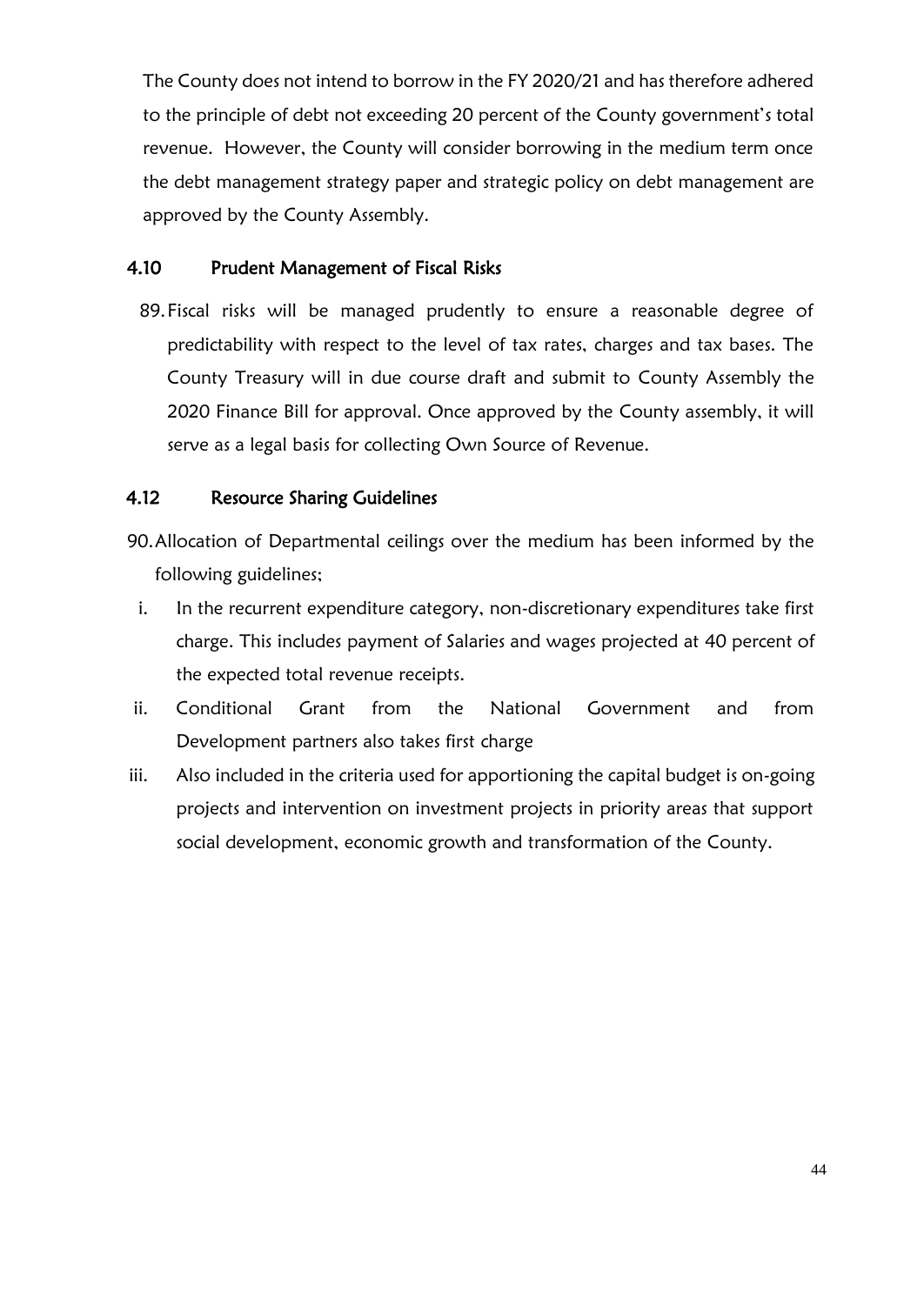### <span id="page-44-0"></span>5.0DEPARTMENT ALLOCATIONS AND PRIORITIES

### <span id="page-44-1"></span>5.1 County Assembly

- 91. Kiambu County Assembly (KCA) is a legislative arm of the Kiambu County Government comprised of 92 members , 60 of whom are elected and 32 nominated to represent various interests . Its mandate is to represent the County residents, make laws and carry out oversight activities.
- 92.In the MTEF period 2016/17 2018/19, the County assembly of Kiambu made some tremendous achievements in implementing its programmes. These included legislation of bills, conducting public participation, refurbishment of the proposed members' canteen, construction of ward offices, conducting capacity building forums, reports writing and installation of CCTV surveillance system.
- 93.In the MTEF period 2020/21-2022/23, the County Assembly has prioritized on three programmes namely; General Administration Planning and Support Services, Legislation and Oversight services together with Representation services.
- 94.In order to implement the priotized programmes, the County assembly is proposing a resource requirement of Ksh. 1.979 Billion in the FY 2020/21, KSh. 2.1 Billion in FY 2021/22 and KSh. 2.22 Billion in the FY 2022/23. However, due to resource constraints, the assembly has been allocated Ksh.1.09 billion in FY 2020/21, Ksh. 1.15 billion and Kshs 1.22 billion in the FY 2021/22 and 2022/23 respectively.

### <span id="page-44-2"></span>5.2 County Executive

95.The County Executive provides overall policy and leadership direction in the management of County affairs and coordinates policy formulation, and implementation. In addition, it facilitates enactment of County legislation and oversees all departments' activities. Further, it is responsible for implementation of the County's vision and mission. The department also mobilizes resources for funding government programmes at the County levels, oversees prudent financial management and promotes transparency and accountability in the use of public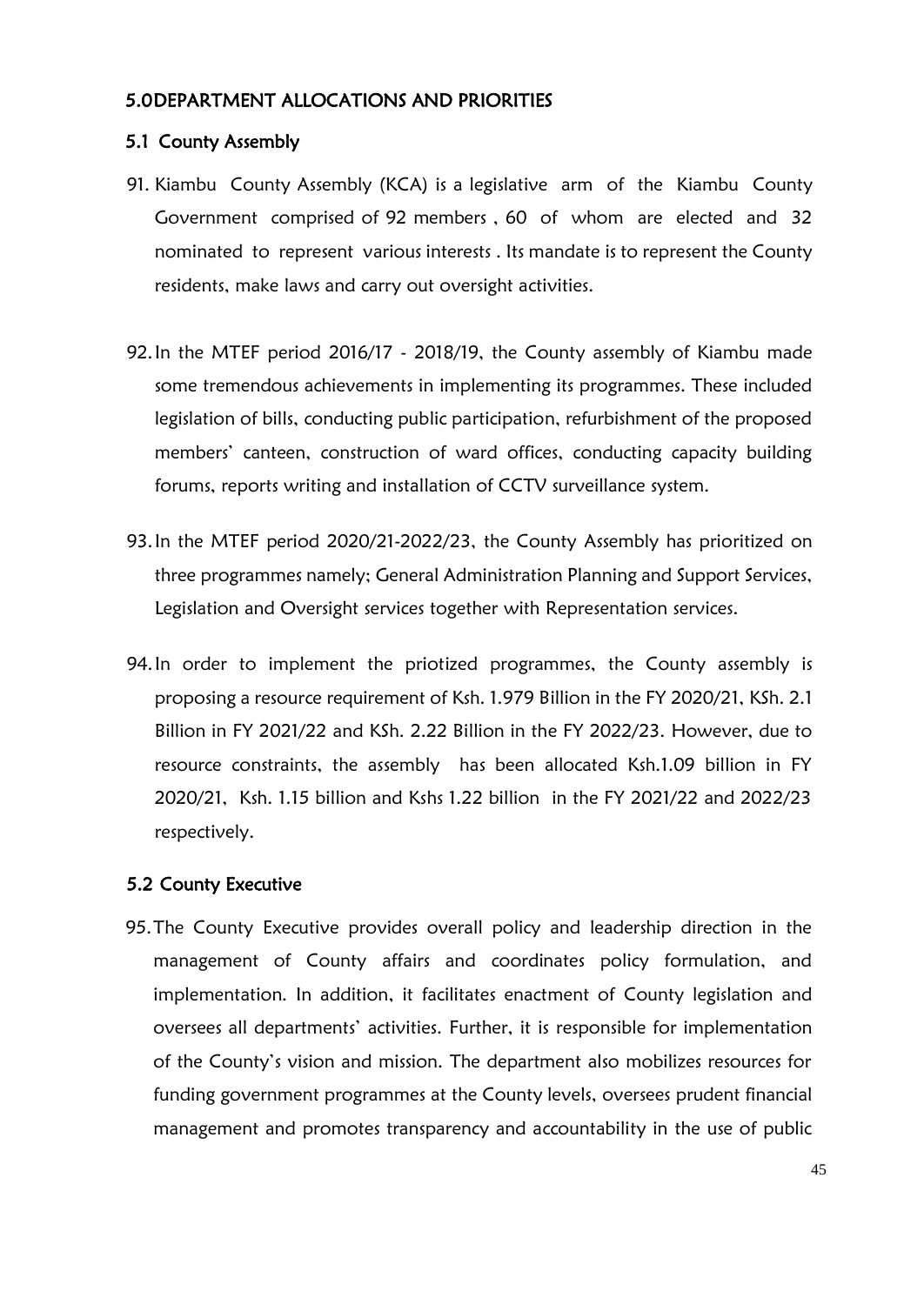resources. In addition, the County oversees implementation of inter-counties relations and links all other sectors to the rest of the counties in Kenya.

- 96.During the MTEF period 2016/17-2018/19, the sub sector utilized its budgetary resources to implement various programmes and activities where some of achievements realized include: provision of guidelines and policy statements through cabinet meetings, cabinet papers, circulars and security interventions in collaboration with national government. It also provided strategic direction of the County and oversaw the development of 10 bills that were assented by the County Assembly. Further, the department initiated a performance management system that has helped improve and track performance of projects within the County and implemented digital communication platforms and feedback mechanisms. This has enabled free and timely flow of information to citizen's thus better service delivery.
- 97.The sub sector plans to implement three programs during the MTEF period 2020/21-2022/23 namely; administration planning and support services, government advisory services, leadership and coordination of County administration and departments. The three programmes will work towards achieving the institution's goals and objectives through provision of effective and efficient public service delivery for enhanced governance and accountability and ensuring compliance with the set of laws, regulations and procedures.
- 98.In order to implement the prioritized programmes the department has been allocated Ksh 0.373 billion in FY 2020/21, Ksh. 0.39 billion and Kshs 0.41 billion in the Financial Year 2021/22 and 2022/23 respectively.

### <span id="page-45-0"></span>5.3 County Public Service Board

99.The County public service board core mandate is to establish and manage Kiambu County public service system, facilitate recruitment and selection, training and development, promotion, make recommendations to the salaries and remuneration commission on behalf of the County government, exercise disciplinary control and finally provide regular reports to the County assembly on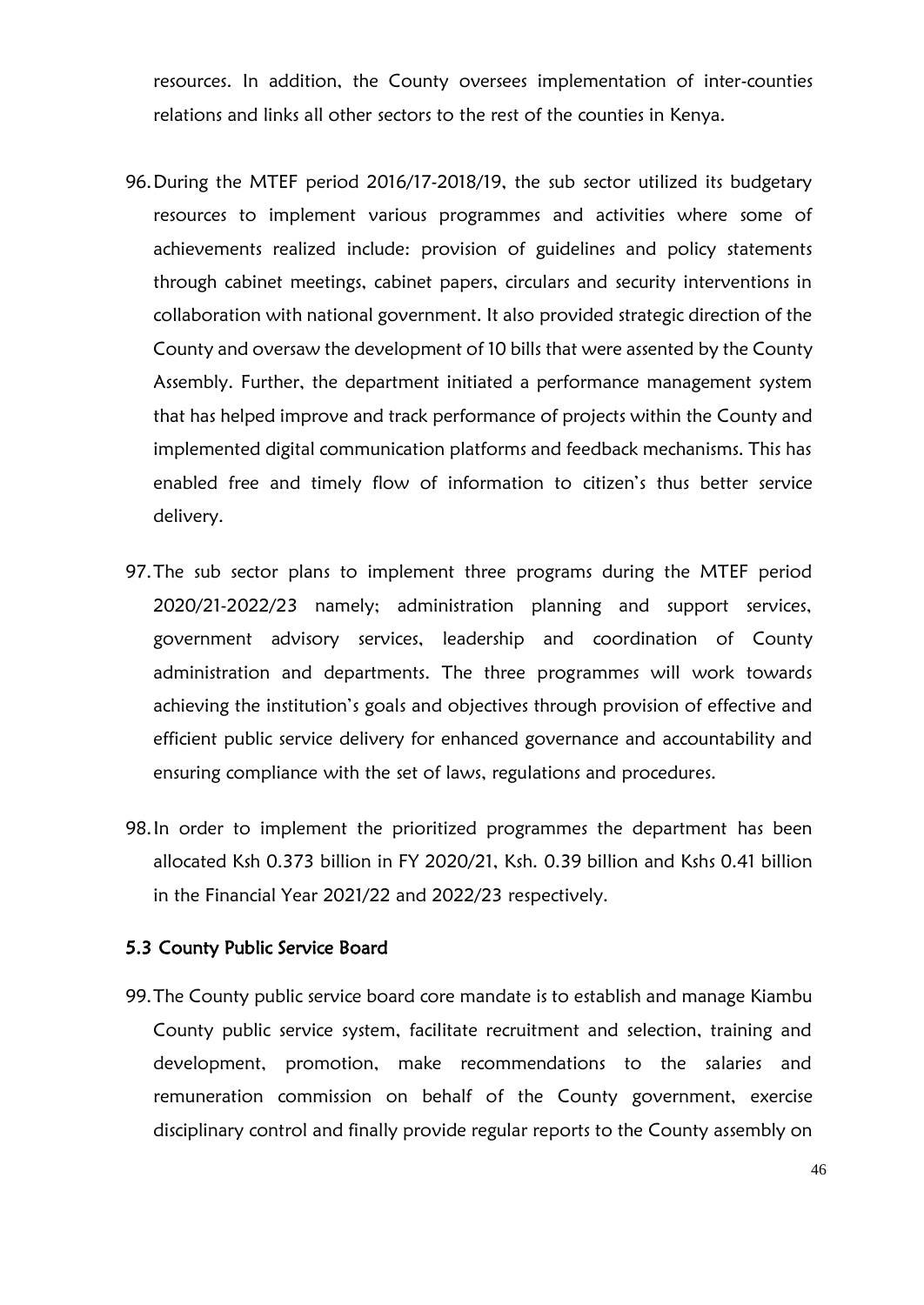the executions and the functions of the departments. In addition, the board is responsible for establishing and abolishing offices in the County public service, appointing staff of the County, exercising disciplinary control, and promoting County public service values and principles of governance, facilitating the development of coherent, integrated human resource planning and budgets for personnel emoluments in County, advising the County on human resource management and development, advising the County on implementation and monitoring of the national performance management system in the County, and making recommendations to the SRC on behalf of the County regarding remuneration, pensions and gratuities for County public service employees.

- 100.During the 2016/17- 2018/19 MTEF period, CPSB made some achievements in alignment with the set objectives including; carrying out successful recruitment of 253 staff members to fill critical gaps in different departments of the County, enhanced provision of health cover with the National Hospital Insurance Fund for employees and their families, enactment of human resource policies , initiated actions for the creation of a coordination office for Persons Living with Disabilities (PLWD), engaged eight (8) laborers in each Ward to assist County Enforcement Officers in enactment and operationalization of the "Kiambu Alcoholic Drink Control Act 2018'', restructured some departments for better service delivery, facilitated industrial attachment of 207 students and 48 internships and finalization of Human Resource Policies and Procedures manual draft. Finally, the board managed to coordinate and organize the updating of staff establishments.
- 101. In the MTEF period 2020/21- 2023, the department will focus on improving service delivery in the public sector through increased human resource productivity. It will recruit staff members to fill critical gaps in different Departments of the County, promote and capacity build staffs, develop manuals and sensitize members of the public on constitution through constitution sensitization forums(Article 10 and 232).
- 102.In order to implement the prioritized programmes the department proposes a resource requirement of Ksh 0.085billion in FY 2020/21, Ksh.0.09billion in FY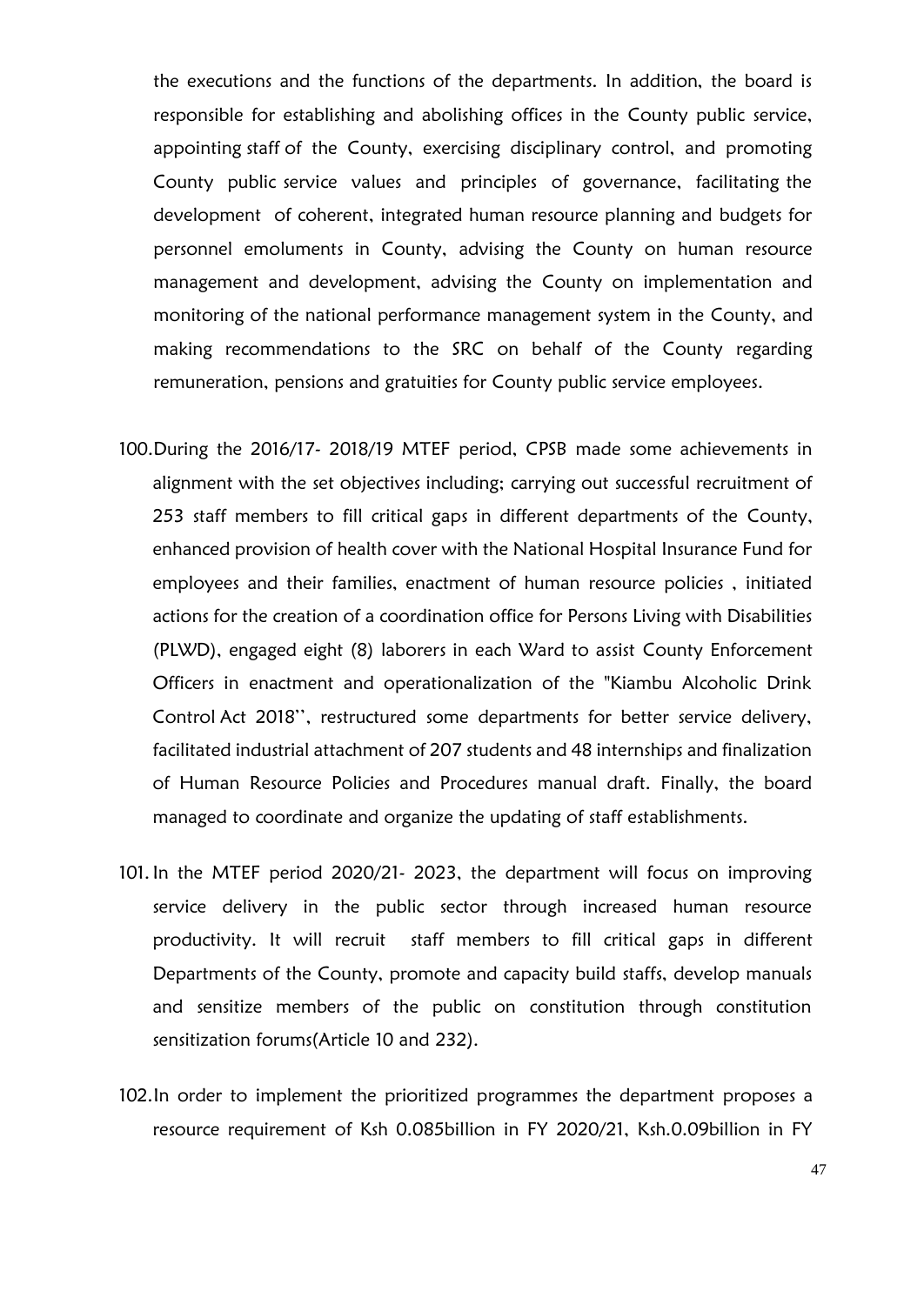2021/22 and Ksh.0.095billion in the FY 2022/23. However, due to budget constraints the department has been allocated KSh. 0.078 billion, KSh. 0.82 billion and ksh.0.087 billion in FY 2020/21, FY 2021/22 and FY2022/23 respectively.

### <span id="page-47-0"></span>5.4 Finance and Economic Planning

- 103.The department is composed of five directorates namely; Accounting Services, Procurement, Internal Audit, Economic Planning, Budget and County Revenue. It's mandated with the preparation of annual estimates of revenues and expenditures including the preparation of supplementary estimates as need arises with a mission of offering effective and efficient services in resource mobilization, public finance management, economic planning and development together with budgetary controls. The department is also responsible for safeguarding the County's financial assets, developing sound, equitable economic policies and overseeing the prudent utilization of funds in order to facilitate allocation of funds to County priority areas. The department also acts as the link of all other sub sectors with the National government in matters of finance and resource mobilization. It is responsible for policy analysis on; fiscal issues, trade issues and private sector development issues and ensures that external resources (grants, loans, donations) are effectively mobilized, disbursed and effectively utilized. It is responsible for the administration and enforcement of revenue laws on rates, taxes, fees and charges payable by or under any laws in the County. The department spearheads preparation of County budget implementation, monitoring and evaluation and other progress reports.
- 104.Under the MTEF period FY 2016/17 2018/19, the department recorded major achievements among them ; revenue automation where the department launched and implemented an electronic revenue management system to facilitate transparency and seal revenue loopholes, adoption of the IFMIS system especially on e-procurement, expenditure and plan to budget, preparation of the second County Integrated Development Plan, timely preparation of County Annual Development Plan, timely preparation of the program based budget and the subsequent supplementary budgets, preparation of the County fiscal strategy plan and County budget review and outlook paper, completion of the Valuation Roll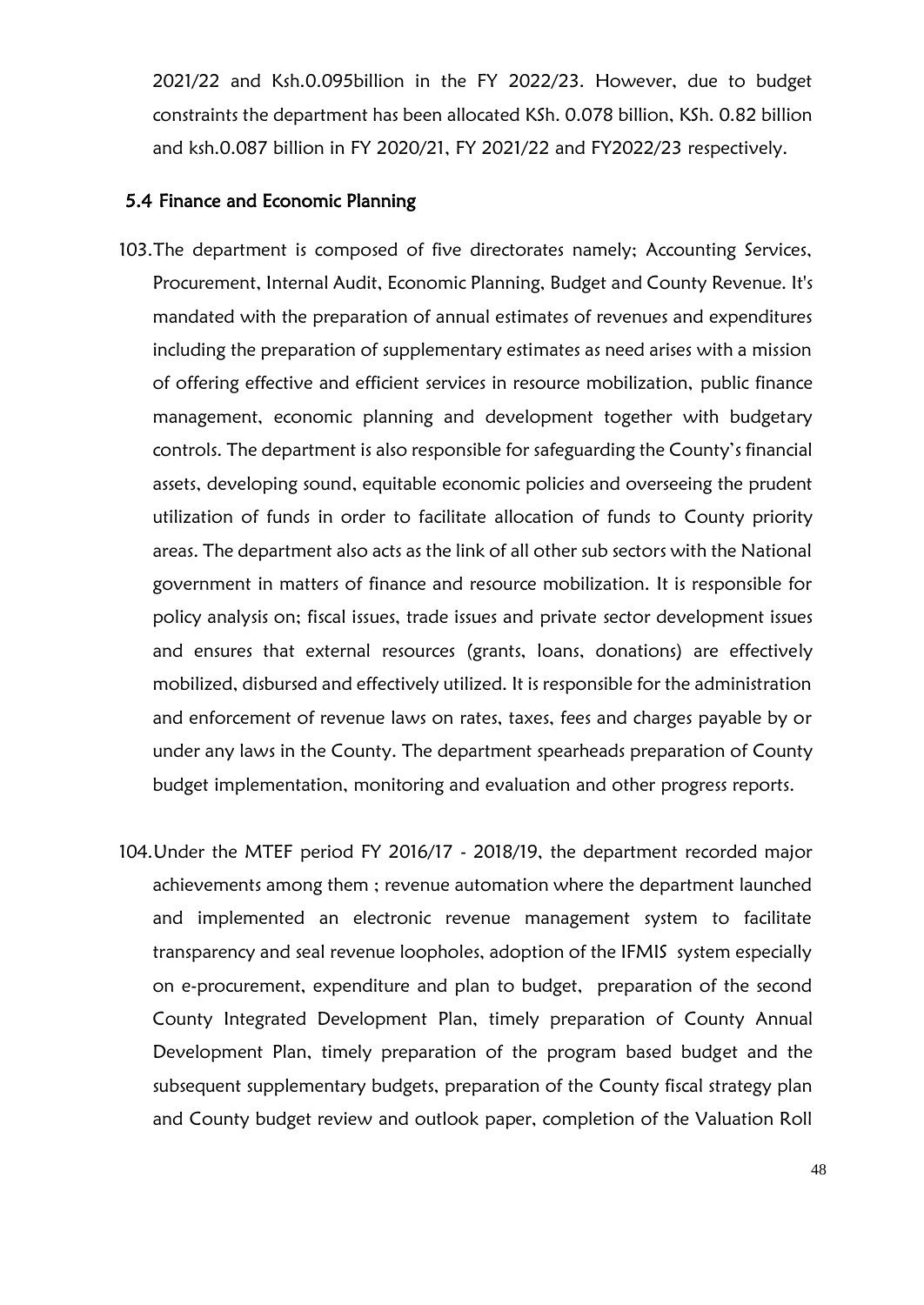in consultation with the Land, Housing and Physical Planning Department, aligned prioritized expenditure to available resources, established adequate internal controls, improved budget execution and increased development expenditure absorption, timely production of policy planning documents and financial reports.

- 105.In the FY 2020/21 -2022/23 MTEF period, the department plans to implement four programmes namely; general administration planning and support services, financial management services, economic planning and budgetary services and resource mobilization and revenue. The programmes will focus on improving service delivery, ensuring prudent utilization of public resources, coordinating planning, policy formulation and enhancing resource mobilization and streamlining revenue collection. In addition, the department will focus on implementation of the revenue enhancement plan, completion of the automation of processes to detect fraud and increase voluntary compliance, Expansion of the revenue base to net in more revenues, enhance other departments' capacity through capacity building on matters of governance and accountability in budget execution, strengthening internal controls to ensure improved management of public resources and ensuring increased absorption of the development budget. The department will also ensure that fiscal reporting in the use of public funds is clear, and work towards the elimination of audit queries. It will promote inclusivity in budget making and ensure accountability and public participation in financial matters.
- 106.In order to implement the prioritized programmes, the department proposes a requirement of Ksh.1.99 Billion in FY 2020/21, Ksh.2.10 Billion in FY 2021/22 and Ksh.2.23Billion in the FY 2022/23. However due to budget constraints, the department has been allocated Ksh. 1.52 billion, KSh. 1.31 billion and KSh. 1.39 billion in the FY 2020/21, FY 2021/22 and FY 2022/23 respectively.

### <span id="page-48-0"></span>5.5 Administration and Public Service

107.This department has 6 directorates namely: Administration & Public Service; Human Resource Management and development, Enforcement Monitoring & Compliance; Betting and Gaming Control; Alcoholic Drinks Control; and Public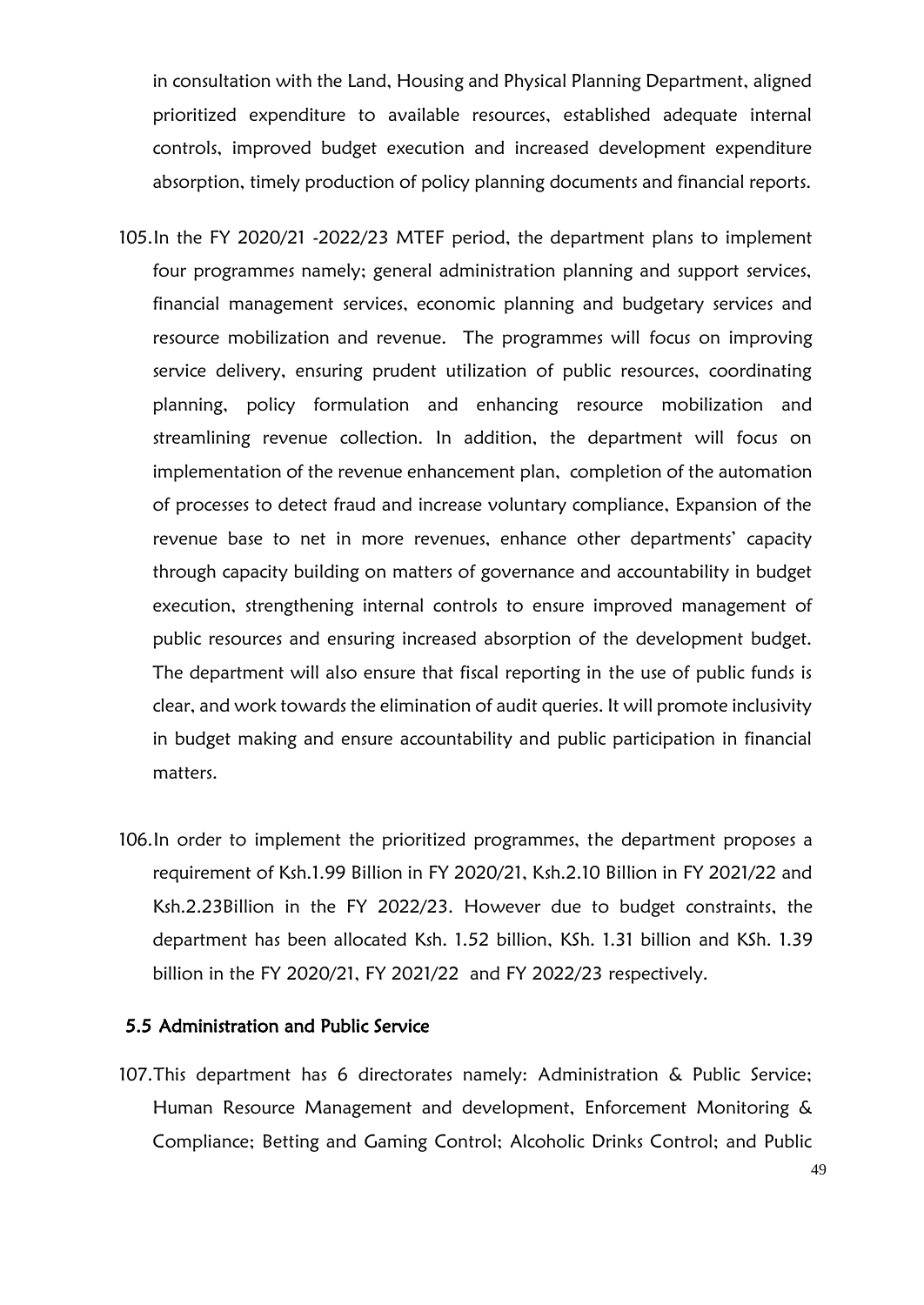Participation and Performance Management. The core mandate of the department is to provide strategic leadership and direction in the administration and coordination of devolved system of the County government. In addition, the department has a role of providing effective and efficient services to the public as well as ensuring there is good coordination of various structures within the County. It also ensures effective and efficient management of the County workforce and enforcement of various County laws to ensure compliance. The department also enhances responsible betting and curbs illegal gambling, lotteries and gaming. Further, it has a role of reducing and creating awareness on alcohol, drug and substance abuse and offers rehabilitation services. Moreover, the department conducts public participation to create citizen awareness and enhance civic engagement on County matters, and further develops and implements performance contracting.

108.In the 2016/17- 2018/2019 MTEF period, various programmes were implemented including; general administration planning and support services , Human resource management services, Public participation and civic education, alcoholic drinks control, enforcement monitoring and compliance; and the betting and gaming. The achievements met after implementing these programmes include; completing renovation and operationalization of County Head Offices at Kiambu, enactment and operationalization of the Kiambu County Alcoholic Drinks Control Act, 2018, establishing a functional unit responsible for human resource management headed by Director Human Resource, development of Integrated Payroll and Personnel Database which aims at monitoring accurate and consistent data in the Public Service. The department also provided the staff with enhanced medical cover, group insurance and Work Injury Benefits Act (WIBA).Further, the department conducted capacity building programmes for its staff members and successfully appointed a departmental Human Resource Advisory committee which advises the public service board regarding cases touching on staff discipline and welfare. The department also enhanced relocation of Juja sub County offices from Thika to Juja where construction is still ongoing. Further, more office space is being created through ongoing construction of Lari and Kiambu sub County offices. Through public participation, the department engaged the public in preparing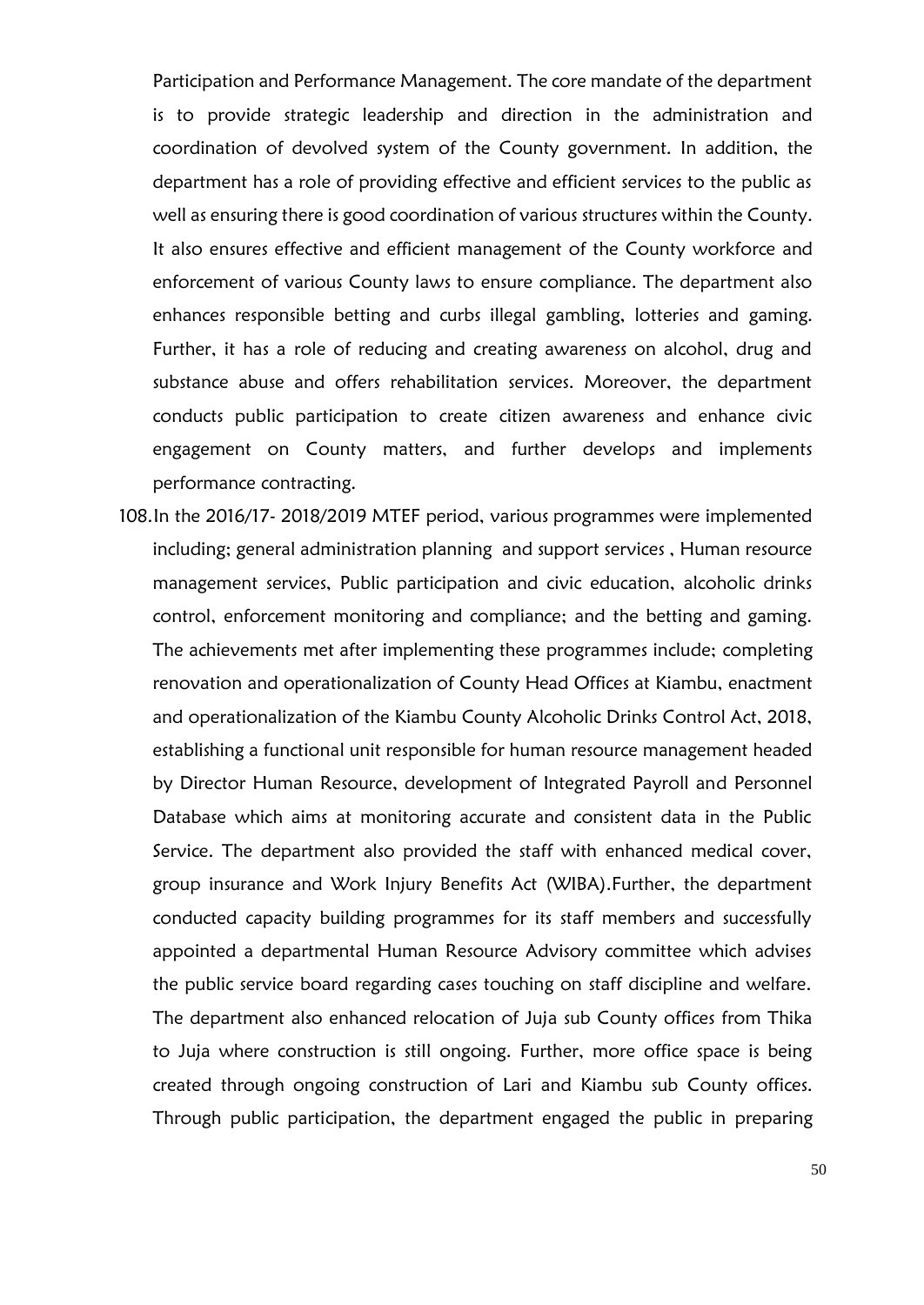regulations for Jijenge Fund, decision making on matters pertaining to development programmes, legislation and creating awareness on responsible betting and gaming.

- 109.In the 2020/21 2022/23 MTEF period, the department has planned to implement programmes of Administration and public services, alcoholic drinks control, human resource management and development, public participation and civic education, enforcement monitoring and compliance and betting and gaming control. Under these programs, the departments will focus on; increasing more office space through ongoing construction and equipping of office blocks, improving service delivery and accessibility to County services, creating a well enforced unit, reducing incidences and increasing awareness on alcohol, drugs, illicit brew and substance use. In addition, the department will focus on enhancing controlled betting services and increasing public participation in formulation of government programs, and finally enhance overall staff capacity building.
- 110. In order to implement the prioritized programmes, the department proposes a budget requirement of Ksh. 0.810 billion in FY 2020/21, Ksh. 0.844 billion in FY 2021/22 and Ksh.0.905 billion in the FY 2022/23. However, due to budget constraints the department has been allocated KSh 0.69 billion, KSh. 0.73 billion and KSh. 0.78billion in FY 2020/21, FY 2021/22 and FY 2022/23 respectively...

### <span id="page-50-0"></span>5.6 Agriculture Livestock and Irrigation

- 111. The Agriculture, Livestock and Irrigation (ALI) department is divided into two sections namely; Agriculture, Crop Production, Irrigation and marketing (ACPIM) and Livestock, Fisheries and Veterinary Service (LIFIVE). The sub sector overall goal is to attain food and nutrition security, promote innovative and sustainable agriculture for job creation and ensure there is equitable distribution of wealth across the County. It is a key player in social and economic development of the County.
- 112. During the implementation of MTEF period FY 2016/17 through to FY 2018/19 , the department realized significant achievements that included: training of 60,566 farmers on modern farming technologies across the County, purchase and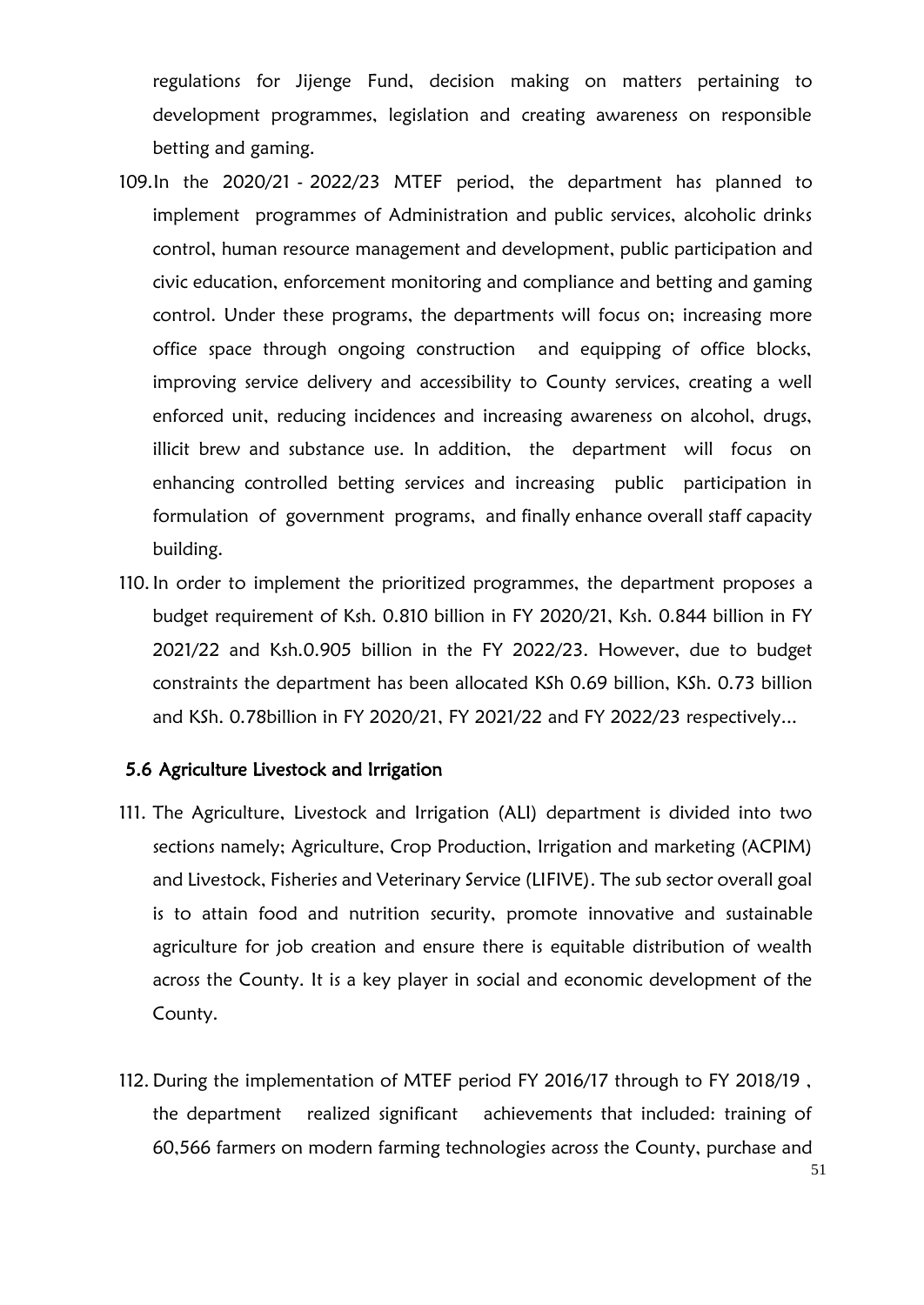distribution of 200.9 tons of certified seeds(maize, beans, soya beans), training of farmers and technical staff on fall armyworm control, establishment of 6 fertilizer stores in Gatundu south, Gatundu north and Githunguri achieving distribution of 4,000 tons to farmers across the County and establishment of 7 hardening nursery and 1 tree tomato nursery where 57,000 banana seedlings and 10,000 plantlets were distributed.

- 113. Under livestock resources management and development, one- 5,000 liters per hour pasteurizer was purchased and installed as well as distribution of 24 bulk milk coolers. Training of 100 farmers on breeding technologies was also done across the County. In addition, the department was also able to introduce subsidized A.I programme where 27,000 FMD, 37,500 LSD doses, 21,500 Blanthrax and 5,000 doses of Anti rabies were procured and administered to 24,200 animals vaccinated against FMD, 36,000 animals against LSD, 11,800 animals against blanthrax and 6329 dogs vaccinated against rabies. 8 A.I stores were rehabilitated and 6 inseminators trained on preparation of introduction of subsidized A.I programme. In addition, 6 fish deep freezers were purchased, 10 fish pond liners purchased and installed, 145,000 fingerlings (Tilapia and Catfish) stocked while 4 aquaculture demonstration centers were established across the County and one Re circulatory aquaculture system at Waruhiu ATC.
- 114. The department has planned to implement six programmes in the 2020/21- 2021/ 23, MTEF period namely General administration planning and support services, Policy strategy and Management of Agriculture, crop development management, fisheries management and development, livestock resources management and development and agribusiness and information management. These programmes will aim at improving production and productivity, increase food and nutrition security, enhance livestock resource management and development and wealth creation.
- 115. To enable the department implement the prioritized programmes, a total budget of Ksh. 1.4 Billion in FY 2021/21, Ksh. 1.6B in FY 2021/22 and Ksh. 1.7 B in FY 2022/23 is required. However, it has been allocated Ksh. 0.70 billion in FY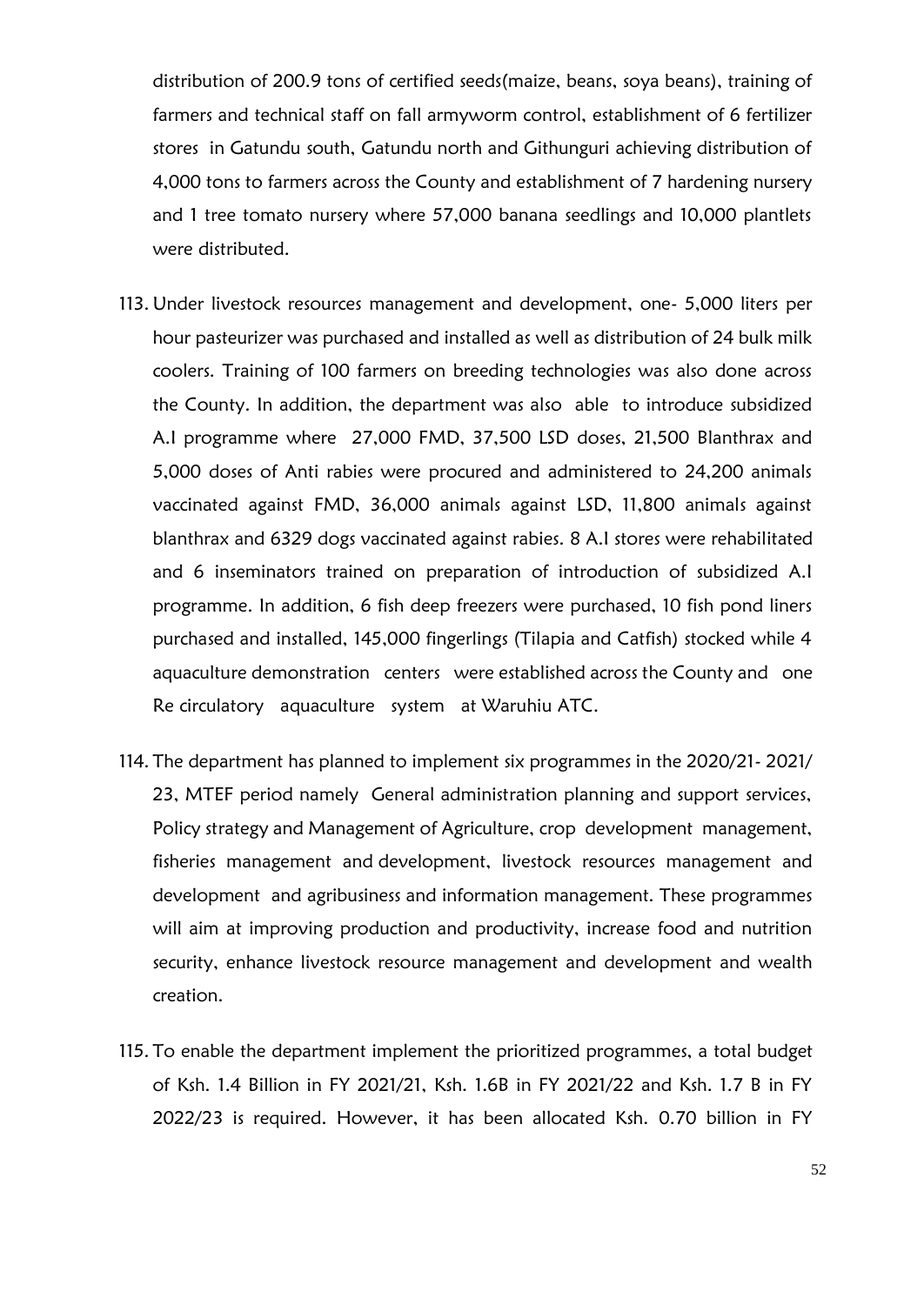2020/21, Ksh. 0.74 billion and Kshs 0.78 billion in the Financial Year 2021/22 and 2022/23 respectively.

### <span id="page-52-0"></span>5.7 Water, Environment and Natural Resources

- 116. The department has four directorates namely; Water, Environment, Energy and Natural Resources. Its main mandate is to aid in the environmental management and protection, together with provision of water and sanitation services across the County. The department also ensures provisions and delivery of direct and indirect goods and services that are a major contributing factor to other sectors such as tourism, trade and agriculture.
- 117. During the MTEF period 2016/17-2018/19, the department implemented five programmes namely; administration planning and support services, environment management, water provision and management, natural resources conservation and management together with climate change mitigation and adaptation. Under the programmes, the department achieved the following; completion and development of Kiambu County water and sanitation services policy, drilled one borehole in Gatiiguru (Ngoliba) and operationalized 3 in Thogoto, Ondire and Ndongoro, Laid 33 km distribution pipes in Gitithia, Kabunge, Escarpment, Kiuu-Gatundu; constructed septic tanks in Kamangu, Thogoto and Rukuma toilets, constructed a bio-digester in Mutarakwa and Ndumberi toilet, rehabilitated 3 sanitation blocks in Ruiru and Kwambira Market. It was also able to procure 21 skips for solid waste management, increase revenue collection, launch ECO-School programme in five (5) schools in Thika sub-County, decommissioning of Kiambu dumpsite, Procured thirteen chaff cutters for shredding organic waste in major markets within the County, Repaired skips and garbage trucks and established organic waste management center at Waruhiu. In addition, the department planted 136,700 trees in schools, churches, farms and open public places in all the 12 sub-counties, Planted 12,260 water friendly indigenous trees and Bamboos on the riparian and water catchment areas within the County, Pegged Gateguriti river (4.5KM) in Kikuyu Sub-County together with a beautification work which is ongoing.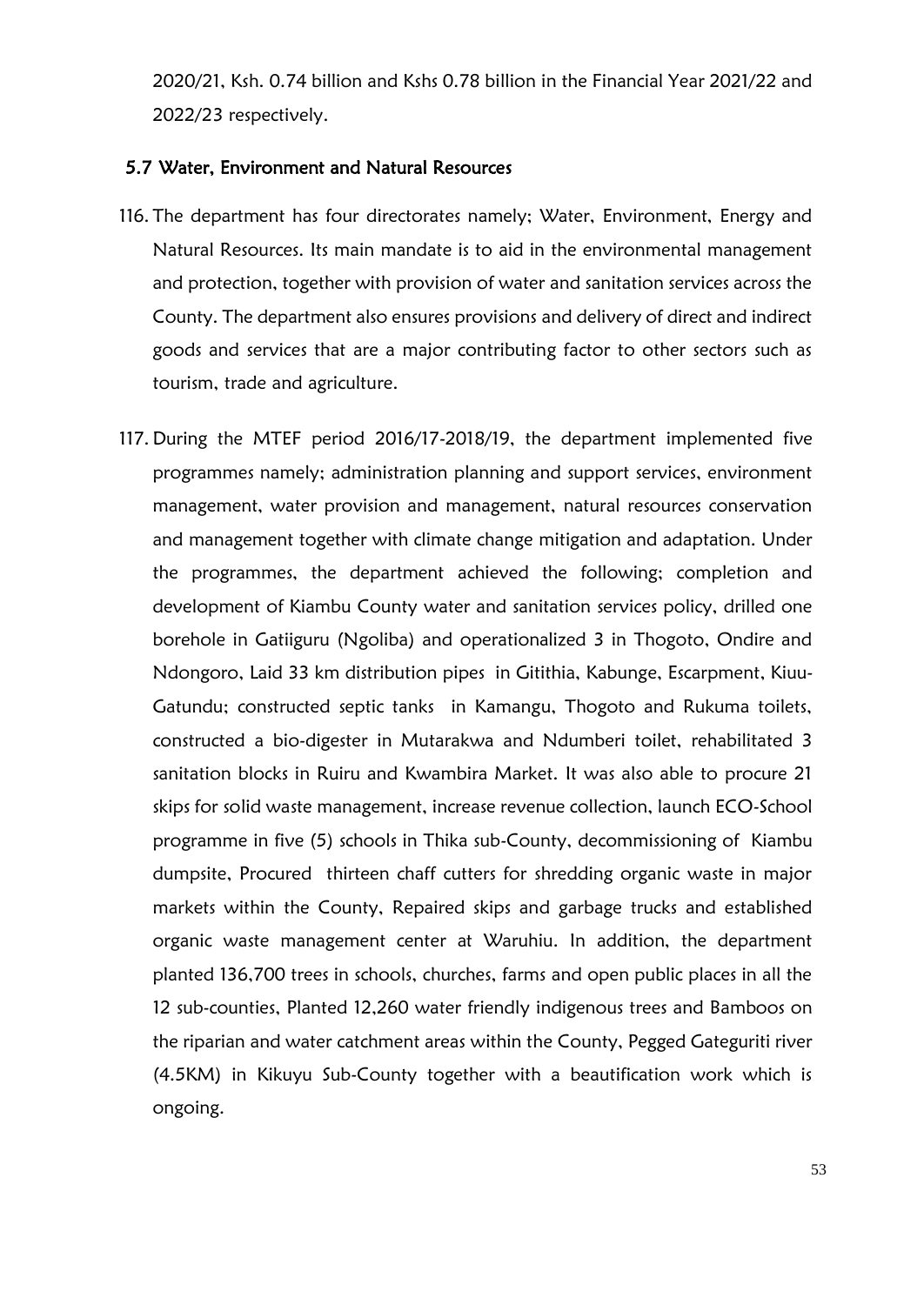- 118. In the FY 2020/21- 2022/23, MTEF period, the department has planned to implement 5 programmes namely: administration planning and support services, Water Resources Management and Sanitation, Environment Management and Protection, Natural Resources conservation and Management together with Renewable Energy and Climate Change. Through the mentioned programs, the department will have an objective of enhancing and improving service delivery, enhancing clean environment, providing adequate, affordable clean water and sanitation services, increase forest cover and sustainable management of natural resources and finally enhance use of renewable energy.
- 119. In order to implement the prioritized programmes, the department has proposed a budget requirement of Ksh.0.82 billion for the FY 2020/21, Ksh. 0.84 billion for FY 2021/22 and Ksh.0.88 billion for FY 2022/23 but due to budget constraints it has been allocated Ksh. 0.55 billion in FY 2020/21, Ksh. 0.58 billion in FY 2021/22 and Kshs 0.61 billion in the FY 2022/23.

### <span id="page-53-0"></span>5.8 Health Department

- 120.This department has four directorates namely; Planning and Administration, Curative and Rehabilitative services, Public Health and Sanitation Services and Nursing Services. The mandate of the department is to provide curative and preventive health services by strengthening the available health services to all.
- 121. During the period under review, three programmes covering; Preventive and Primitive services, General Administration, Planning and Support Services, and curative and rehabilitative services were implemented. The programmes mainly focused on environmental health, reproductive health, HIV and Tuberculosis prevention and immunization, Human Resources management for recruitment and overall welfare of staff, health Management and provision of pharmaceuticals, cleansing and sanitary commodities. The department realized the following achievement among others; recruiting 266 staff where 150 nurses were recruited by the County while 109 staff including clinical Officers, nurses, peer educators, Linkage care navigators and Laboratory Technologists were recruited by County partners. In addition, over 500 officers from different cadres were sponsored by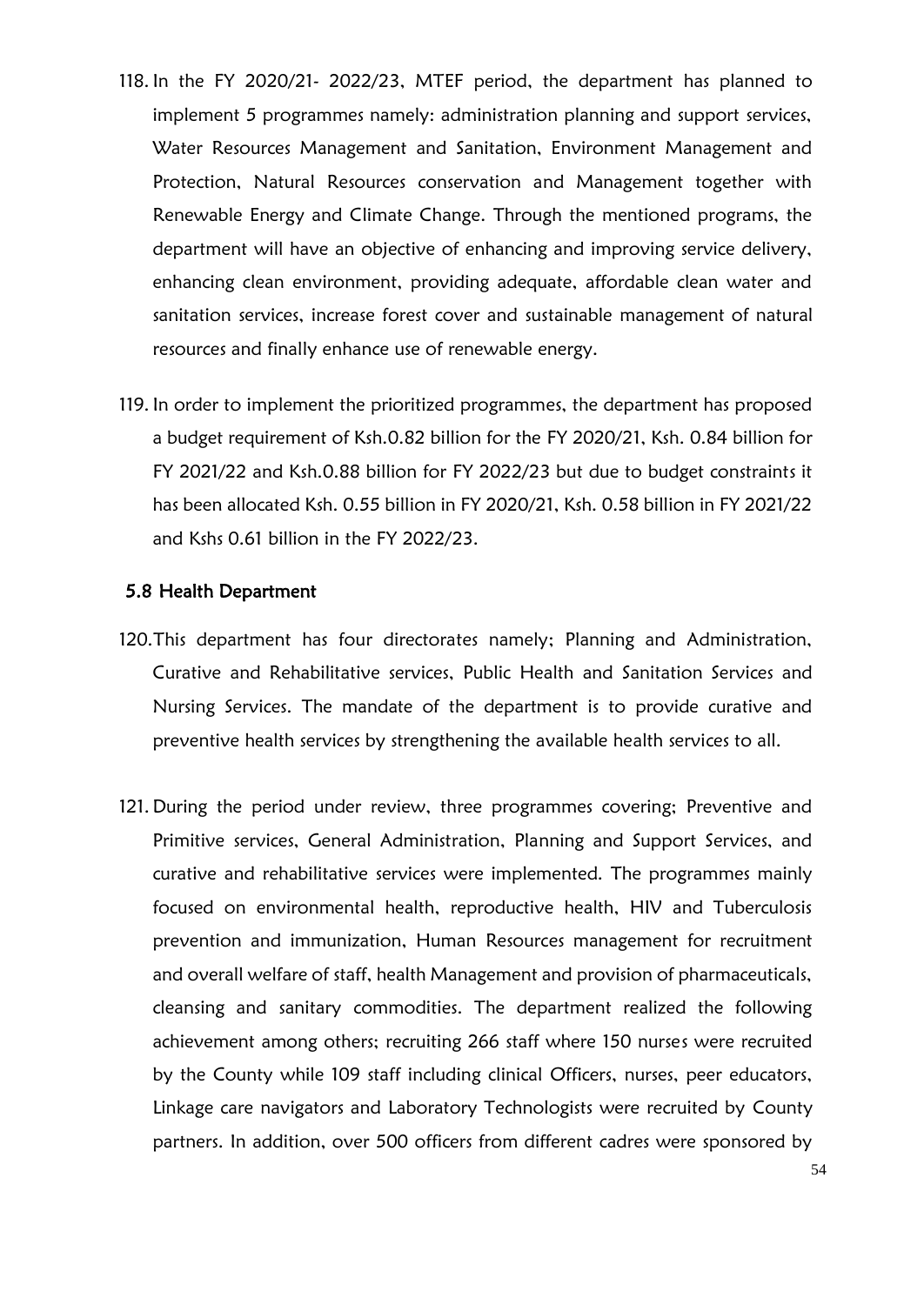the County Government for short term courses in Technical, Financial and Management fields. Under preventive and promotive services, Indoor Residual Spraying (IRS) was done where a total of 20,000 households were reached starting with the unplanned settlements. In Jigger infestation control, 973 Schools were reached and 213 Cases treated. In the same period, 12 cemeteries were demarcated and vegetation cleared off, 1 cemetery in Juja was fenced and all the cemeteries were operationalized. In addition, oral rehydration therapy corners were provided and are operational in all health facilities. Through implementation of Community Led Total Sanitation (CLTS), access to sanitation has been improved from 69.07% to 84.31% coverage. During the same period, 13 factories were inspected for compliance as per the requirements of OSHA 2007. In addition, there was an improvement in establishment of Community Health Units (CHUs) from 77 to 130 which translated to 68.83% increase.

- 122.In the MTEF period 2020/21 -2022/23, the department will focus on the following 6 programmes : administration planning and support services, preventive Health Services, curative health services, County pharmaceutical services, health together with the County health policy development and management. The programmes will focus on ensuring effective and efficient health service delivery, reducing preventable health conditions, promoting curative health services, offering quality pharmaceutical care services, provide quality reproductive and maternal child health care services together with supporting management and implementation of health programmes.
- 123.In order to implement the prioritized programmes, the department proposes a budget requirement of Ksh. 7.93 Billion in FY 2020/21, Ksh. 8.40 Billion in FY 2021/22 and Ksh. 8.90Billion in the FY 2022/23. However, it has been allocated KSh. 5.75 billion in FY 2020/21, KSh. 5.41 Billion and ksh.5.73 Billion in the FY 2021/22 and FY 2022/23 respectively.

### <span id="page-54-0"></span>5.9 Education, culture and Social Services

124.This department is composed of three directorates namely; Early Childhood Development Education (ECDE), Vocational Education and Training (VET),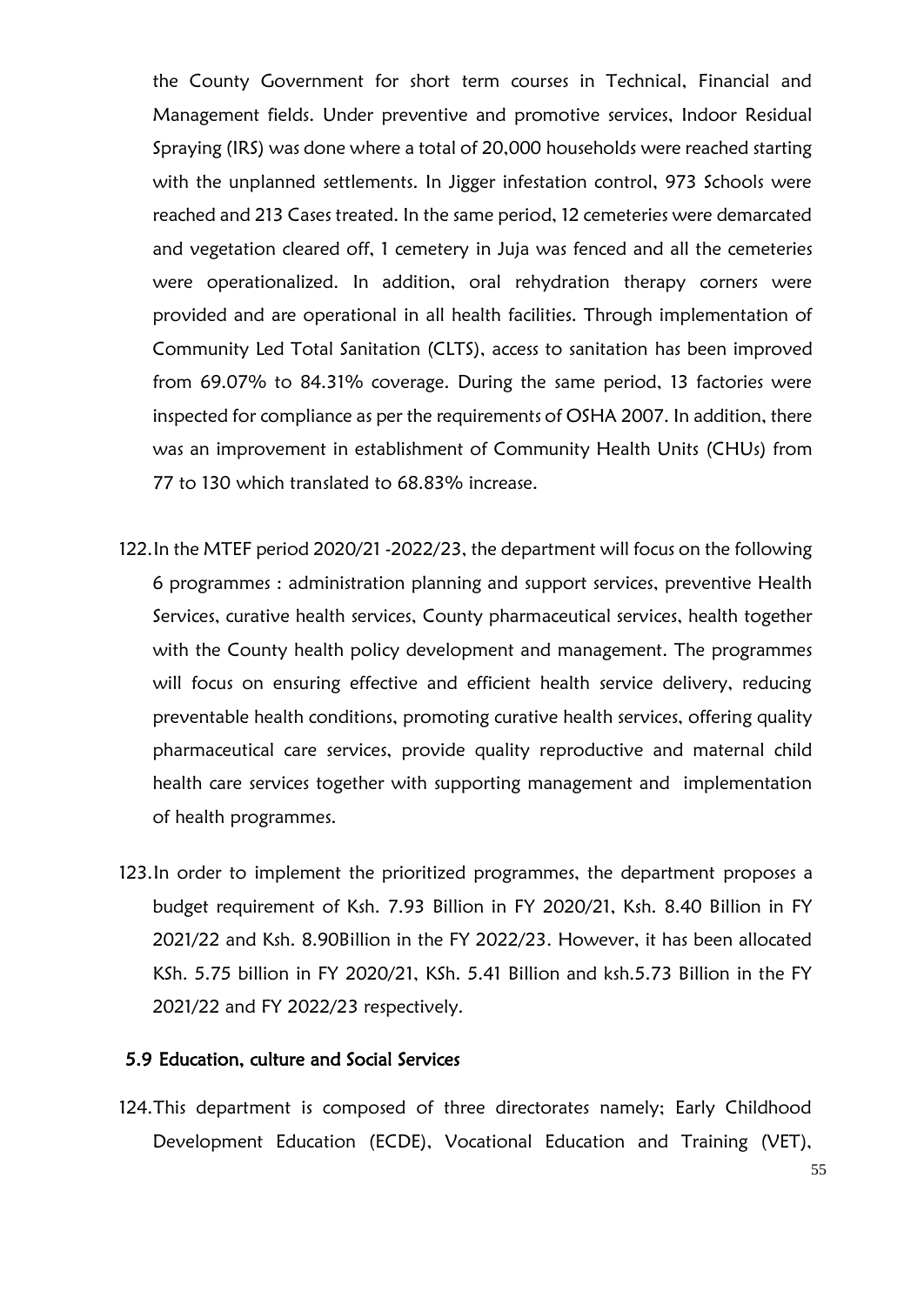together with Gender, culture and Social services. The mandate of the department is to provide, promote, coordinate, train and carry out research for sustainable development, promote and conserve the County's cultural heritage and creative arts, promote and advocate for child protection, gender equality, empower special interest groups and enhance freedom from discrimination of all persons. Further, it is in charge of pre-primary education, vocational education training and home craft centers

- 125.During the 2016/17 2018/19 MTEF period, the department made some tremendous progress. Major achievements include; Trained 12 ECDE Program officers, procured training materials for Electrical and Fashion Design, Procured garment and distributed to some VTCs, Procured tools, equipment, furniture and instructional materials for new VTCs, registered thirty one VTCs, trained 1375 artisans while 5,074 people were taken through short course training in life and vocational skills, Seven new VTC were opened to increase access to vocational training at (Sigona, Ngecha, Gathage, Kanjuku, Ruiru Township, Gatundu Town, Kirenga), Nine development projects were completed and two are ongoing at Nyanduma VTC, constructed toilets at Mangu and a perimeter wall at Kamirithu, procured and distributed sanitary wear to 2,346 VTC trainees, Women empowerment program was carried out in partnership with Pwani Oil and Bethel Network Organization, the department spearheaded disbursement of the Kshs 262 million allocated to the orphaned and vulnerable children and needy cases living with disabilities across the County and finally completed construction of Theta hall.
- 126.In the MTEF period 2020/21- 2022/23, the department has prioritized five main programmes namely; general administration planning and support services, early childhood development (ECDE), Vocational Education and Training, Gender and Culture and Social services. The programmes will focus on completion of stalled/ongoing projects, continued refurbishment and equipping of existing halls, construction of new and expansion of existing infrastructure, procurement of furniture for VTCs and ECDE centers, development of legal institutional policy frameworks, procurement of teaching/learning materials for ECDE Centers and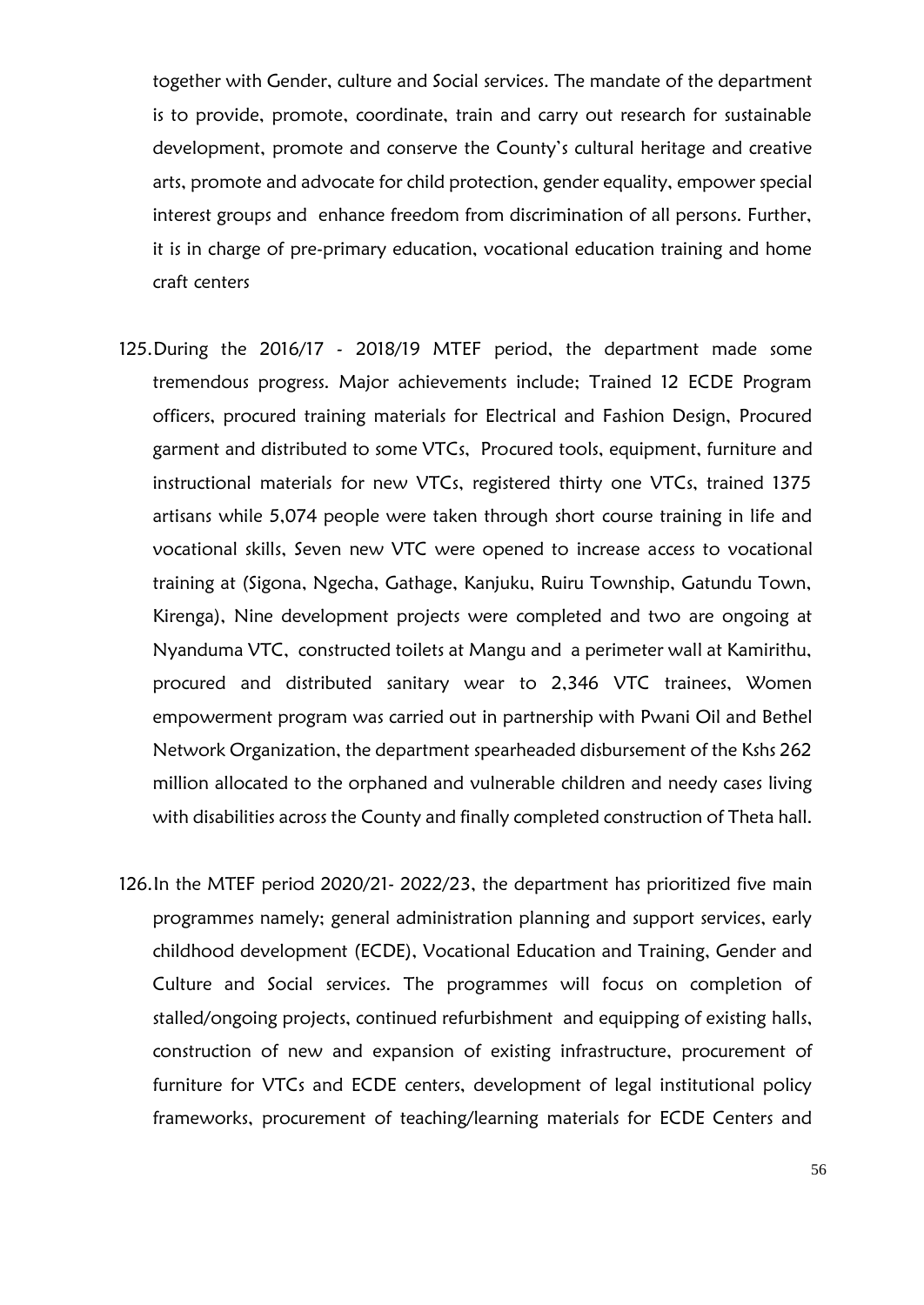VTCs, recruitment of additional qualified instructors, Promotion of existing staff and increase the number of trainees being certified by National Industrial Training Authority (NITA) and the Kenya National Examination Council (KNEC), developing a policy and legal framework for Culture, gender and social protection policy, kijanakamili initiative project, self-help groups socio-economic empowerment, marking the UN designated days relevant to the directorate i.e. International Women's Day, International Day of Older Persons, Day of the African Child, and International day of Persons with Disability, social welfare programs targeting the vulnerable, needy and marginalized members of the community, establishment and equipping of community libraries, socio economic empowerment of Women, PWDs and other special interest groups, conservation and rehabilitation of heritage and cultural sites, participation in the national Kenya Music and Cultural Festivals, conducting cultural festivals, mentorship programs for upcoming artists, capacity building for cultural practitioners, creative artists and stakeholders, participation in cultural exchange, GBV and street children/child protection outreach programs.

127.In order to implement the prioritized programmes, the department proposes a resource requirement of Ksh. 1.39B in FY 2020/21, Ksh. 1.47B in FY 2021/22 and Ksh. 1.56B in the FY 2022/23. However, the department has been allocated KSh 1.05 Billion in FY 2020/21, KSh. 1.04 Billion and KSh. 1.10 Billion in the FY 2021/22 and FY 2022/23 respectively.

### <span id="page-56-0"></span>5.10 Youth Affairs Sports ICT and communication

- 128.The department comprises of four directorates namely; Youth Affairs, Sports, ICT and Communication. This department plays its tactical role in the County's transformation and economic development through promotion and development of youth and sports for a vibrant sporting industry and empowered youth.
- 129.During the MTEF period 2016/17 2018/19 the sub sector drafted 2018-2022 strategic plan, formulated youth and sports policies which are in draft form and coordinated sports teams to participate in national and international competitions.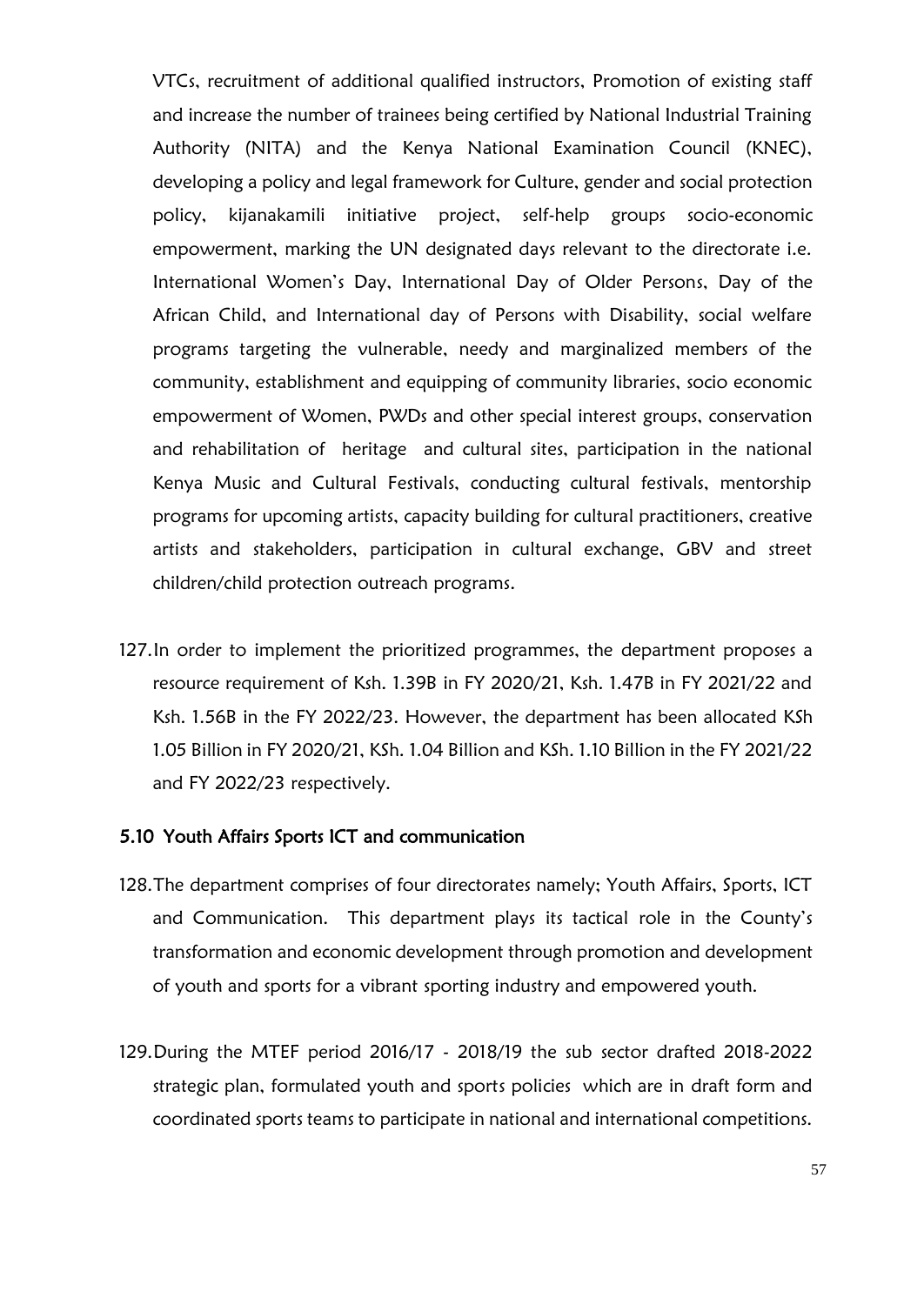In addition the department developed sport infrastructures and empowered the youths through capacity building.

- 130.For the FY 2020/21 2022/23 MTEF period, the department has prioritized 5 programs for implementation namely; general administration planning and support services, youth, sports, communication and ICT. Under these programs the department intends to improve access to employment information and employment opportunities for the youths by establishing data and information centers, reduce crime, drug and substance use among youths, promote youth participation in County decision making, promote health style among youth, develop and promote a sporting culture in the County through identification, nurturing sports talents, and upgrading sports infrastructure, develop and promote sporting culture and collaborate with other sporting bodies, enhance County public communication and finally establish a functional and dynamic information management system.
- 131. In order to implement the prioritized programmes the department has been allocated Ksh. 0.33 billion in FY 2020/21, Ksh 0.35 billion and Kshs 0.37 billion in the FY 2021/22 and 2022/23 respectively.

## <span id="page-57-0"></span>5.11 Lands Physical Planning and Housing

- 132. The County Lands, Housing and Physical Planning department has four directorates namely Physical Planning, Housing and Urban Development and Management, Survey Geo-informatics Valuation Asset management and Enforcement, Building Inspection and outdoor Advertisement. The department is mandated with undertaking spatial planning, land management and promotion of housing development for orderly spatial development.
- 133. In line with the mandates, the department has a role of protecting and securing public land, enhance orderly development within the County, enhance the development of decent housing, provision of base map for spatial planning together with valuation and management of the County land. The department also plays a critical role in achieving the BIG FOUR National Development agenda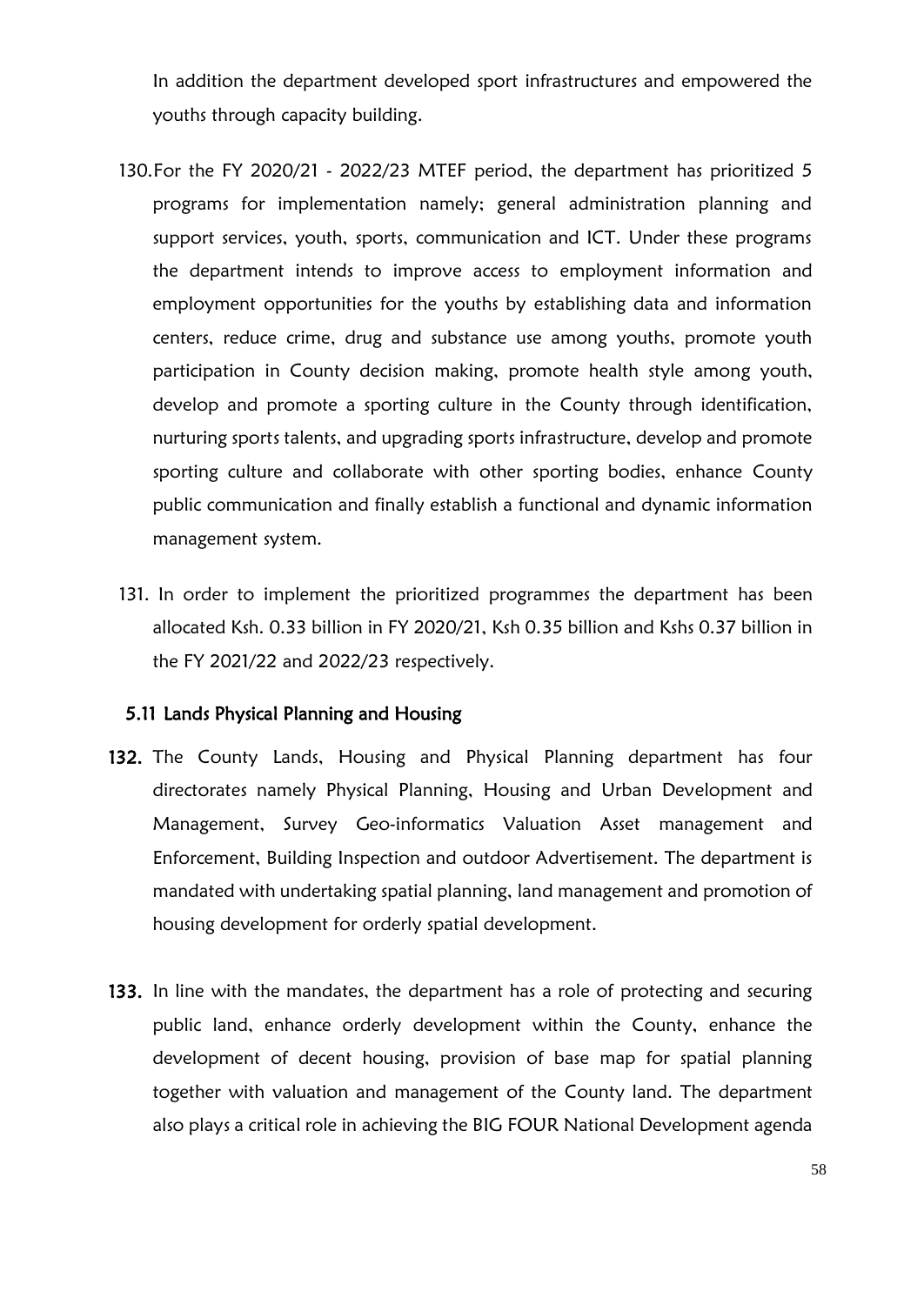under the pillar of Provision of Decent and affordable Housing. The department realized some achievements during MTEF period 2016/17-2018/19 which included; Drafting land bills (County Physical Planning Act 2018, County Valuation and Rating Bill, County Survey and mapping Bill). In addition, the department prepared one County Spatial plan and 12 Integrated Strategic Urban Development Plans (ISUDPs) and Nairobi-Thika Transport corridor for purposes of providing a framework/guidelines for planning and development control.

- 134. To enhance effective service delivery, the department took efficient measures by harmonizing the approval process and enhancing revenue generation, embracing E-development application and Management Systems (e-DAMS). Further, the department promoted transparency and accountability and held sensitization workshops through print media and land clinics in Kikuyu, Juja, Karuri, Kabete sub-counties to create awareness and good perception of the public on departmental matters. The department was able to prepare; Kiambu County draft Valuation rolls, land database for area rating, promotion of slum upgrading initiatives such as support of on-going project on mapping informal settlements being implemented through KISIP and KENSUP and the projects in Shauri Yako slum and Kikuyu sub-County, setting up of GIS which has enhanced inventory of public land and mapping of sub-County wards and headquarters, valuation for land acquisition purposes and Inventory of County houses, urban renewal and partial completion of renovation works for departmental headquarters at Red Nova.
- 135. For the FY 2020/21 2022/23 MTEF period, the department has prioritized on various programs namely; Land Management, Physical planning and Housing Development. Under the program, the department aims at ensuring efficient and effective administration and management of land resources together with facilitation and provision of decent and affordable housing.
- 136. In order to implement the prioritized programmes the department has proposed a budget requirement of Ksh.2.38 billion for the FY 2020/21, Ksh. 2.52 billion for FY 2021/22 and Ksh. 2.67 billion for FY 2022/23. However, it has been allocated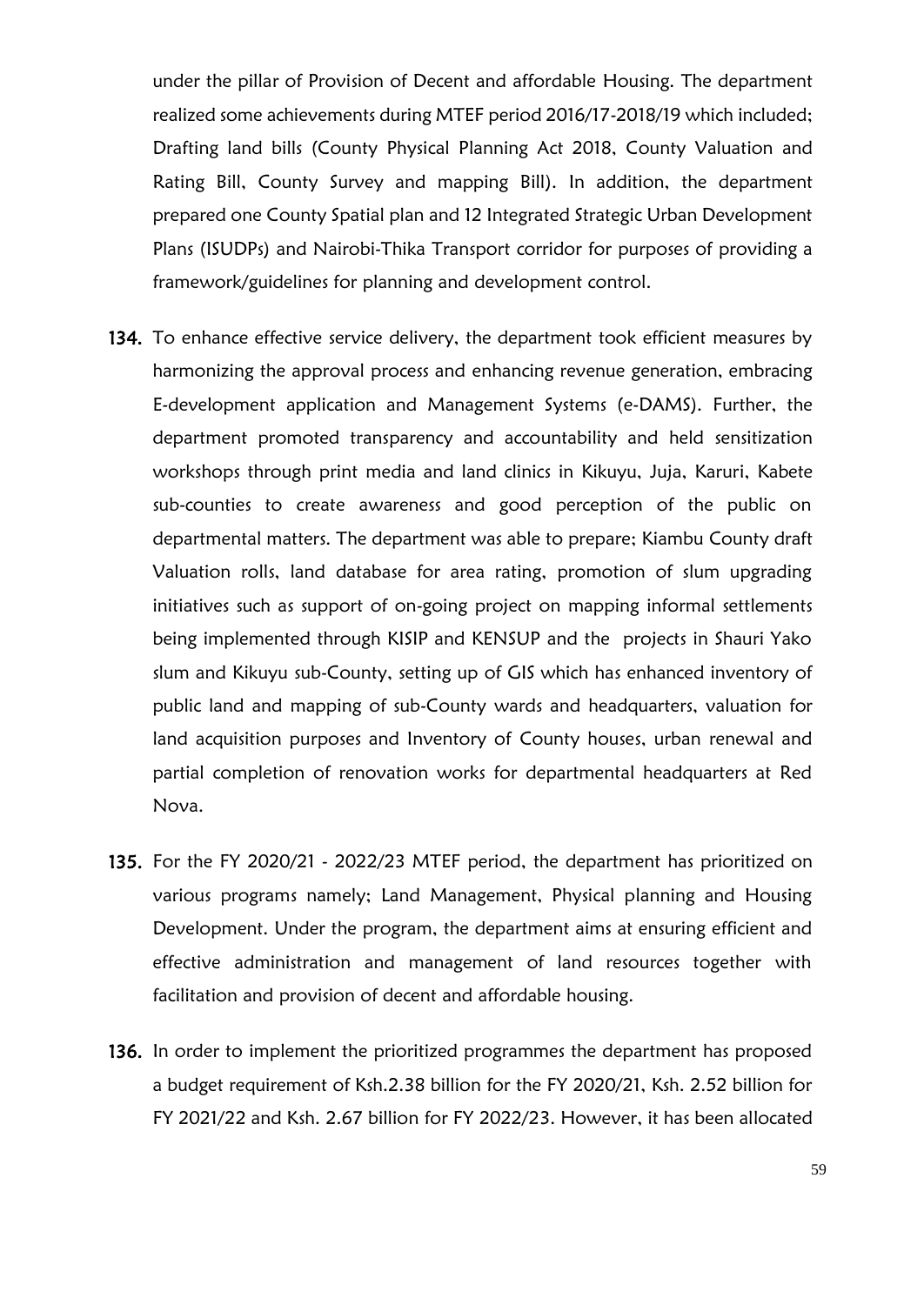Ksh. 2.23billion in FY 2020/21, Ksh 0.36 billion and Kshs 0.38 billion in the FY 2021/22 and 2022/23 respectively.

### <span id="page-59-0"></span>5.12 Trade Tourism Industry and Cooperative Development

- 137. Trade, Tourism, Industry and Cooperative Development Sector comprises of four directorates namely: Trade; Industry; Tourism; and Cooperative Development. The Department mandate is to promote trade, entrepreneurship, innovation, tourism and investments in the County. It is also responsible for ensuring opening up of opportunities for trade expansion and export promotion.
- 138. During the period under review, the department implemented various programmes under general Administration planning and Support Services, Trade Development and Promotion, Tourism Development and Marketing, Cooperative Development Management and Enterprise Development. The programmes mainly focused on the development of structures, building systems, projects identification, Traders, Tourism sector and Co-operative Movement, capacity improvement and poverty reduction. The department managed to construct one office bock and refurbish 2 office blocks. Under trade development and promotion the department constructed 7 markets, 7 boda sheds and 4 more markets under NAMSIP program are almost complete. Under tourism development and marketing, the department managed to rehabilitate 1 tourism site and fence fourteen falls, organize 1 tourism forum and 18 marketing forums. In addition, the department was able to identify, profile and map 5 tourism sites. Under cooperative development and management, the department managed to train 600 societies, conduct capacity building forums on 4500 members, and sensitize 4412 members on the benefits of cooperatives. On enterprise development 10 MSMEs Groups were trained on Value Addition and M&E reports while also facilitating and attending 2 exhibitions and expos in Rwanda and Thika Technical College.
- 139. The 2020/21 -2022/23 MTEF period will focus on delivery of the department's priorities and in particular those aimed at growth, development of trade and industry; tourism promotion and development; investments mobilization;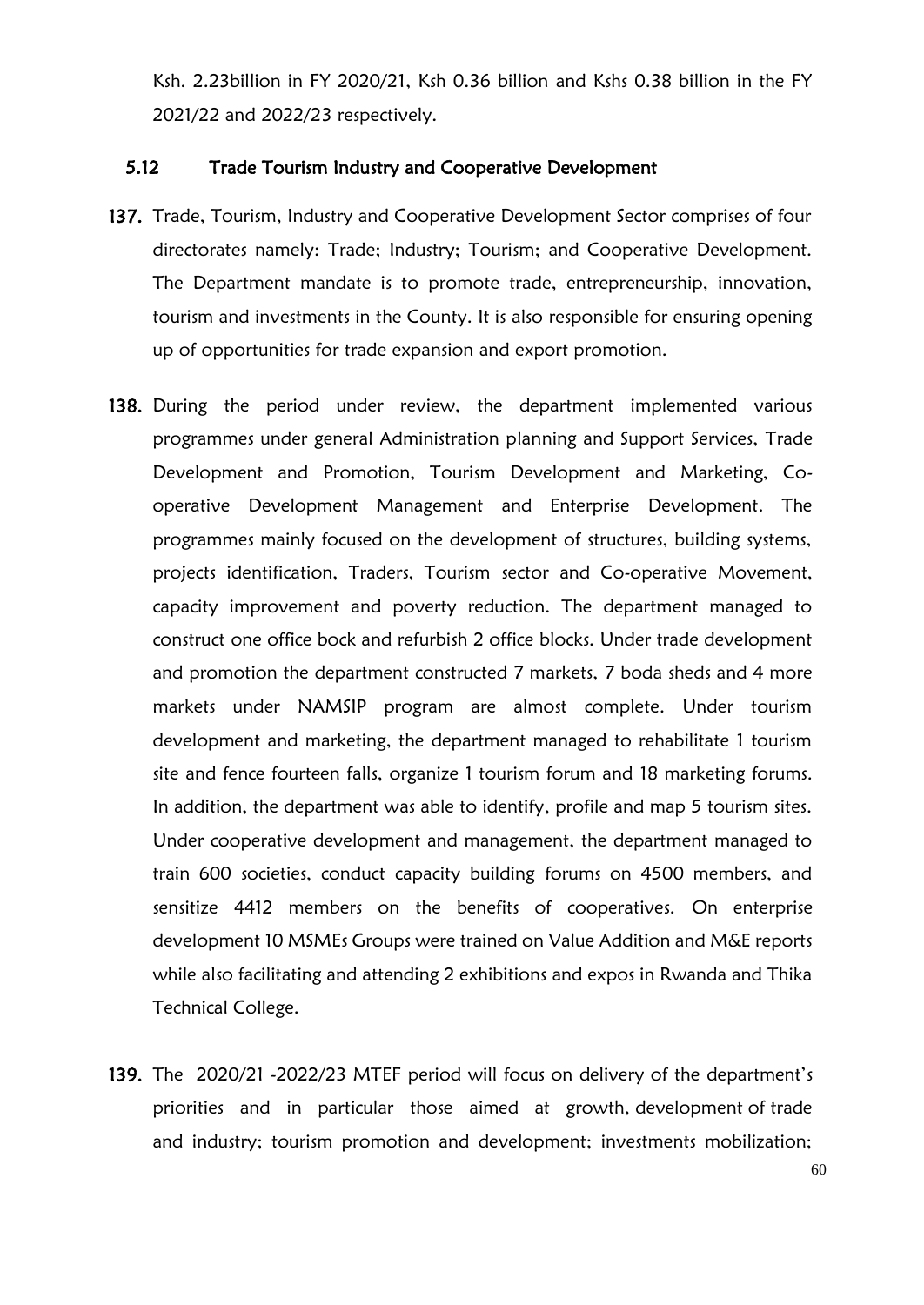Industrial and entrepreneurship development and employment creation, formation and profiling of Product, Business, promotion of industrial parks, resource mapping and profiling the County, increased productivity through innovations, expansion of tourism products while monitoring and evaluating programmes, value addition, capacity building of staff, monitoring and evaluation of programmes. This will be achieved through the implementation of 5 key programmes by the department namely; Administration planning and support services, Trade development and promotion, Tourism development and promotion, Cooperative development and management, tourism, trade and cooperative development and enterprise development.

140. In order to implement the prioritized programmes in the MTEF period 2020/21 -2022/23, the department has proposed a budget requirement of Ksh 1.77 Billion for FY 2020/21, Ksh. 1.88 Billion for FY 2021/22 and Ksh. 1.99 Billion for the FY 2022/23. However, it was allocated Ksh 398.89 million in FY 2020/21, Kshs 422.82 million in FY 2021/22 and Kshs 448.19 million in the FY 2022/23 respectively.

### <span id="page-60-0"></span>5.13 Roads Transport and Public Works

- 141. The Roads, Transport & Public Works Department consists of four (4) directorates namely: Roads, Transport, Public Works and Utilities. The Department plays a key role in planning, development and maintenance of County roads and transport infrastructure, County Public works buildings and other installations, County lighting and promotion of renewable energy, fire prevention, emergency and disaster response. Its main objective is to provide Safe, efficient and effective transport infrastructure and services whilst achieving associated benefits and meeting the goals of environmental integrity, social equity and economic efficiency.
- 142. Numerous achievements were registered during the period under review which include; construction of 30.8Km of major roads, routine maintenance and improvement of 572Kms of various roads by grading, bush clearing and drainage works , Rehabilitation and construction of 898Kms various roads, construction of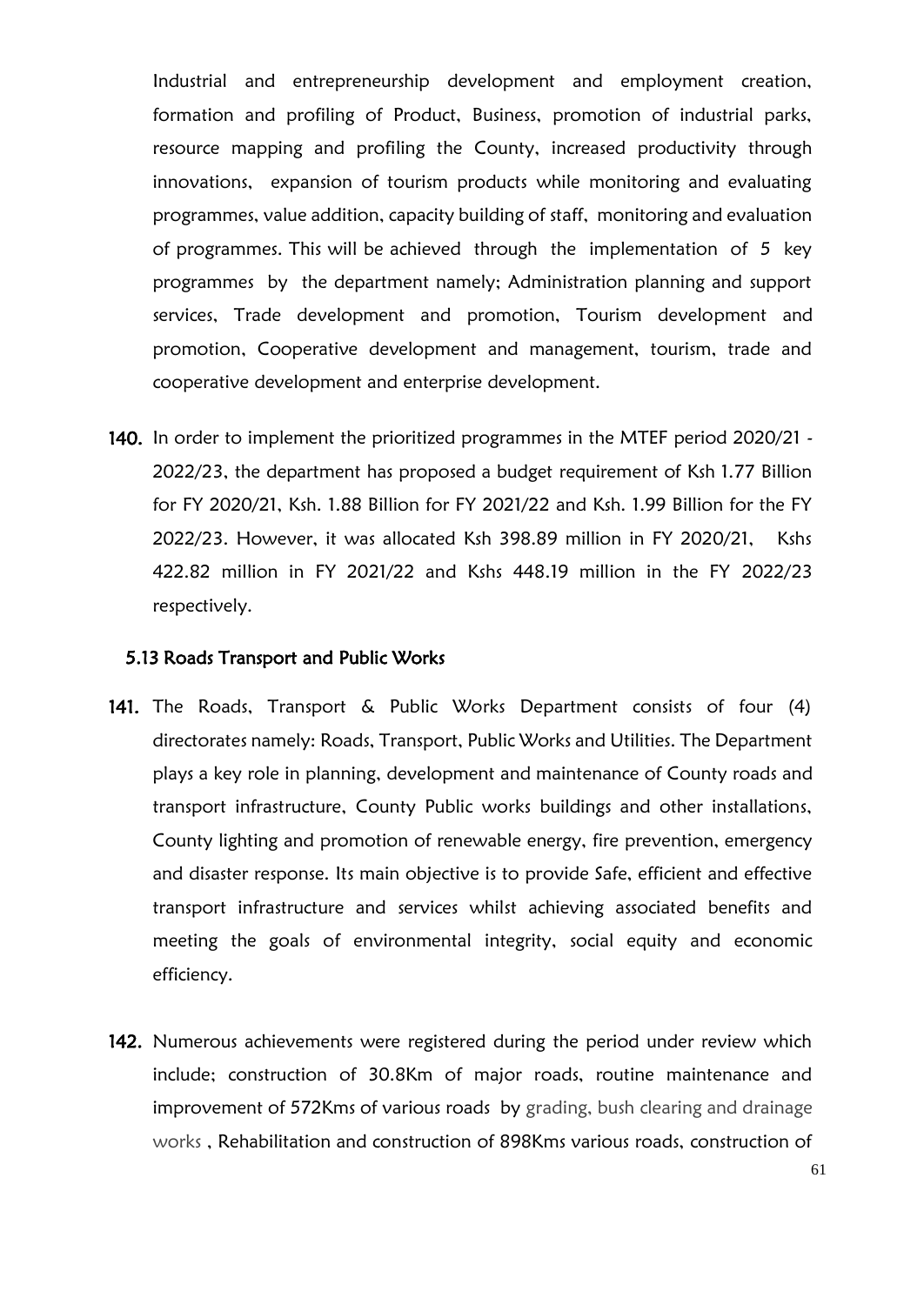6bus parks and 13 bridges. Under Public works, 3 foot bridges were constructed while in utilities 233 High masts and 1480 street lights were installed across the County.

- 143. During the MTEF period 2020/21-2022/23, department has planned to construct 75 Kms of roads to Bitumen standards and 9 motorable bridges under Road and Transport. Under public works and infrastructure maintenance, the department will rehabilitate County roads and bridges where 720Kms of road will be constructed to gravel standards as well as construction of 6 bus parks, bus bays and parking. Maintenance of County roads and bridges (Boresha Barabara) will also be done where 900Kms of roads will be maintained to motorable status, construction of 6 Kms of storm water drain, 6Kms of non-motorized walkways and 30 foot bridges.900 street lights and 180 flood masts will be installed and rehabilitation of fire station. For fire safety and Rescue, 4 graders, 1 Manlift, 2 roller compactors and 3 tippers will be acquired.
- 144. In order to implement the prioritized programmes, the department has proposed a budget requirement of Kshs 1.62 billion in FY 2020/21, Ksh.1.69 billion and Kshs 1.8 billion in the FY 2021/22 and 2022/23 respectively. However, it has been allocated KSh. 1.91 Billion in the FY 2020/21, KSh 1.72 Billion and KSh 1.83Billion in FY 2021/22 and FY2022/23 respectively.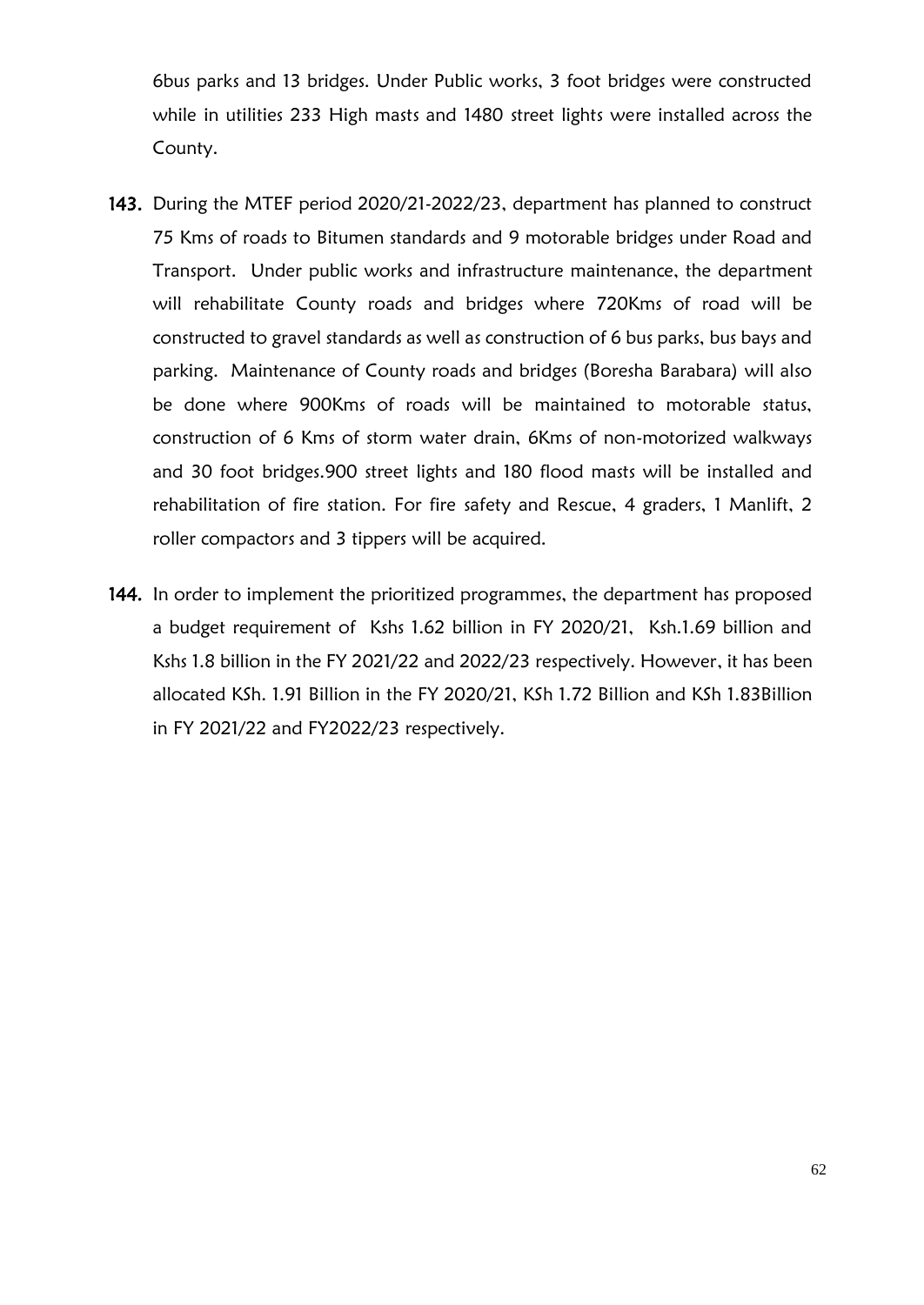# ANNEXES

# Annex 1: Budgetary allocations for FY 2020/21 and the Medium Term

<span id="page-62-1"></span><span id="page-62-0"></span>

|                              | <b>APPROVED</b><br>2019/20 | <b>PROPOSED</b><br>SUPPLEMENTARY |                |               |                 |                |                |
|------------------------------|----------------------------|----------------------------------|----------------|---------------|-----------------|----------------|----------------|
|                              | <b>ESTIMATES</b>           | 2019/20                          | 2020/21        | <b>GRANTS</b> | Total (2020/21) | 2021/22        | 2022/23        |
| <b>RECURRENT</b>             | Amount                     | Amount                           | Amount         | Amount        | Amount          | Amount         | Amount         |
| County Assembly              | 1,200,864,621              | 1,085,527,936                    | 1,085,527,936  |               | 1,085,527,936   | 1,150,659,612  | 1,219,699,189  |
| County Executive             | 339,107,458                | 352,227,458                      | 373, 361, 105  |               | 373, 361, 105   | 395,762,772    | 419,508,538    |
| Public Service Board         | 78,962,096                 | 78,962,096                       | 78,962,096     |               | 78,962,096      | 83,699,822     | 88,721,811     |
| water, Environment and       |                            |                                  | 342,371,300    |               |                 | 362,913,577    | 384,688,392    |
| Natural Resources            | 241,811,792                | 322,991,792                      |                |               | 342,371,300     |                |                |
| <b>Health Services</b>       | 4,214,216,907              | 4,802,310,374                    | 4,802,310,374  | 110,097,146   | 4,912,407,520   | 5,090,448,996  | 5,395,875,936  |
| Youth and Sports             | 159,538,962                | 170,878,962                      | 162,115,300    |               | 162,115,300     | 171,842,218    | 182, 152, 751  |
| Road Transport and           |                            |                                  | 423,275,910    |               |                 | 448,672,465    | 475,592,812    |
| Public Works                 | 305,528,910                | 423,275,910                      |                |               | 423,275,910     |                |                |
| Finance and Economic         |                            | 1,800,107,920                    | 1,200,421,276  |               | 1,200,421,276   | 1,272,446,552  | 1,348,793,345  |
| Planning                     | 1,252,000,861              |                                  |                |               |                 |                |                |
| Administration and Public    |                            |                                  | 647,150,000    |               |                 | 685,979,000    | 727,137,740    |
| Service                      | 554,798,619                | 755,865,452                      |                |               | 647,150,000     |                |                |
| Agriculture Livestock and    |                            |                                  | 500,799,803    |               |                 | 530,847,791    | 562,698,659    |
| Fisheries                    | 491,320,569                | 524,139,269                      |                |               | 500,799,803     |                |                |
| <b>Education Culture and</b> |                            |                                  | 883,296,202    |               |                 | 936,293,974    | 992,471,613    |
| Social Services              | 948,096,202                | 883,296,202                      |                |               | 883,296,202     |                |                |
| Land Housing Physical        |                            |                                  | 223,534,698    |               |                 | 236,946,780    | 251,163,587    |
| Planning and Municipal       | 203,534,698                | 243,743,198                      |                |               | 223,534,698     |                |                |
| Administration               |                            |                                  |                |               |                 |                |                |
| Trade, Tourism,              |                            | 140,457,571                      | 148,885,025    |               |                 | 157,818,127    | 167,287,214    |
| Cooperative and              | 140,457,571                |                                  |                |               | 148,885,025     |                |                |
| Enterprise Development       |                            |                                  |                |               |                 |                |                |
| Total                        | 10,130,239,266             | 11,583,784,140                   | 10,872,011,025 | 110,097,146   | 10,982,108,171  | 11,524,331,687 | 12,215,791,588 |
| Development                  |                            |                                  |                |               |                 |                |                |
| County Assembly              | 175,000,000                | 175,000,000                      |                |               |                 |                |                |